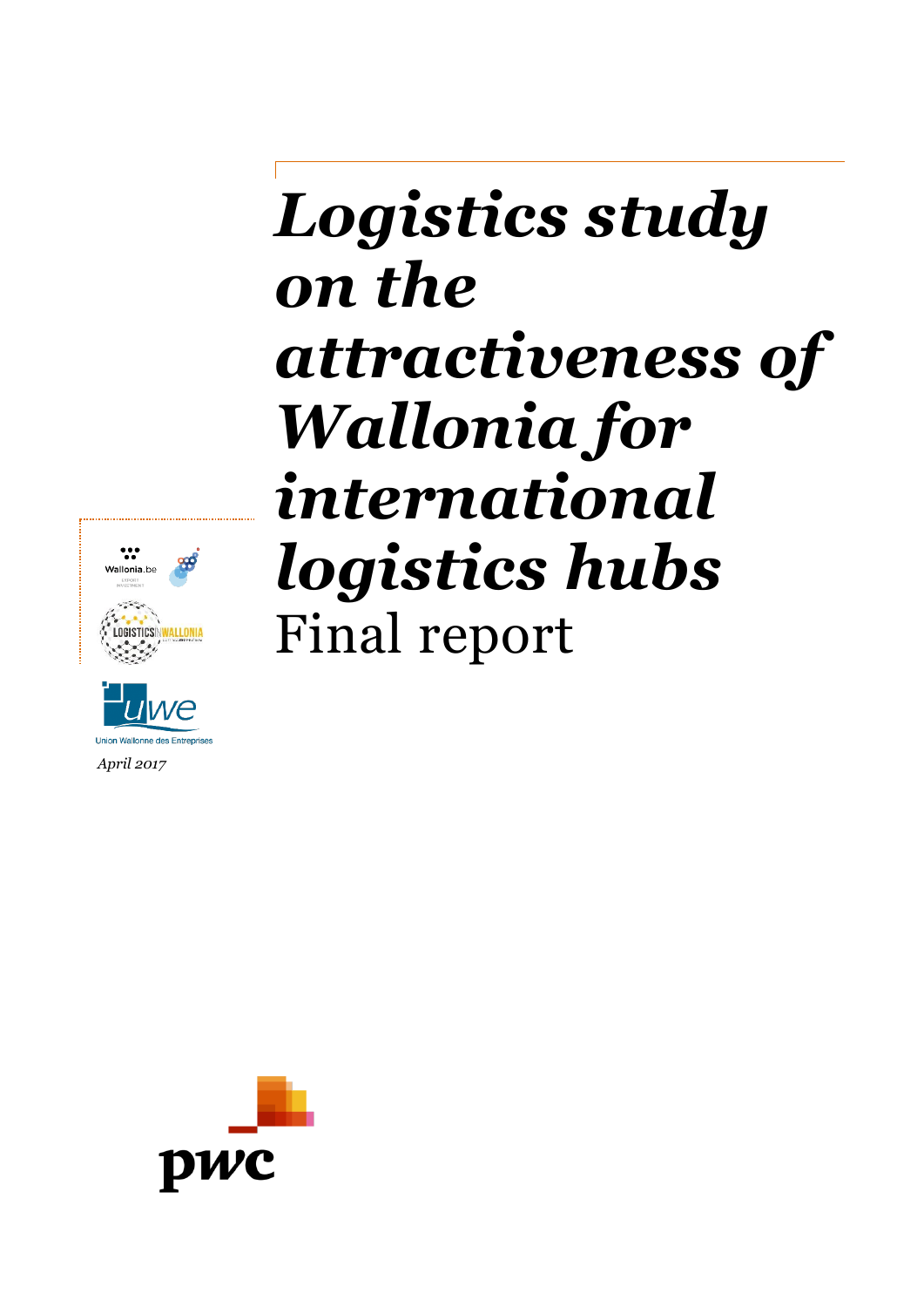# Table of Contents

| <u> 1989 - Johann Stoff, amerikansk politiker (d. 1989)</u> |  |
|-------------------------------------------------------------|--|
|                                                             |  |
|                                                             |  |
|                                                             |  |
|                                                             |  |
|                                                             |  |
|                                                             |  |
|                                                             |  |
|                                                             |  |
|                                                             |  |
|                                                             |  |
|                                                             |  |
|                                                             |  |
|                                                             |  |
|                                                             |  |
|                                                             |  |
|                                                             |  |
|                                                             |  |
|                                                             |  |
|                                                             |  |
|                                                             |  |
|                                                             |  |
|                                                             |  |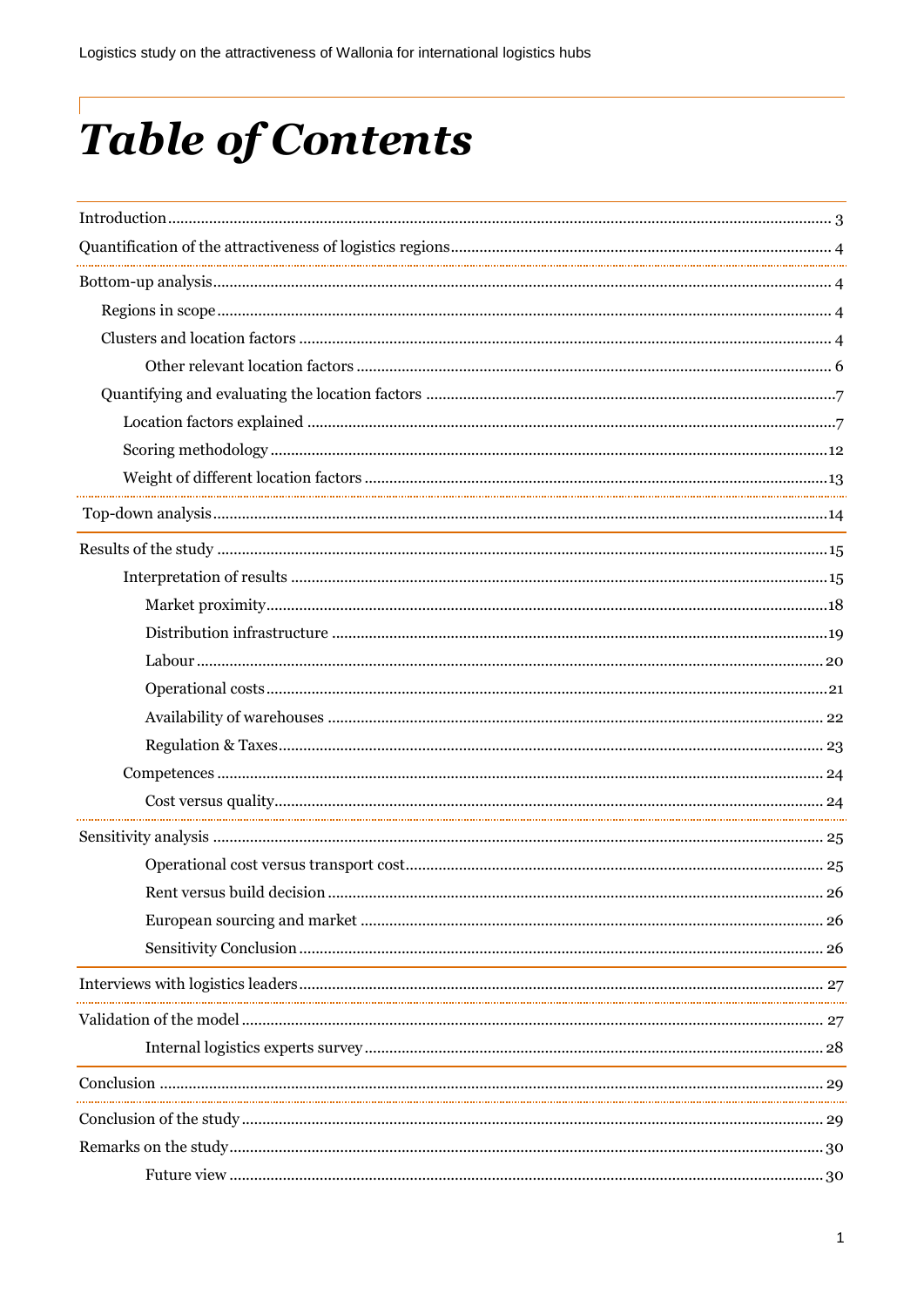$\overline{1}$ 

| <u> 1999 - Jan Samuel Barbara, presidente e a contra a contra a contra a contra a contra a contra a contra a con</u> |  |
|----------------------------------------------------------------------------------------------------------------------|--|
|                                                                                                                      |  |
| ,我们也不能会有一个人的事情。""我们不能会有一个人的事情。""我们不能会有一个人的事情。""我们不能会有一个人的事情。""我们不能会有一个人的事情。""我们不                                     |  |
|                                                                                                                      |  |
|                                                                                                                      |  |
|                                                                                                                      |  |
|                                                                                                                      |  |
|                                                                                                                      |  |
|                                                                                                                      |  |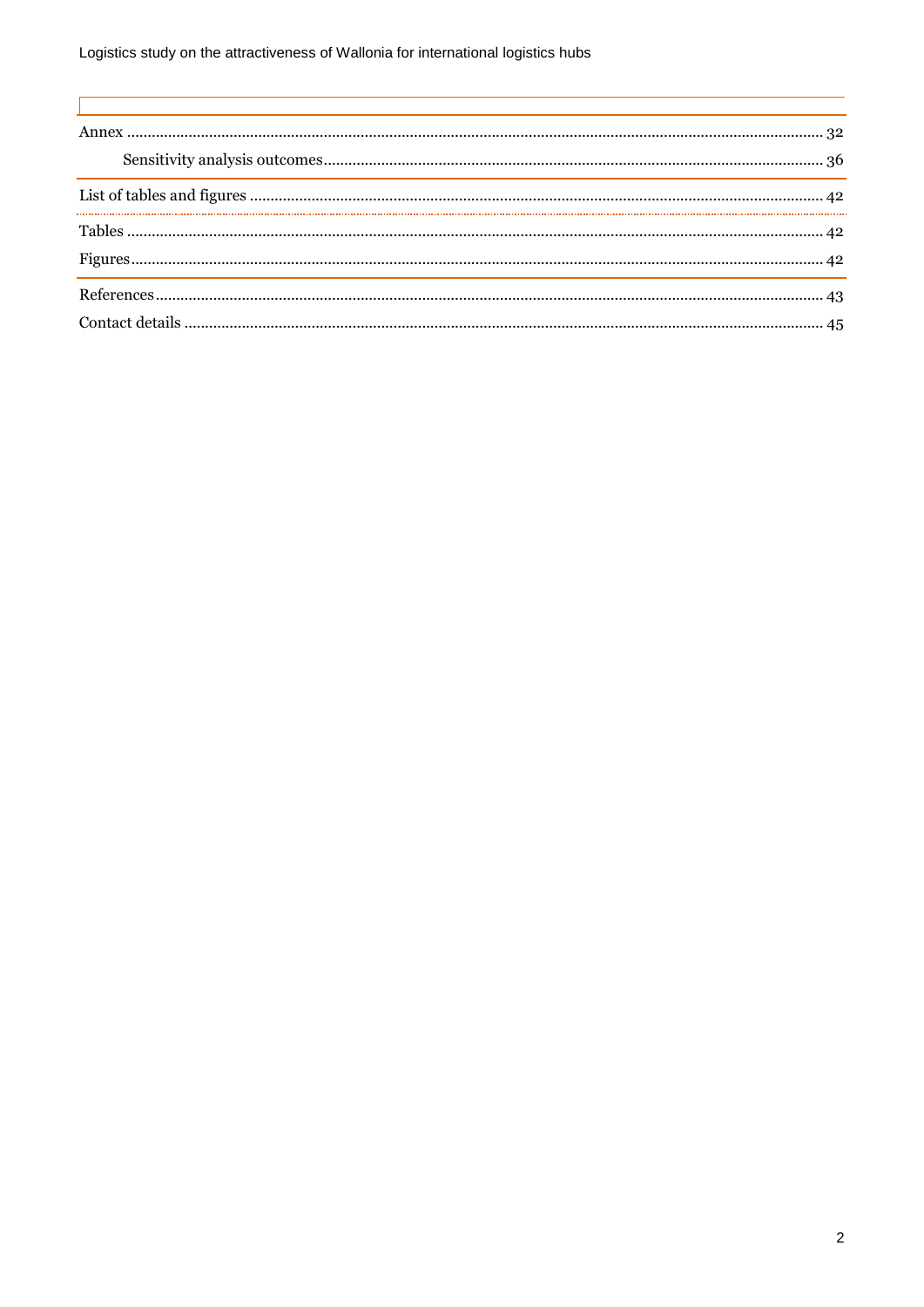# <span id="page-3-0"></span>*Introduction*

The European economy has been recovering from the financial crisis. Economic forecasts predict a European GDP growth of 1.6% in 2017, mainly driven by consumption (European Commission). At the same time new events like Brexit face the surface creating uncertainty today and new challenges for the future. Many companies in the European market are looking for the optimal location to set up their distribution centres (DC) and to support the growth of their operations. Distribution centres are essential components of the supply chain, determining the success or failure of a business from both a cost and benefit perspective as from a customer service perspective. Therefore it is important for companies to carefully select the region where one wants to open a DC to support the logistics activities and fuel future growth.

The World Bank regularly publishes the Logistics Performance Index, a benchmarking tool presenting the strengths and weaknesses of countries in terms of logistics performance. Six criteria are taken into account to calculate the logistics performance of each country. Belgium was always ranked in the top 10 of best performing countries in the last four reports (2010, 2012, 2014 and 2016). Competition between Western European countries to retain and attract new DC's is fierce, Belgium's neighbouring countries are top performers as well and investors can only be convinced of a regions added value when looking beyond rankings or classifications.

On request of the project's sponsors, PwC performed a detailed study on the attractiveness of different regions (NUTS-1 1 level) rather than different countries (NUTS-0 level). This study covers the attractiveness of Wallonia as a potential international logistics hub. Wallonia and all other 49 regions in scope are evaluated in function of different location factors that influence the location determination of a company's distribution centre. These location factors where challenged with an outside in view to complete the study. Based on this, the strengths and weaknesses of Wallonia as a logistic region can be addressed.

This study will provide a bottom-up and top-down analysis to determine the logistics attractiveness of Wallonia compared to neighbouring countries and regions, supported by an objective view on why companies should invest in a certain region.

<sup>1</sup> <sup>1</sup> NUTS is The Nomenclature of Territorial Units for Statistics, a geocode standard of dividing the countries for statistical purposes. It is used by Eurostat.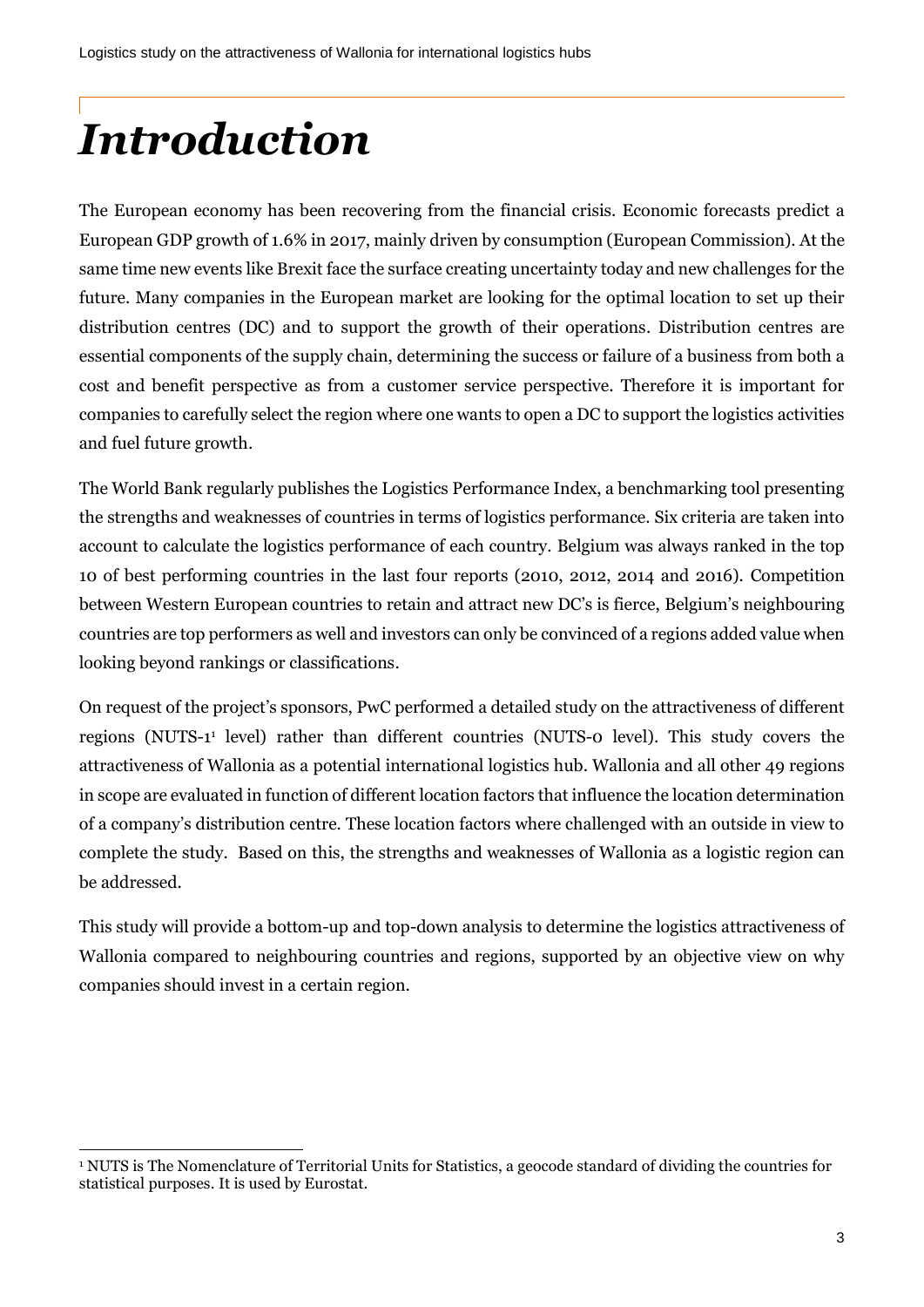# <span id="page-4-0"></span>*Quantification of the attractiveness of logistics regions*

## <span id="page-4-1"></span>*Bottom-up analysis*

The logistics attractiveness of each region is determined with a quantitative analysis. First the location factors that are considered when deciding the location of a new distribution centre are identified. These location factors are grouped in seven clusters based on common characteristics. Each cluster is given a weight as well as each location factor within the respective cluster. The weight represents the importance of each location factor and respective cluster in the decision to open a DC in a certain region. During the data gathering phase, numerous databases from different organizations (Eurostat, World Bank, World Economic Forum, etc.) are screened to identify the data that best characterises the chosen location factors. A location factor is retained only when a relevant dataset covering the 49 regions in scope could be identified. After having gathered all data, the quantitative analysis can be done by applying the predetermined scoring method and weights. Finally, a score between 1 and 10, indicating the logistics attractiveness of a particular region, is obtained. The methodology used is shown in figure 3.





## <span id="page-4-2"></span>*Regions in scope*

Eleven European countries are taken in scope of this study: Belgium, Austria, The Netherlands, France, Germany, The United Kingdom, Luxembourg, Poland, Slovakia, Czech Republic and Romania. These countries form the logistics hotspots in Europe and as such are in direct completion with each other to attract investors and logistic providers. Wallonia's neighbouring regions are studied on NUTS-1 level, i.e. the countries Belgium, The Netherlands, France, Germany, Luxembourg and The United Kingdom. Other countries, Austria, Poland, Slovakia, Czech Republic and Romania are investigated on a NUTS-0 level. Here it is important to understand if these countries could possibly form a threat in terms of attractiveness in today or in the future. A detailed list of the regions in scope can be found in annex.

## <span id="page-4-3"></span>*Clusters and location factors*

There are multiple aspects that have to be taken into account when considering the location of a distribution centre. Seven quantitative clusters are identified in this study. Within each cluster multiple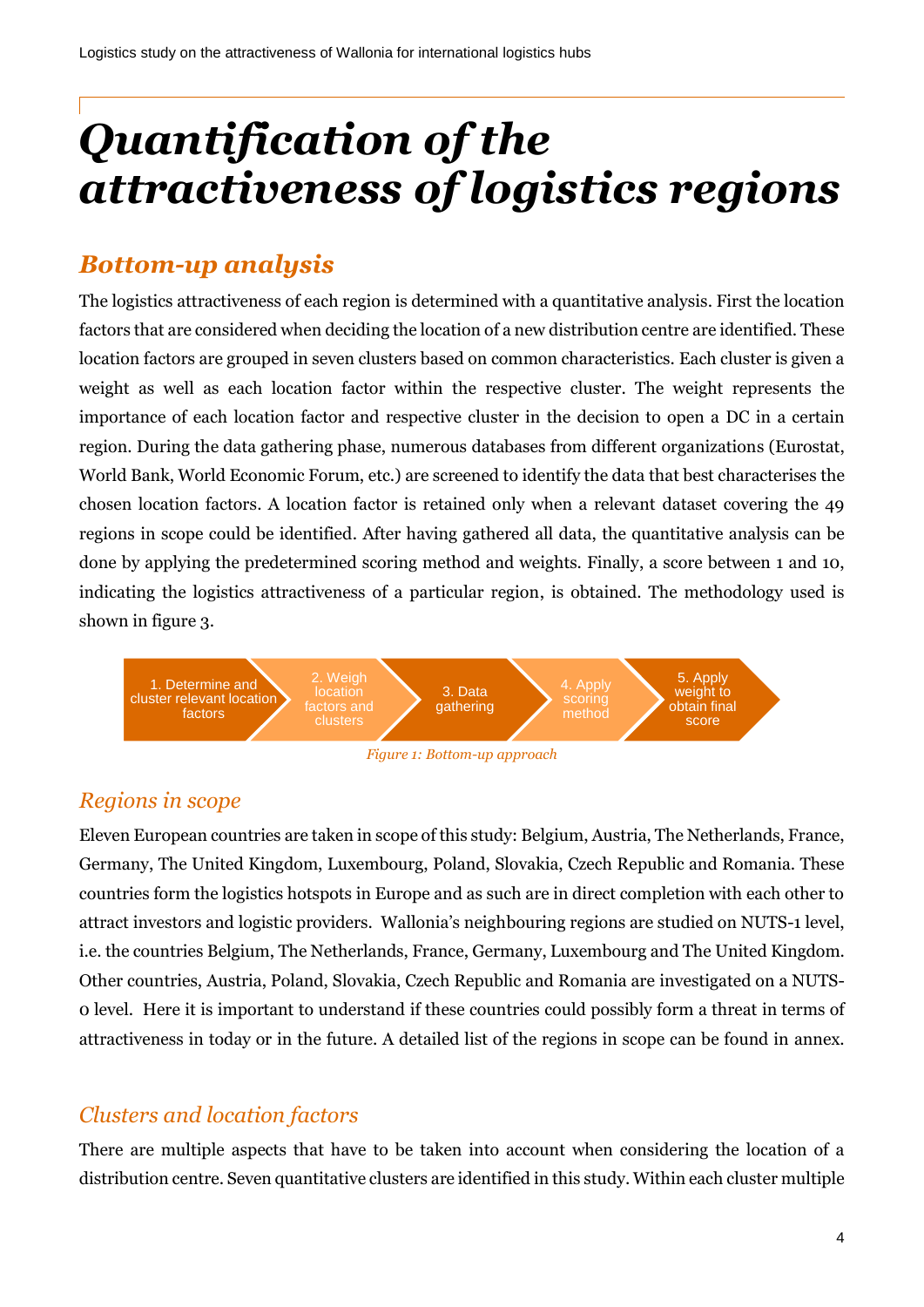location factors are defined and analysed. Since not all factors are equal in the decision of locating a new distribution centre, different weights are assigned to each of them. The weights indicate the importance of this factor towards the final decision.

The following clusters and location factors have been included in this study:

- Market proximity
	- **Proximity to purchasing power**
	- **•** Proximity to economic activities
- Labour
	- Availability of logistics employees
	- Relationship employer-employee
	- Flexibility of logistics employees
	- Productivity of logistics employees
- Operational costs
	- **Logistics labour costs**
	- Warehouse rent/lease
	- Cost of industrial premises
	- Cost of electricity
- Distribution infrastructure
	- **Proximity to logistics providers**
	- Proximity to sea ports
	- Proximity to air cargo ports
	- **•** Density of road network
	- **Traffic congestion**
	- **-** Density of inland waterways
	- **Density of railway network**
	- **IT infrastructure**
- Availability of warehouses
	- Availability of warehouse space
	- Availability of industrial areas (Greenfields)
- Regulations and taxes
	- **Transparency and efficiency of customs**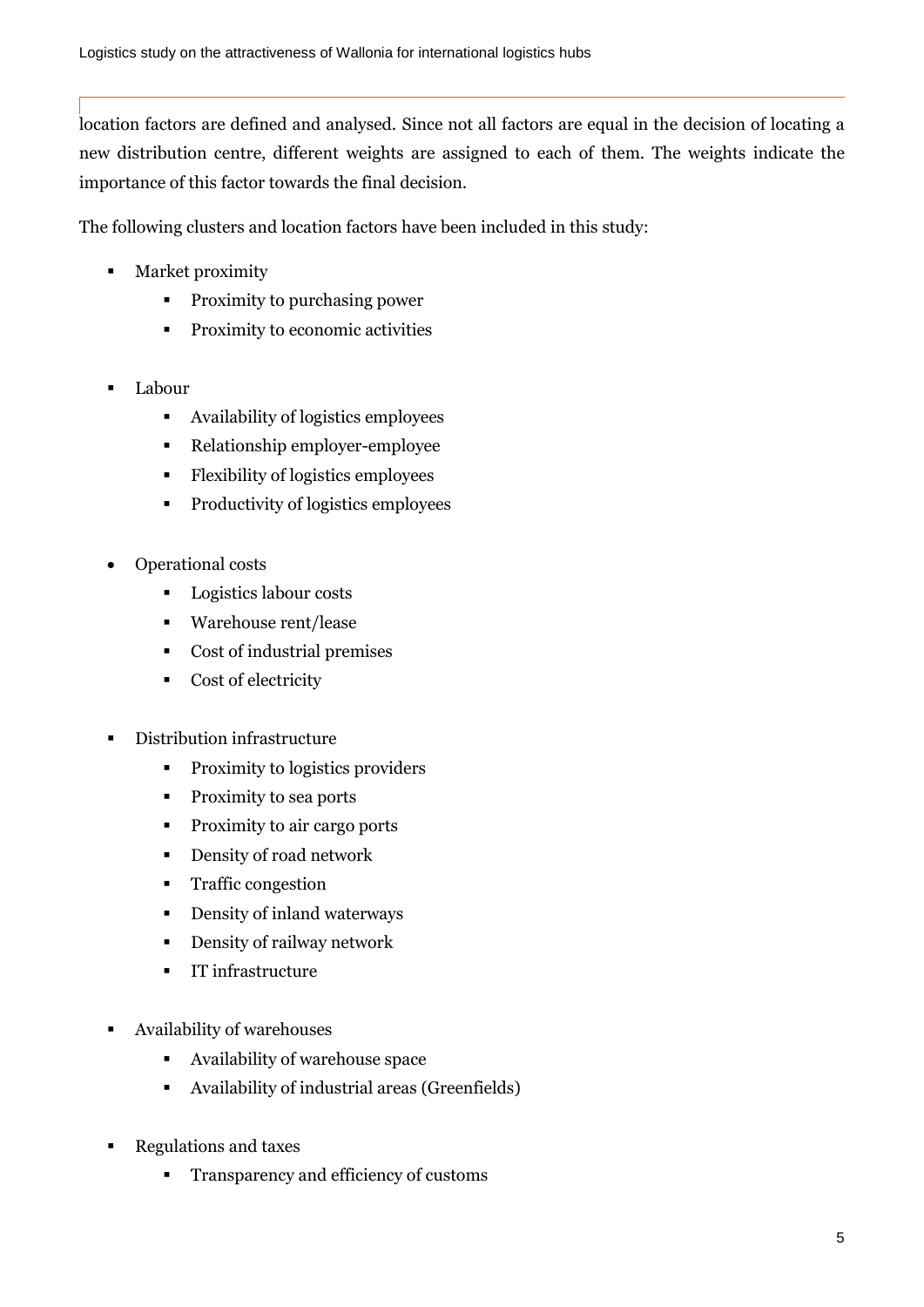- **Fixt** Freedom to invest
- Political stability
- **•** Administrative obligations
- **Competences** 
	- Competencies: language skills and expertise in logistics

## <span id="page-6-0"></span>Other relevant location factors

There are other relevant factors that can determine the choice of a location but that are not included in this research. The list of location factors has been reviewed and completed several times to make it as exhaustive as possible. However, case specific or non-measureable location factors cannot be taken into account in this study. Furthermore, several location factors do not have enough data available to make a well-founded comparison between the different regions. One single element can vary greatly between one and the same regions, e.g. availability of support services. Since some possible location factors are already implicitly enclosed in other elements, double counting is avoided and location factors involved are excluded.

To start, the skills, quality standards and language skills of logistics employees have been investigated. However, since especially low-skilled employees are needed for this kind of job, the unemployment rate and sufficient expertise in logistics are important ("availability of logistics employees" and "language skills and expertise in logistics" factors). Those location factors make sure that there is higher choice in recruiting new employees.

The outbound transportation costs is clearly also an important factor, and is implicitly enclosed in the "proximity to purchasing power" factor. For inbound transportation costs the factors "proximity to airports and seaports" are of importance. The possibility to vertical or horizontal integration can be of importance as well, however this is very difficult to compare to all the different regions. The latter can be determined by the existing expertise and presence of other companies in a certain region.

The price of warehousing equipment (racking and/or automatization) is deleted since no relevant data was available. Moreover, it is understood that racking and automatization are universal processes that will have more or less the same impact and pricing in the different regions. Furthermore, the flexibility to upscale or downscale operations has been removed, due to the lack of information about these factors in the market. Other location factors such as the availability of support offices (e.g. Back office support, IT, customer services, …) are also considered but deleted since no up to date data is found for every region in scope. Factors that are important in general but do not contribute to the choice of an optimal location are removed.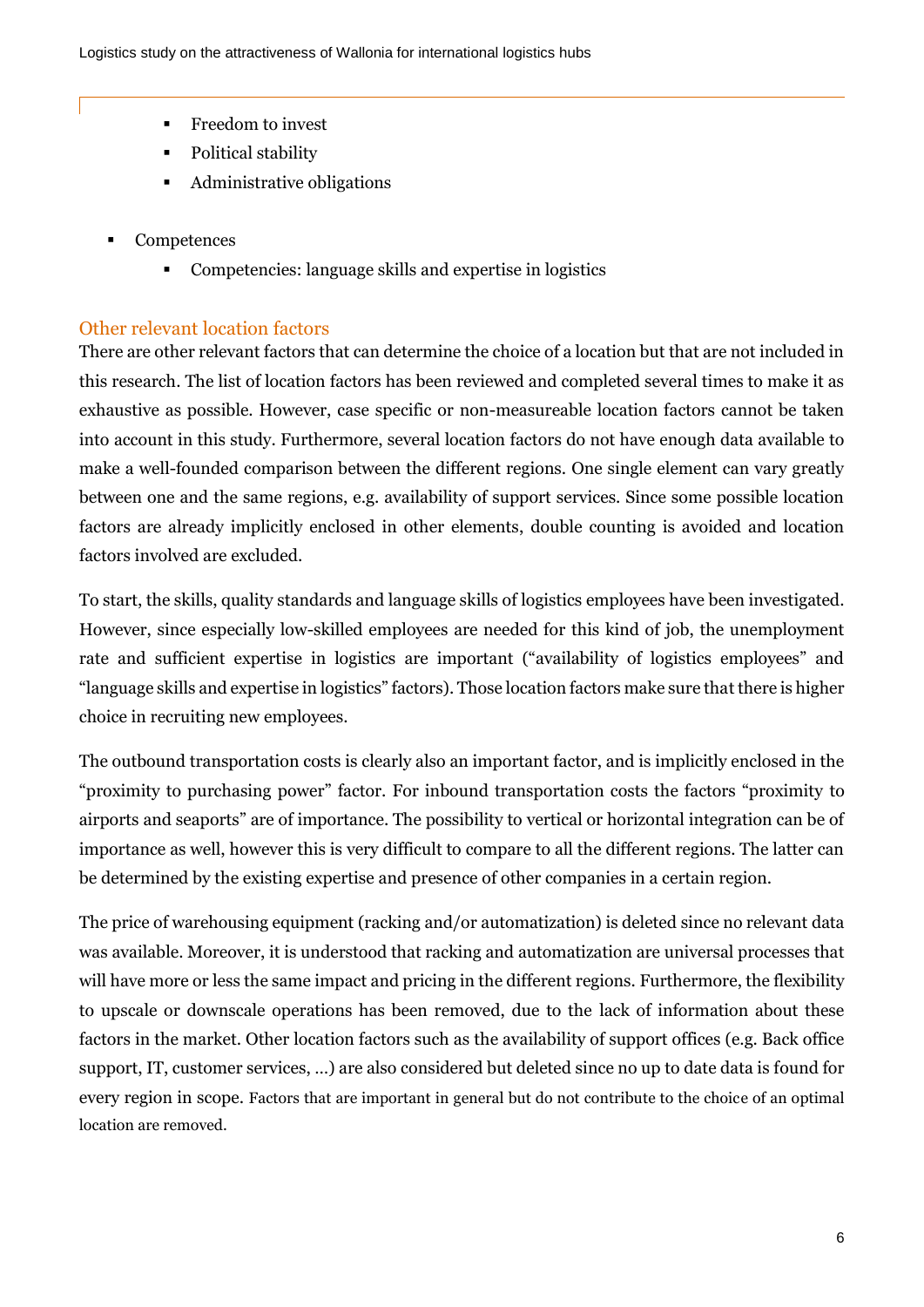## <span id="page-7-0"></span>*Quantifying and evaluating the location factors*

Each of the retained factors is estimated by means of an indicator or own calculations based on objective data sources. Subsequently a score (1-10) is given to each of the location factors and for every region.

## <span id="page-7-1"></span>Location factors explained

### *Proximity to purchasing power*

The purchasing power is measured by using the relative Purchasing Power Standard (PPS) provided by Eurostat on NUTS-2 level (2014). The PPS is actualised by applying the GDP growth rates to come to the 2016 figures.

In 2015, the Belgian GDP added up to 409 billion euro, good for 2.8 percent of the total European Union GDP (14.700 billion). The growth in economic activity is mainly a result of the improvement in services and construction. A staggering 69 percent is generated within the services sector, whereas 15 percent comes from the industry, 10 percent of construction and only 1 percent comes from agriculture. Eighty percent of total Belgian GDP originates from export, making Belgium the tenth largest export country in the world. In Wallonia more than 75 percent of the GDP is generated by exports, showing the importance of this measure.

To measure the purchasing power of a certain region, on NUTS-1 level, the purchasing power within a radius of 800 kilometres has been summed. Since it is assumed that deliveries within 400 kilometres can be completed within one day, the distance between 400 and 800 only accounts for 50%. The latter states that the purchasing power of areas that are located nearby have a higher impact than others. Nowadays customers are demanding faster deliveries, therefore it is assumed that a company who provides deliveries within two days is only half as competitive compared to a competitor who can deliver the same day. This logic is restricted for the flows between the United Kingdom and the European continent. Due to the fact that the flow of goods between the United Kingdom and the European continent is more difficult, the above described logic is adjusted. For these flows, deliveries within 400 km are only taken into account for 50% and deliveries further than 400 km are not taken into account anymore.

## *Proximity to economic activities*

The purchasing power standard is a good measure for the buying power on the B2C market. However the B2B market is not impacted by the consumption power of the normal citizen. The GDP is selected as a measure (Eurostat, 2014), indicating the potential of the B2B market of a potential region. A higher GDP is linked with a higher economic activity in that region and this economic activity is an indicator for the size of the B2B market. The same calculation method as described in the topic "proximity to purchasing power" is used, to calculate the proximity to economic activities.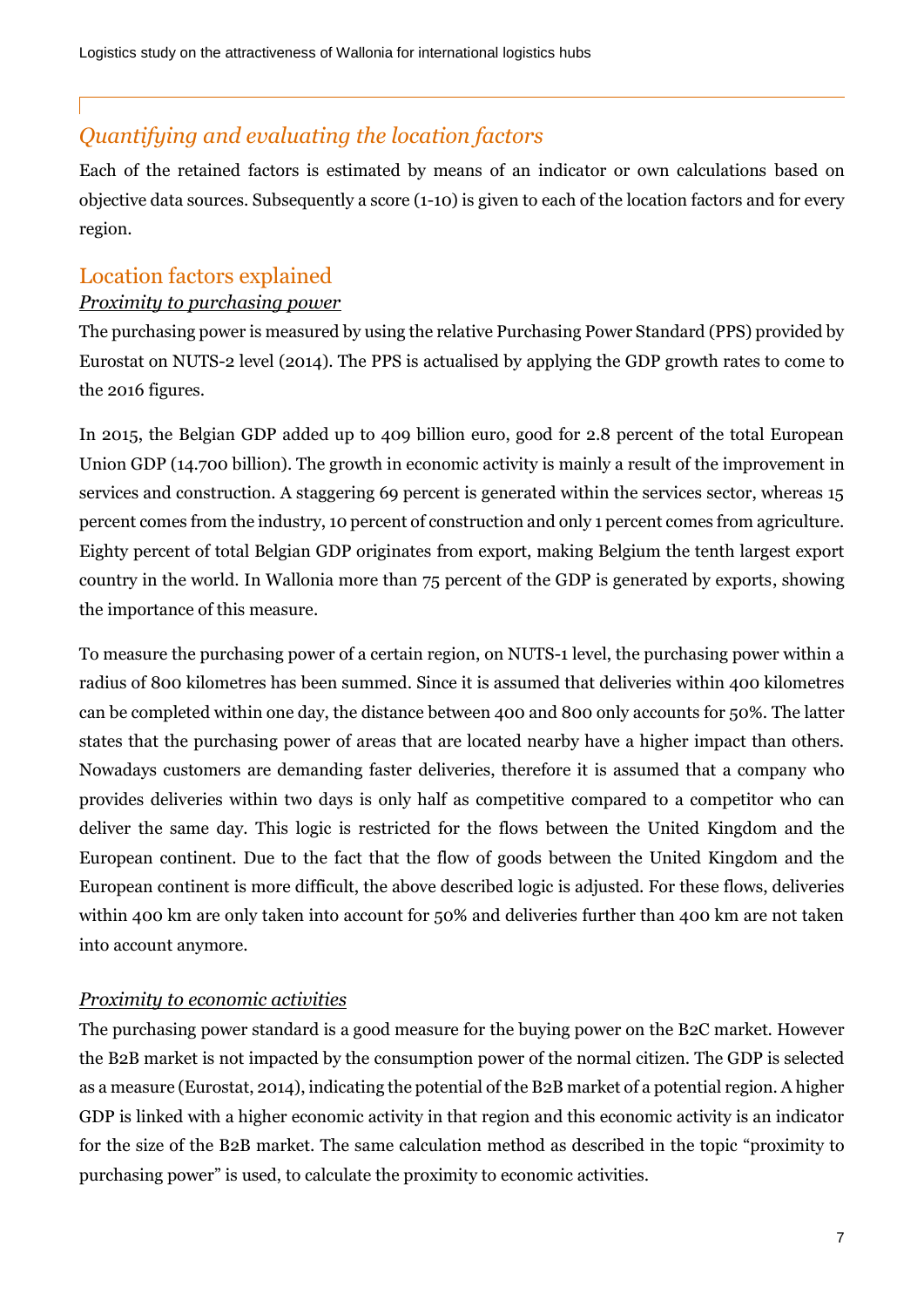## *Availability of logistics employees*

The short term unemployment rate is used to investigate the availability of employees. The short term unemployment rate is calculated by deducting the long term unemployment rate of the total unemployment rate and divided by the total population per region (Eurostat NUTS-1 level, 2015). This factor indicates the likelihood that workforce will be available when investing in a certain region. Economic rules of demand and supply are applicable in this matter, high availability lowers cost and increases attractiveness of a certain region.

## *Flexibility of logistics employees*

The flexibility of logistics employees is computed by using the "Labour freedom" indicator of The Heritage Foundation. This indicator shows the ability of individuals to work as much as they want and wherever they want. It gives businesses the ability to contract and dismiss workers freely when requiring additional resources or vice versa. This score is computed on country level and available for 2016. One could argue the relevance of this factor and its positive or negative evaluation depending on the viewpoint of the employer/employee. Hence there is a trend towards higher flexibility in logistics caused by increasing service expectations, value propositions, e-commerce, disruptors, … Offering or having this flexibility build into the social legislation can create competitive advantages for regions.

### *Productivity of logistics labour*

It is assumed that the productivity of logistics labour is determined by the average number of hours an employee works per week and the value created per employee. 'Average hours worked per employee' (2016) and the 'wage adjust labour productivity' (2014) both weigh for 50 percent on this location factor. The 'wage adjusted labour productivity' compares the value created per employee with the wage paid for this employee. All data is collected on NACE<sup>2</sup> code and is available on Eurostat. NACE code is the European statistical classification of economic activities. It groups organizations according to their business activities.

## *Relationship employer-employee*

-

The "cooperation in labour-employer relations" metric of the World Economic Forum (2016) is the score that is assigned to this location factor. A maximum score of 7 means that the relationship between employer and employee is excellent, whereas a score of 1 means that this relationship is very confrontational. There is off course a direct link with the previous labour related factors. However in this case the focus is more on collaboration between employer and employee, influence of trade unions, limited negotiation, etc.

<sup>2</sup> NACE : Nomenclature générale des Activités économiques dans les Communautés Européennes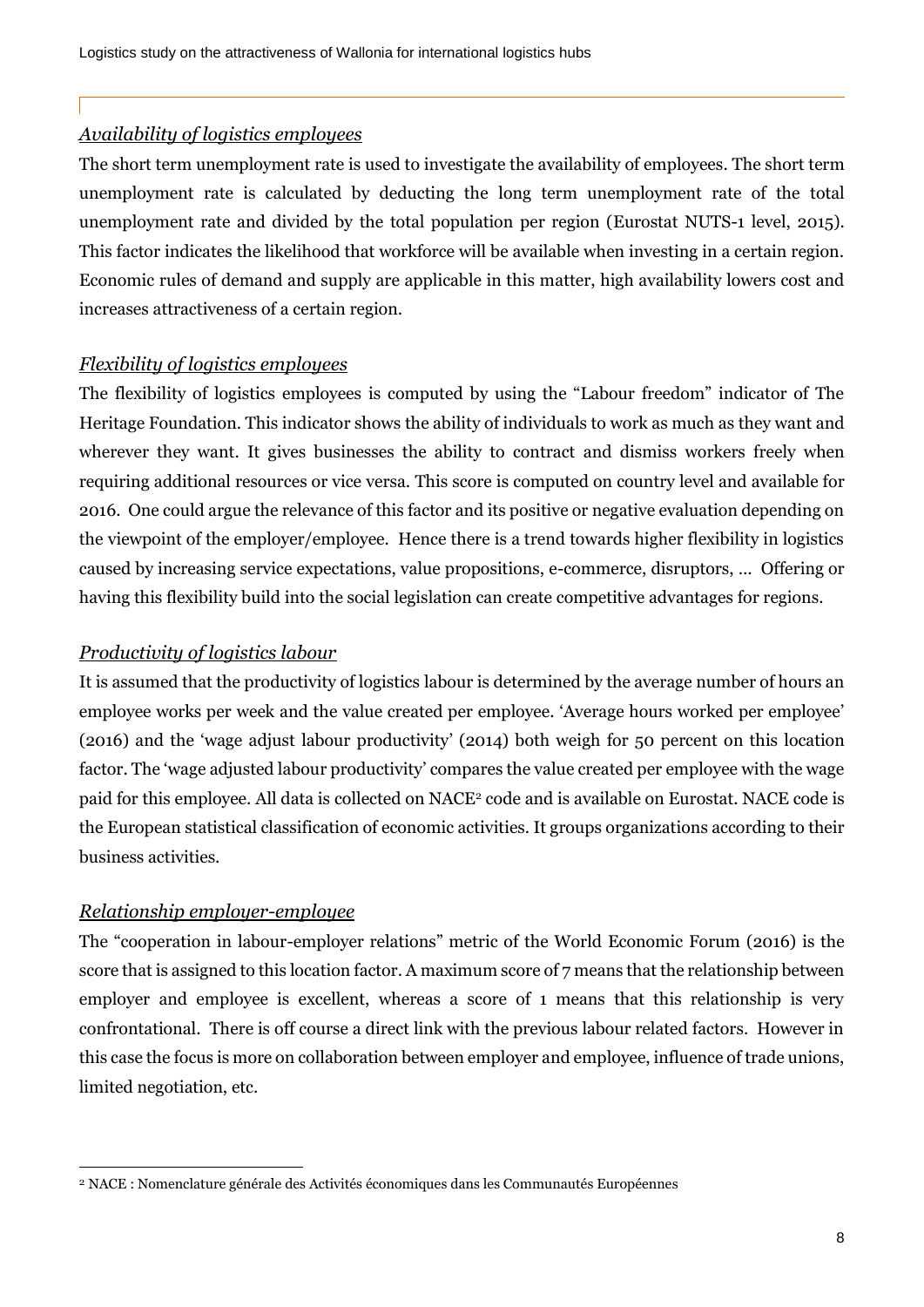## *Logistics labour costs*

The logistics labour cost is available on Eurostat for 2012 on NUTS-1 level. The logistics labour cost is actualised by applying the national wage growth rates.

The overall high tax burden in Belgium is high and especially focused on labour (European Commission). The government received 45.3 percent of GDP as taxes and social contributions in 2015. This percentage is higher than the European average of 38.8 percent, having a negative impact on labour cost and employment for companies. The federal government adopted several measures in July 2015 to mitigate the difference and make Belgium more competitive. The measures, combined in "the tax shift" has the objective to reduce the labour taxes and shift to other tax buckets. The employer's social contribution decreases from 33 to 25 percent. The cuts made on labour taxes are covered by a series of tax increases on consumption and non-labour income. The combined efforts should have a positive effect on economic growth, employment to finance the tax cuts and tackle tax evasion and tax fraud. Overall it should enable Belgium to be more competitive versus its neighbouring regions.

The study takes into account the tax shift impacts. Therefor the Eurostat data for Belgium are adjusted. Three scenarios have been taken into account: employee is not married, employee is married without children and employee is married with children. The weighted average of the scenarios is calculated per region and used as the input to correct the logistics labour cost for the three Belgian regions.



*Figure 2: Total receipts from taxes and compulsory social contributions, 2014 (% of GDP)*

<span id="page-9-0"></span>It is important to take into account these positive measures and assess throughout the study what their impact is in comparison with the neighbouring regions.

## *Cost of electricity*

The cost of electricity includes all taxes and levies and is calculated by looking at the prices per country per kWh. The data is available on Eurostat (2016) on country level.

## *Warehouse rent/lease*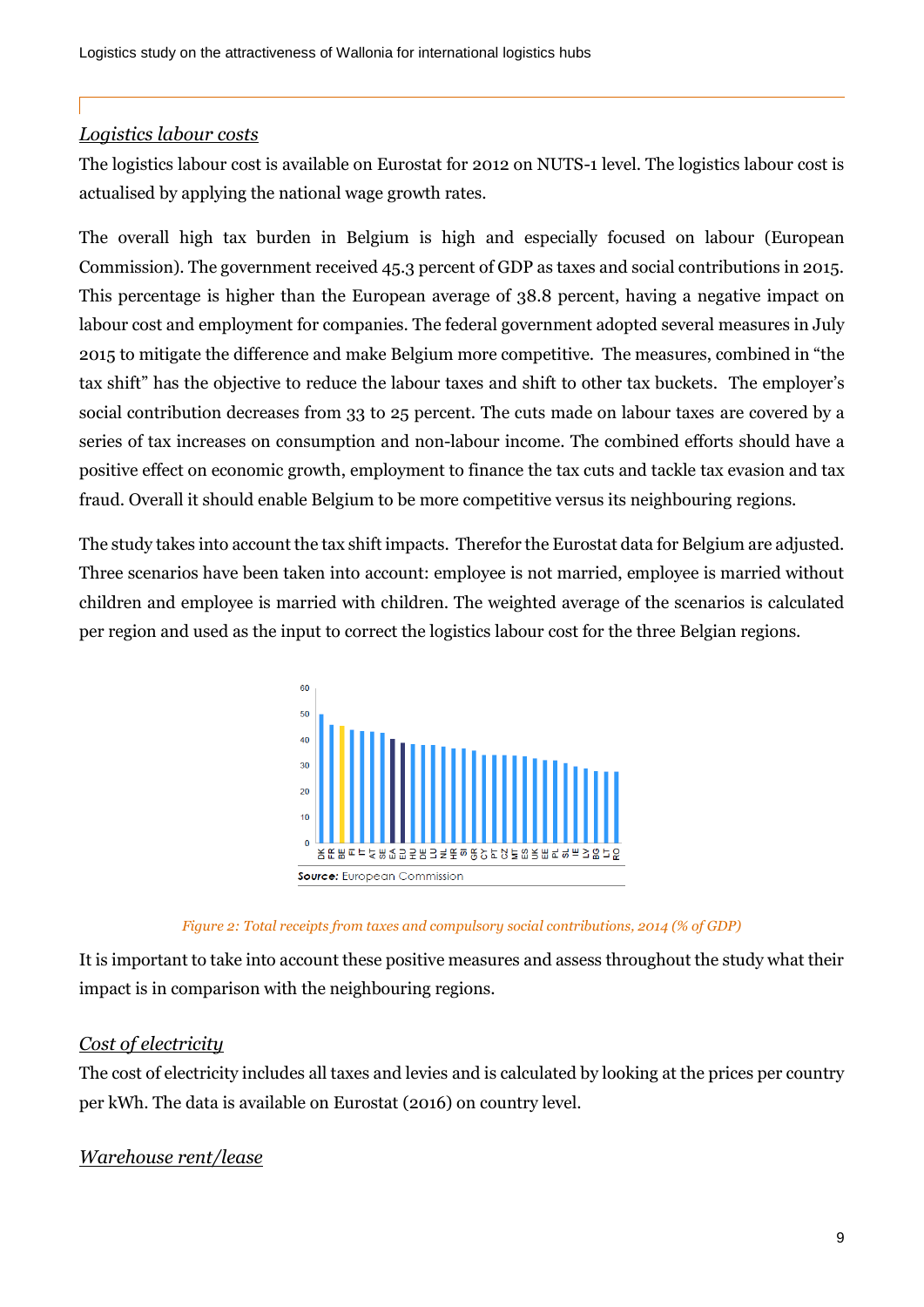The rent prices of warehouses in 2016 are retrieved from JLL, ERES, CBRE and Goodman on a NUTS-1 level. When a range of prices is given, the maximum price is taken, assuming prime locations are desired.

## *Cost of industrial premises*

The rent prices of industrial premises in 2016 are retrieved from JLL, ERES, CBRE and Goodman on regional level. When a range of prices is given, the maximum price is taken, assuming prime locations are desired.

## *Density of road network*

To calculate the density of road network, the total length of motorways per region is divided by the surface of that particular region (Eurostat, 2014).

## *Traffic congestion*

The INRIX scorecard of 2015 is used as a measure to indicate the degree of traffic congestion. This index measures the average time wasted in traffic per year.

## *Density of railway network*

The railway density is obtained by dividing the total length of railways per region by the area of that particular region. Both data of the International Union of Railways and Eurostat is used of the year 2014.

## *Proximity to air cargo ports*

Each airport is given a certain score based on the volume of freight (Eurostat, 2015). The weighted sum of each NUTS-1 region is calculated. The weights of each airport are 1, 0.75 and 0.5 for airports within respectively 100 km, 200 km and 400 km. The maximum distance of 400 km is selected based on the reasoning that air transports are usually urgent and/or of high value, and thus delivery of transport should be very fast.

## *Proximity to logistics providers*

To make an accurate comparison between the different countries the proximity to logistics providers is calculated by dividing the total number of logistics services providers per country by the total area of each country, expressed in square kilometres (Eurostat, 2011).

## *Proximity to sea ports*

Similar to the proximity to air cargo ports, each of the sea ports has been given a score according to its freight volume (Eurostat, 2016 Q1) after which the weighted sum is determined. The weights of the sea ports are respectively 1, 0.75, 0.5 and 0.25 for 100 km, 200 km, 400 km and 800 km. In this case, the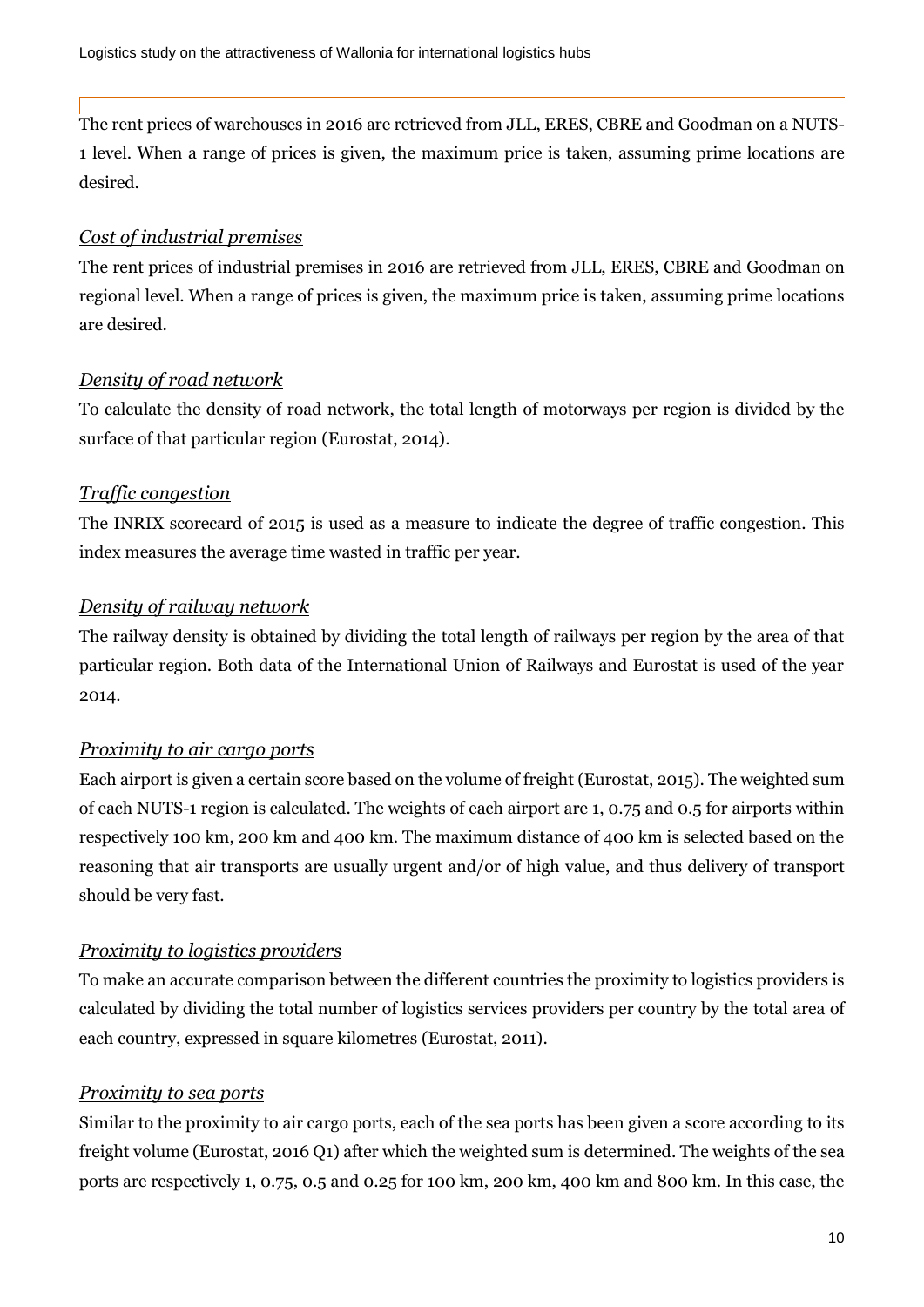assumption is made that a sea port within 400 and 800 kilometres still offers an advantage. This score is also based on NUTS-1 level.

#### *Density of inland waterways*

The density of inland waterways is obtained by dividing the total length of inland navigable waterways per region by the area of that particular region. Both data of the Central Intelligence Agency and Eurostat are used (dated 2014).

### *IT infrastructure*

The quality of IT infrastructure is measured by the average internet speed in Mbps. The data is dated 2016 and comes from the website of the Akamai company.

#### *Availability of warehouse space*

The data on the availability of warehouse spaces on NUTS-1 level in 2013 is retrieved from JLL, ERES, CBRE and Goodman. All regions received a score between very low and very high availability of warehousing space. Missing data for the Eastern regions is completed by taking the average of the total available data on warehousing space.

### *Availability of industrial areas*

The availability of industrial areas is composed in the same manner than the availability of warehouse space. Data is retrieved from JLL, ERES, CBRE and Goodman and covers the year 2013. All regions received a score between very low and very high availability of industrial areas. Missing data has been completed in the same way as the warehouse space, by taking the average of the total data.

### *Freedom to invest*

The investment freedom is composed by using the "Investment freedom" indicator of The Heritage Foundation. A free and open investment environment provides new entrepreneurial opportunities and incentives for economic activity, greater productivity and job creation. The highest score (100) shows transparency, honesty and encourages innovation and competition. This data is available on country level for 2016.

As an example of investment support, Wallonia offers a set of R&D aid incentives to medium and large businesses that are located in the region. The purpose of these multiple forms of aid is to stimulate businesses in strengthening and/or protecting their innovation potential, to acquire external knowledge needed to implement a project, to run research and development projects and to create spin-offs using new technologies that are not yet exploited. The type of aid differs depending on the size of the company, the company's activities and the location.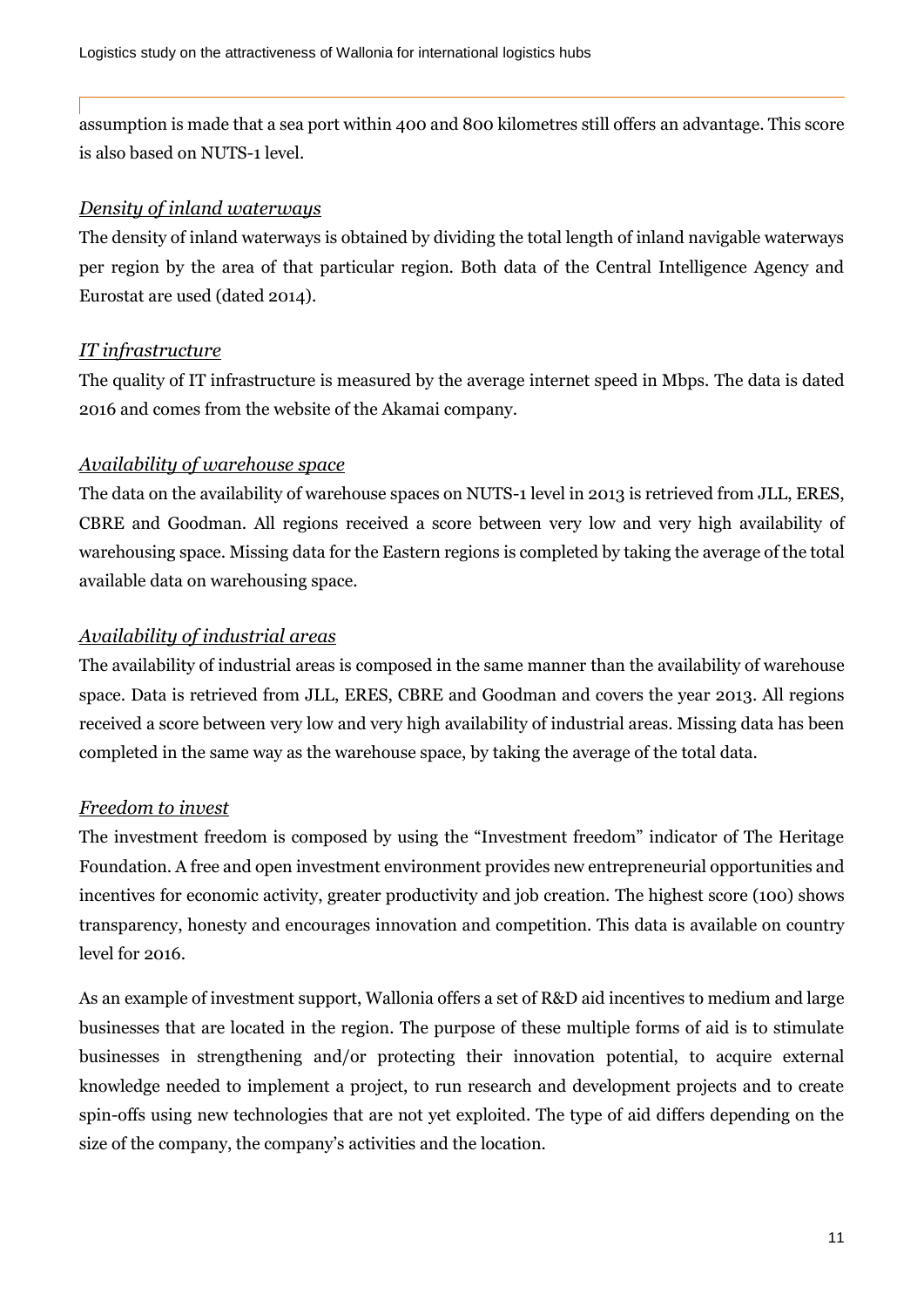## *Political stability*

The political stability and absence of violence and terrorism is measured by the governance performance. The World Bank scores this factor on a scale of -2.5 to 2.5 for a weak or strong performance respectively. The data is available for 2016, however data for Romania is missing. Hence the political stability for Romania is calculated by taking the average of Poland, Czech Republic and Slovakia.

## *Administrative obligations*

The World Bank provides data on the ease of setting up a business. This is measured by counting the number of procedures and days needed to start a business. Both measures are valued as equally important, thus both measures are taken into account for 50 percent.

## *Transparency and efficiency of customs*

The World Economic Forum measured this location factor by scoring the efficiency of custom procedures. Each country is listed in the Global Competitiveness Report and a maximum score of 7 means that procedures are efficient and easy.

## *Competencies: language skills and expertise in logistics*

Expertise in logistics is measured by the "Logistics Competence & Quality" of the World Bank on NUTS-0 level for 2016. A score from 1 to 5 has been assigned to every region in scope. It scores the competition between the different countries on language skills and logistics competences.

## <span id="page-12-0"></span>Scoring methodology

A scoring method is used to obtain numbers that are comparable between regions and factors. Each location factor receives a score between 1 and 10. For each factor, the absolute raw data is converted to a minimum and maximum score within the range of 1 to 10. Three different methods are used to determine a score for each location factor, depending on the type of raw data:

- 1. In case the raw data is already a score, the score will be converted to a score between 1 and 10.
- 2. When the raw data is not yet a score, the minimum and maximum are calculated based on the deviation in the raw data. A bigger deviation in the raw data will lead to a wider range between 1 and 10.
- 3. If the raw data relates to a cost, the maximal score is equal to the lowest cost and the highest cost will reflect the minimal score. The gap between the maximal and minimal score will depend on the deviation between the highest cost and the lowest cost. The same logic is applier to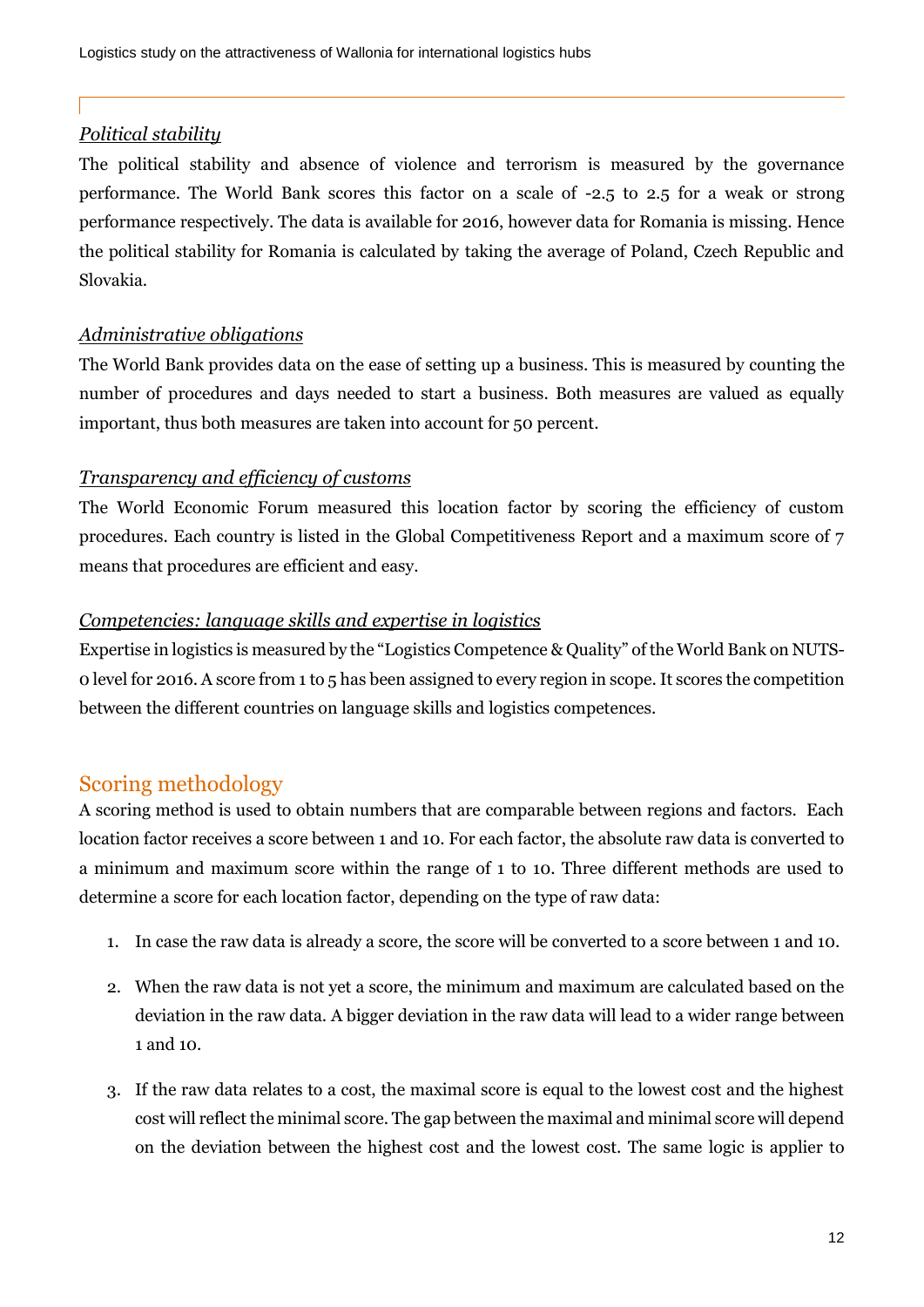location factors where it is better to have a lower score, e.g. the INRIX traffic congestion scorecard.

Depending on the magnitude of the difference between the different regions the score will be between 1 and 10 or a smaller range when the difference between regions is not explicit. The location factors do not always have a minimum score of 1 and a maximum score of 10.

The scores for each region can be found in Table 4 in annex.

## <span id="page-13-0"></span>Weight of different location factors

Weights have been assigned to the different clusters and location factors, indicating their relative importance. These weights add up to 100%, both within and between different clusters and are representing the degree of significance a 'typical' company should attach to the different location factors. In reality the weights will differ between companies, depending on the specific situation. In addition it is very likely that companies take extra location factors into account which are of relevance for them. These additional ones can be both quantitative and qualitative of nature.

Interviews and surveys with experts and companies determined the weight of each cluster and the location factors within the cluster. An overview of the different weights per cluster and the weights of the location factors can be found in figure 4.

The most important cluster is proximity to market. The proximity to market largely influences the total transportation cost and the service levels a distribution centre is able to offer its customers.

Within the operational costs, labour cost is considered as the most important. Besides the latter, availability of labour and the relationship between employer and employee are two essential factors as well that need to be taken into account. Road, sea and air transport are given approximately equal weights when looking at the importance of infrastructure in a region. Nowadays it is not good enough to be excellent in one mode of transport, because intermodal transport is getting more and more important. In reality the choice for the mode of transport will largely depend on the nature of goods a company is shipping. Furthermore, it is assumed that most companies opt to rent a distribution centre rather than build it themselves.

To summarize, the choice for a particular region will have a big impact on the cost, quality and efficiency of the operations of a distribution centre. The impact of these different factors is determined by their weight, indicating the relative importance of the factor compared to others.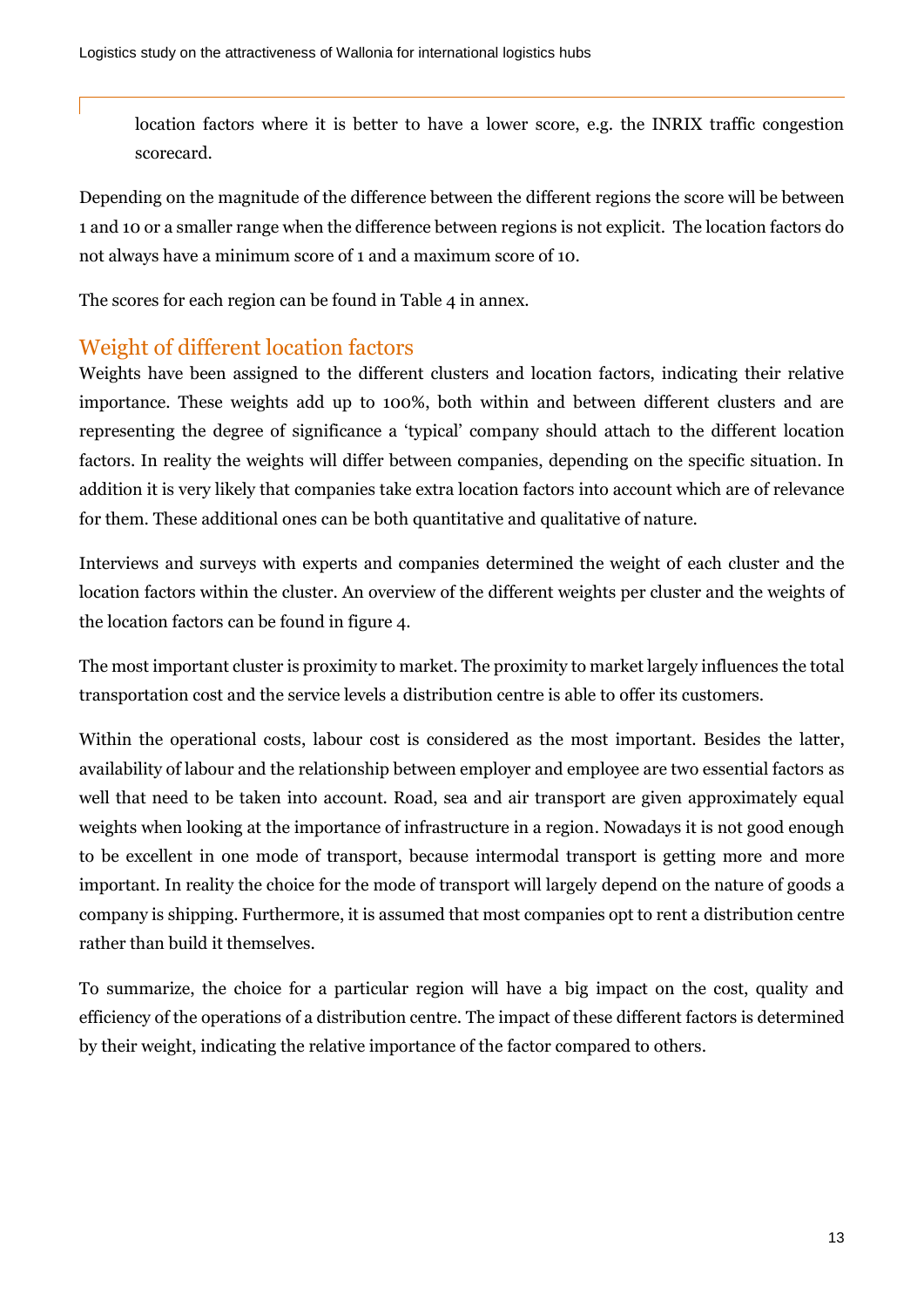Logistics study on the attractiveness of Wallonia for international logistics hubs



*Figure 3: Overview location factors and weights assigned*

## <span id="page-14-0"></span>*Top-down analysis*

Before deciding on a location, every company takes into account the attractiveness of investing in a certain region. Those location factors create an objective view on why companies should invest in a certain region. It explains the potential of Wallonia as an international logistics hub and why it is interesting, or not, to go to this region. Besides the measurable location factors, a lot of other elements are part of the decision of a company. This study touches upon the general market and logistics profile of Wallonia and the investment profile where the focus is put on the fiscal regulations, tax incentives and subsidies within Belgium and in particular Wallonia. The explanation and impact of the specified location factors is included in the results of the study.

Furthermore, to validate the model, interviews with external logistics leaders and internal logistics experts with great knowledge in warehousing and network optimization are performed and outlined.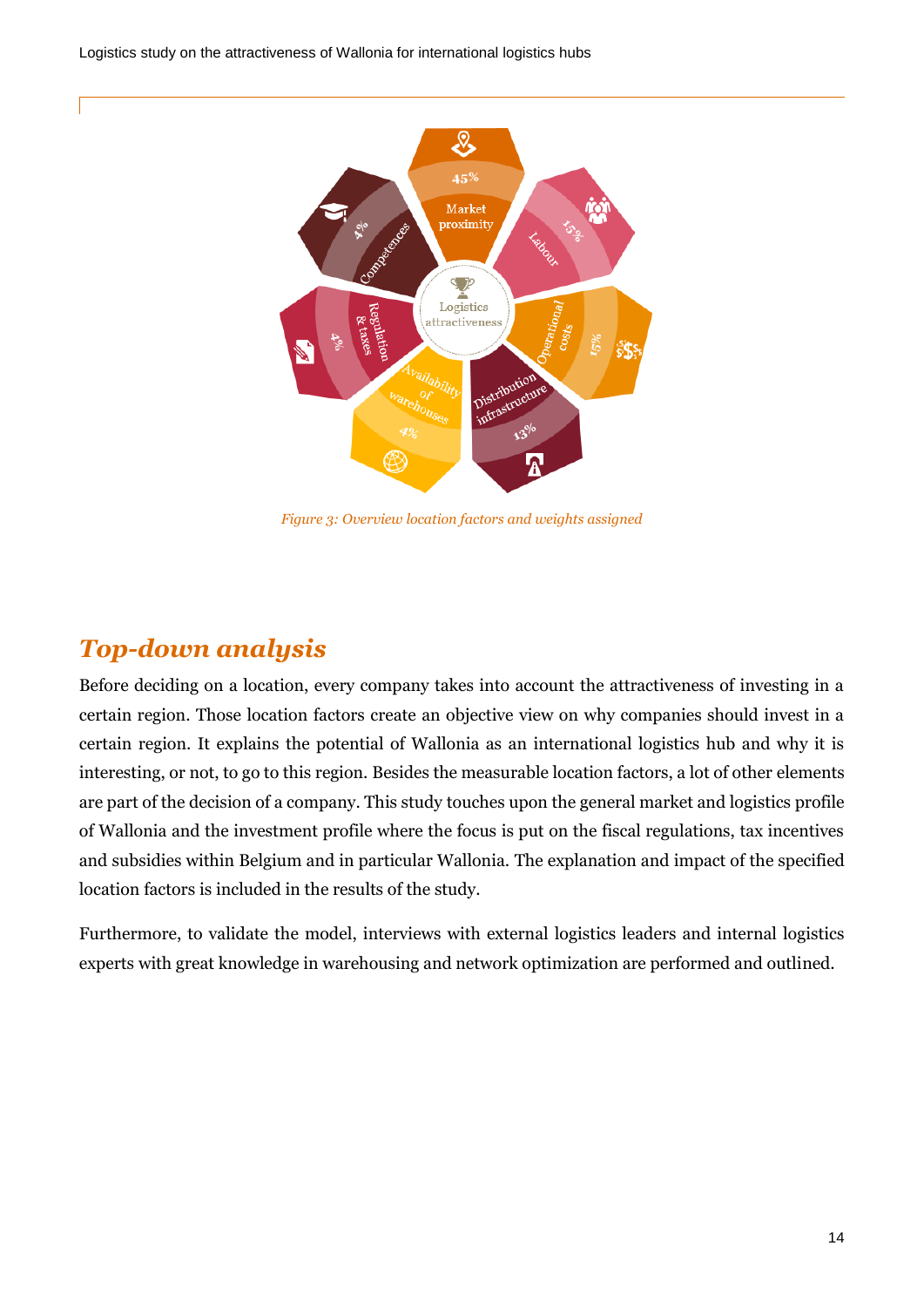# <span id="page-15-0"></span>*Results of the study*

## <span id="page-15-1"></span>Interpretation of results

The result of the quantitative analysis confirm high competition between regions. The difference between the top regions are very small and based on marginal differences. We see the strong elements of Wallonia confirmed with a strong fourth place well positioned in the top of the logistics regions of Europe. The region with the highest score is Saarland, followed closely by Rheinland-Pfalz. The third place is covered by the Southern Netherlands region. The top five is closed by Luxembourg. Furthermore, Brussels is found on the sixth place, followed by the region Est in France. On the eighth place is Thüringen and on the ninth place Flanders. The eventual top ten is closed by the Western Netherlands region.

The high position of Brussels is related to the fact that certain data is only available on country level, giving the advantage to Brussels to receive a higher score. When only regional (NUTS-1) data would be taken into account, Brussels would fall back in the final ranking as the region scores much lower on "operational costs" and "availability of warehouses" then Wallonia.

The lower positioning of Flanders can be explained by the high "labour cost" and lower "availability of logistics employees", both factors have a high impact on the final score of the specific cluster, penalizing Flanders with a lower score in total.

The detailed results are shown in the graphs below. First, figure 5 shows the full list of all regions and their final scores per cluster. A full ranking and scoring of each region can be found in table 4 in annex. Second, figure 6 gives a more detailed explanation on how the top five performing regions are scoring in the different clusters.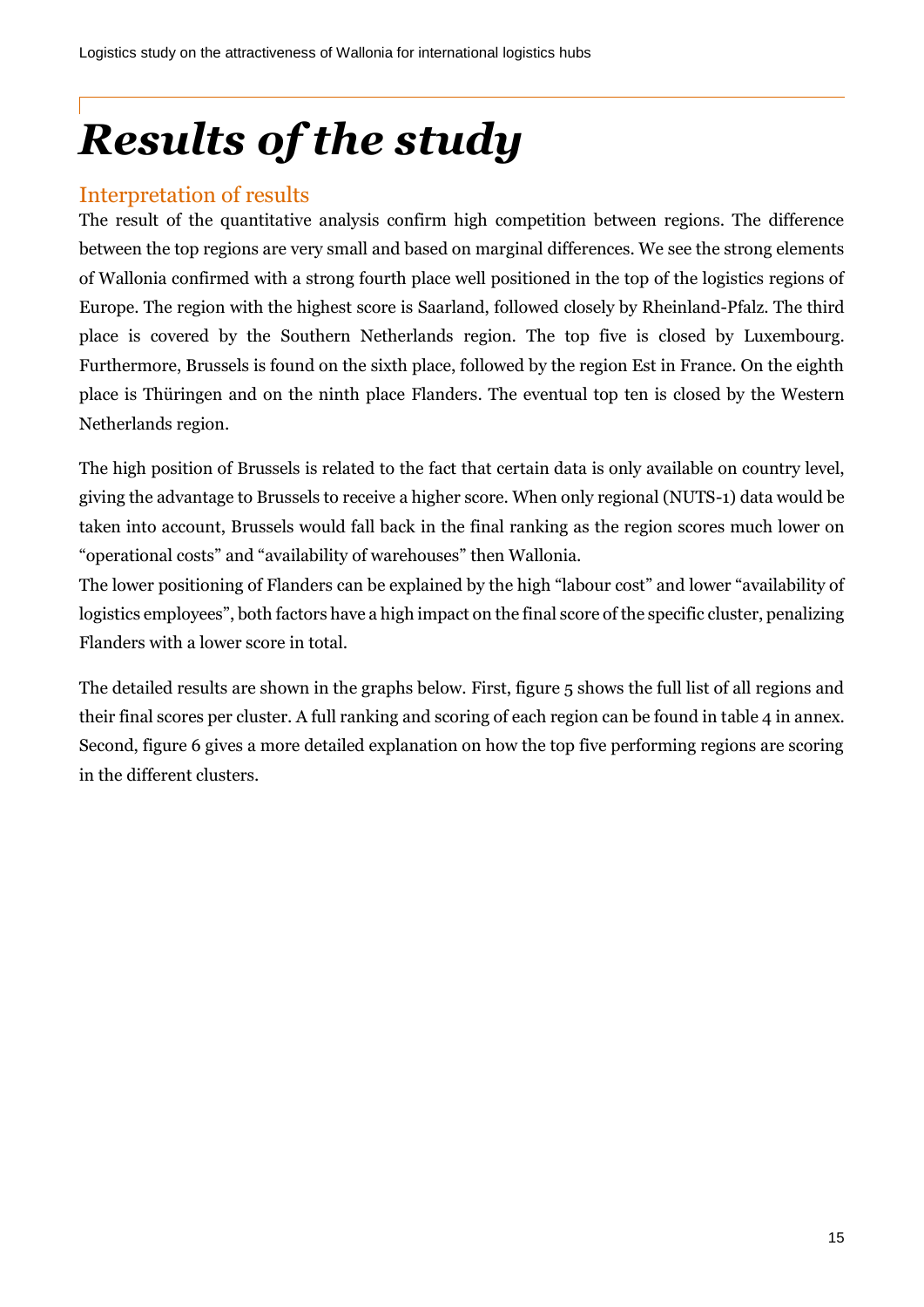

<span id="page-16-0"></span>*Figure 4: Performance of all regions for the different clusters*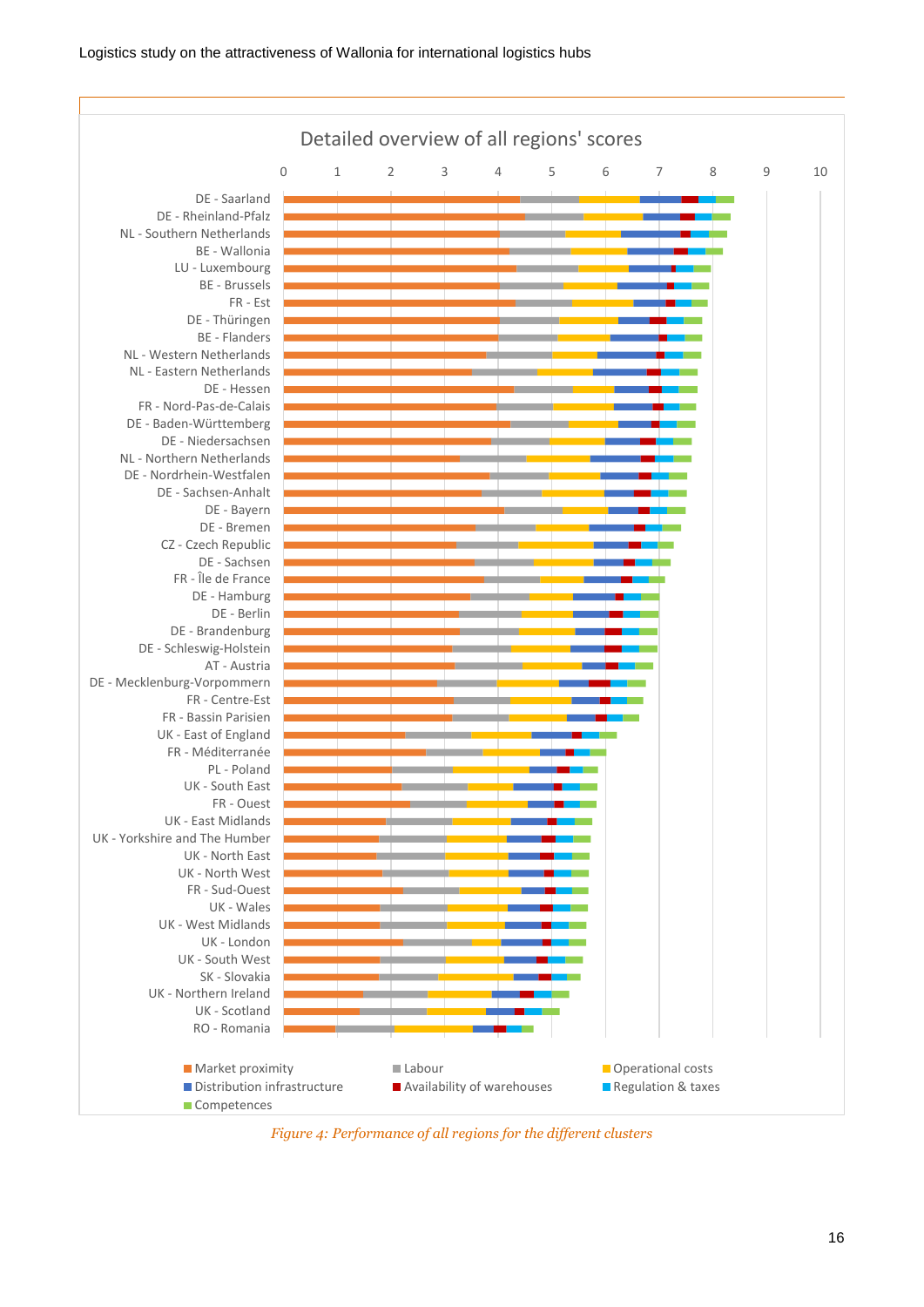

#### *Figure 5: Cluster scores of the top 5 performing regions*

<span id="page-17-0"></span>Last, figure 7 shows the map of the top ten regions. It appears clearly that all top performing regions are geographically very close to each other and scoring mainly on the "proximity to market", which is also the cluster with the largest given weight.



<span id="page-17-1"></span>*Figure 6: Top performing regions*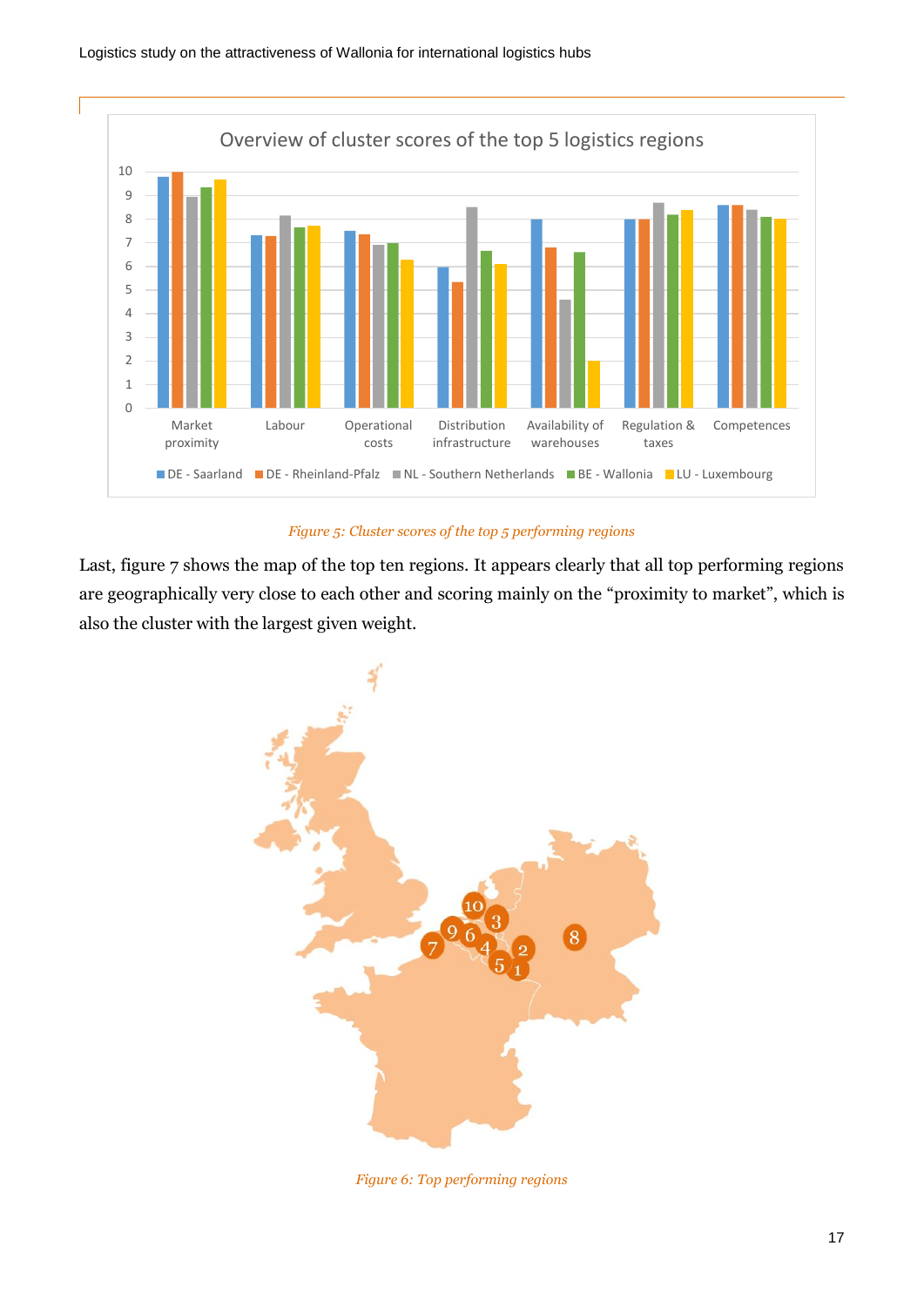It is no surprise that the best scoring regions are still well nested in the blue banana<sup>3</sup> area as it is still the heart of logistics activity in Europe. The eventual line up of the regions is caused by small individual differences that are nevertheless an indicator of the competitive advantages from one region to another.

The overall scores on the different location factors of the top five regions are presented in figures 8 to 14. Wallonia has the best scores for the 'administrative obligations' indicator as well as for certain real estate indicators. For other factors Wallonia is always well in the top of the list, nevertheless the top scores on global cluster level are for other regions. The number one, Saarland, is scoring on market proximity, competences and availability of land. Each cluster will be looked at in detail in the following part of this report.



## <span id="page-18-0"></span>Market proximity

-

#### *Figure 7: Market proximity cluster*

<span id="page-18-1"></span>The German regions are scoring better on proximity to market than all other regions and even reach the maximum. Although Wallonia is not in the top five for this cluster, it is ending in seventh position thanks to its central position in Europe. The scores for this factor are very close to each other. Belgium and Wallonia offers excellent accessibility to the main European markets. Eighty percent of all European purchasing power lies within a radius of 800 kilometres from Brussels. Even more, 65 percent of the market is reachable within a radius of 500 kilometres thus companies can take advantage of the beneficial transportation cost and short distance. Given above figures it is certain that Wallonia

<sup>3</sup> The blue banana is an area of high value economic activity in Western Europe, which can supply the largest part of Europe at a favourable price and decent delivery times.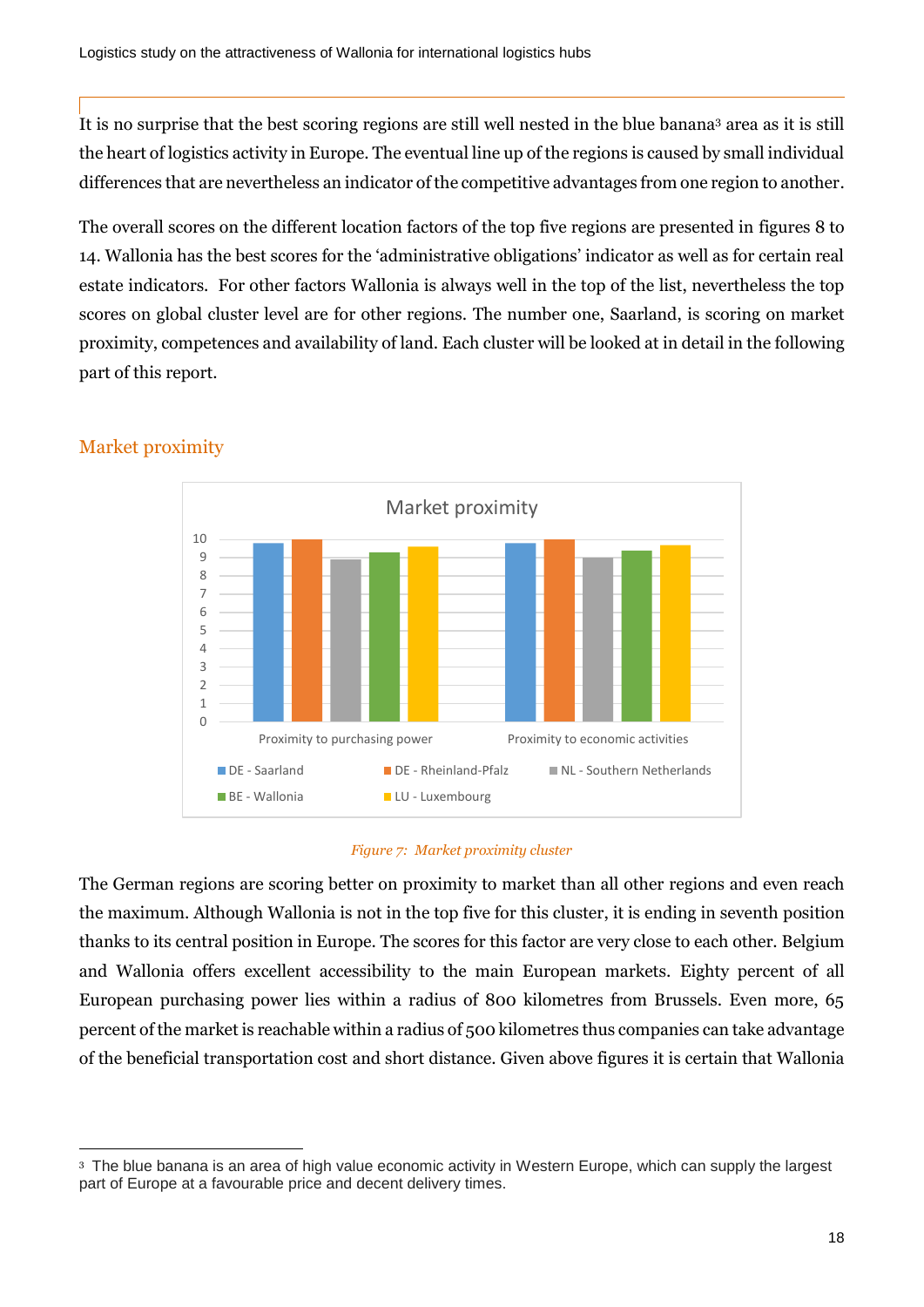is well placed in the heart of economic activity in Europe and can play an equal role as the surrounding regions.



## <span id="page-19-0"></span>Distribution infrastructure

#### *Figure 8: Distribution infrastructure cluster*

<span id="page-19-1"></span>Accessibility of the Walloon region is one of the key advantages of the region. It finds itself near important air cargo and sea ports like Liège, Zaventem and Antwerp. It is also linked to the waterways of Rotterdam, Antwerp and the Rhein area. Likewise, the main highways throughout Belgium and to Germany, France and the Netherlands are closeby. Belgium is seen as a very good location for logistics clusters and distribution centres, however this advantage is exposed to the increasing road congestion. Poor road maintenance and road safety are indicated as two extra reasons that can possibly weaken this position.

Belgium is Europe's most congested country in terms of hours wasted and delays, implying high extra costs for companies (INRIX). These costs include fuel, loss of productivity, lost workdays and air pollution. Although Belgium is not scoring well on the road congestion factor, looking at the regions the problem is mainly to be found around the area of Brussels and Antwerp, thus Brussels and Flandres, excluding Wallonia.

However, while this is true on a Belgian scale, Wallonia is suffering from far less traffic congestions and made an effort in this domain with the launching of the "Plan Route" in 2010. This 500 million euro program has the ambition to rehabilitate the Walloon road network.

Southern Netherlands is mainly scoring high on proximity to logistics providers. This as a direct result of the expansion and development of the logistics industry in the Netherlands.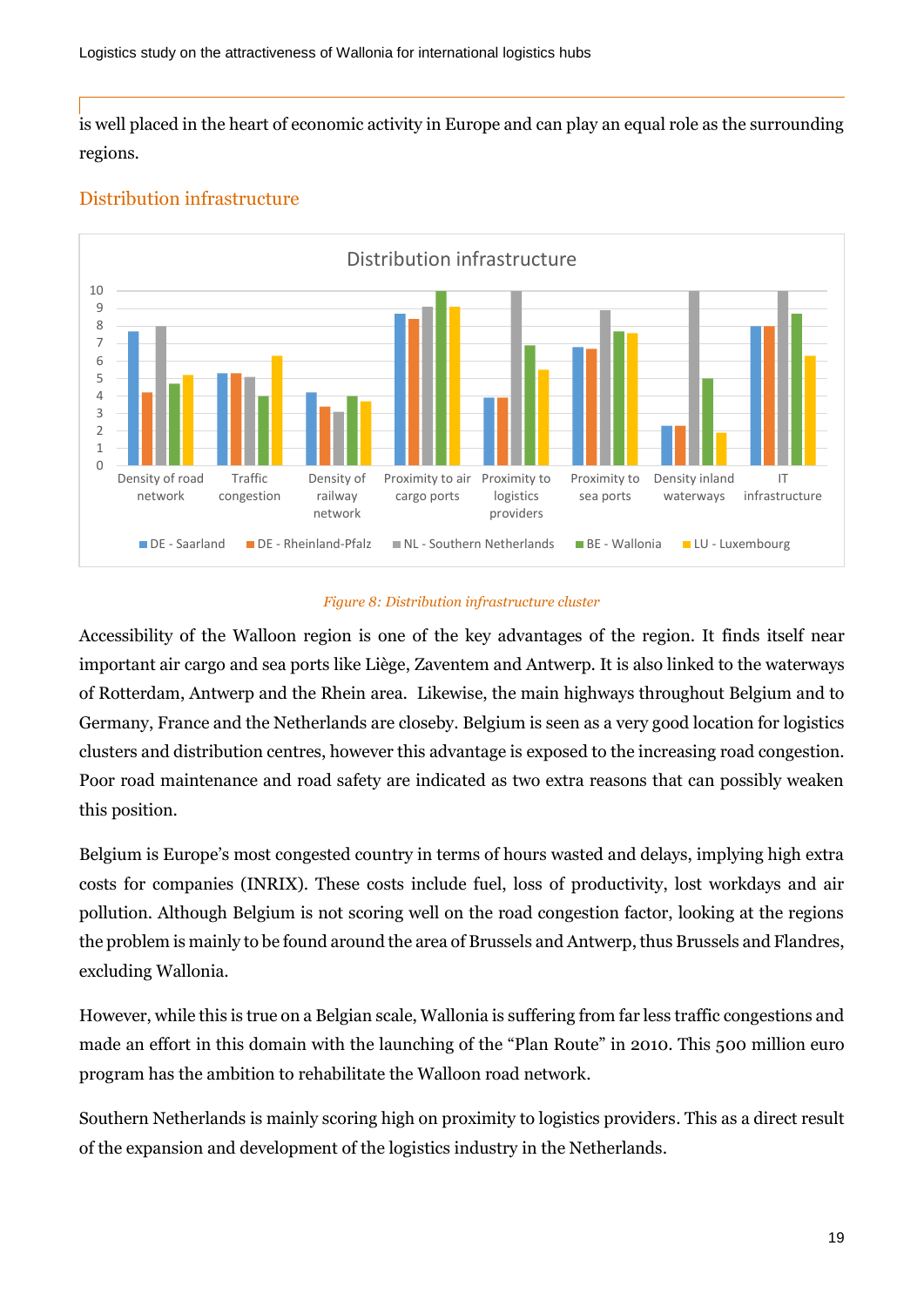## <span id="page-20-0"></span>Labour



#### *Figure 9: Labour cluster*

<span id="page-20-1"></span>Wallonia accounts for 32 percent of the total Belgian population of 11.4 million inhabitants. The unemployment rate has consistently remained under the EU average. The global Belgian unemployment rate is around 8.6 percent, whereas the European level hits 9.6 percent and the German rate is nearly 4.7 percent (Federal Government of Economics). It is no secret that the Walloon region suffered from factory closing in heavy industry. Hence the needed reconversion of Wallonia and the higher availability of logistics employees compared to Germany creates a competitive advantage for the region.

Belgium is scoring lower on the productivity of logistics labour. This can partly be explained by the different regulations that apply in Belgium. However, Wallonia is scoring well on flexibility of logistics employees, meaning that it is relatively easy to hire and discharge employees and find the optimal workforce. When looking at the relationship between employer and employee, Wallonia is scoring lower compared to other regions. Several regulatory initiatives have been implemented already in favour of the logistics industry but are still not enough to close the gap with the neighbouring regions. Further improvement will be needed to close the gap completely in this cluster.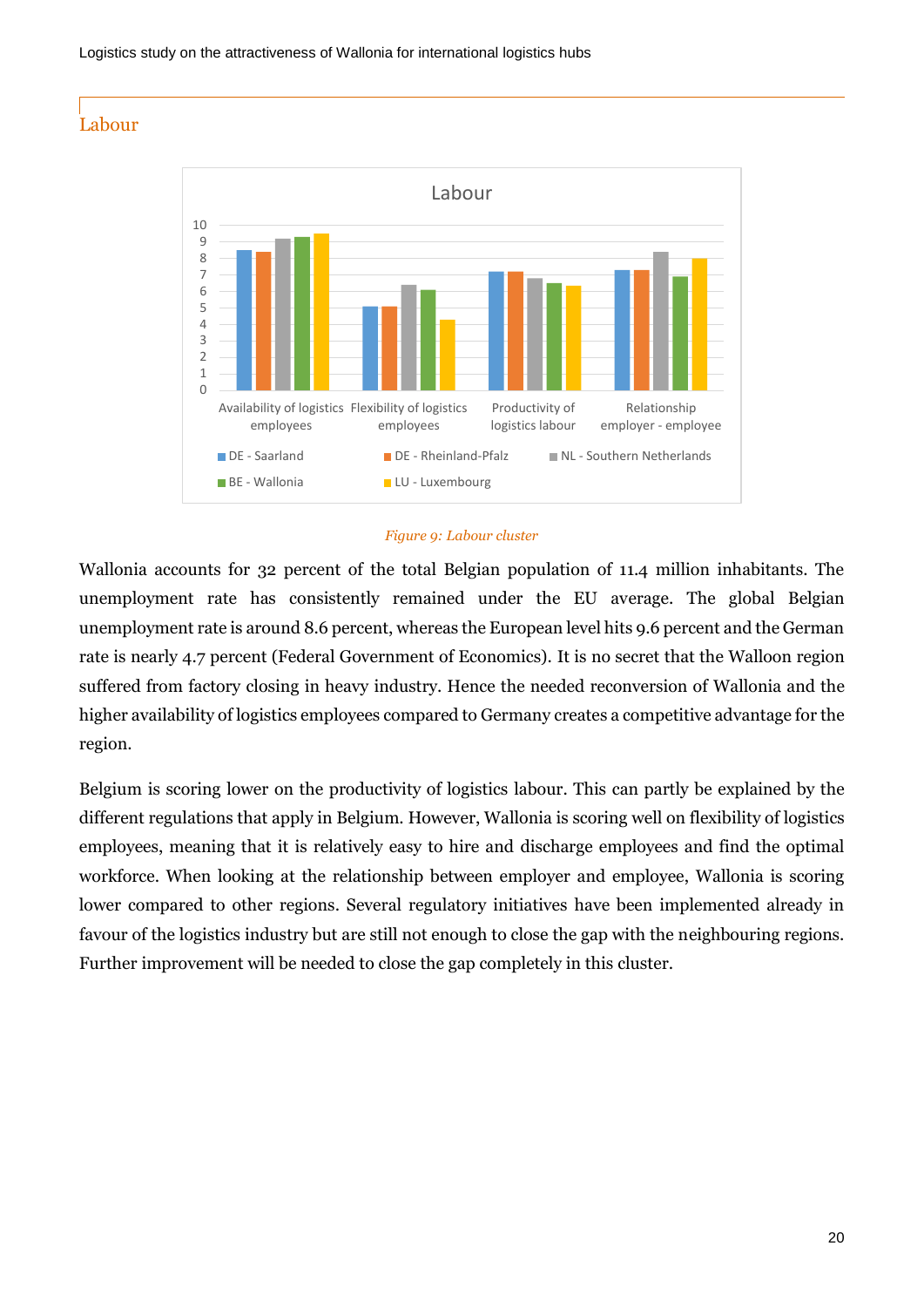## <span id="page-21-0"></span>Operational costs



#### *Figure 10: Operational costs cluster*

<span id="page-21-1"></span>Belgium (Wallonia, Flanders and Brussels) is one of the most expensive countries in the European Union when it comes to labour costs. Even with the adaptation of the tax shift, the Belgian regions are not scoring well on this location factor. As the weight of the logistics labour cost factor is fifty percent, the overall score of the total cluster is also not positive for the Belgian regions.

On the other hand Wallonia is scoring well at warehouse rent prices and cost of industrial premises compared to the other top five regions. Southern Netherlands and Brussels are lacking behind on this topic driven by higher scarcity and prices in these regions.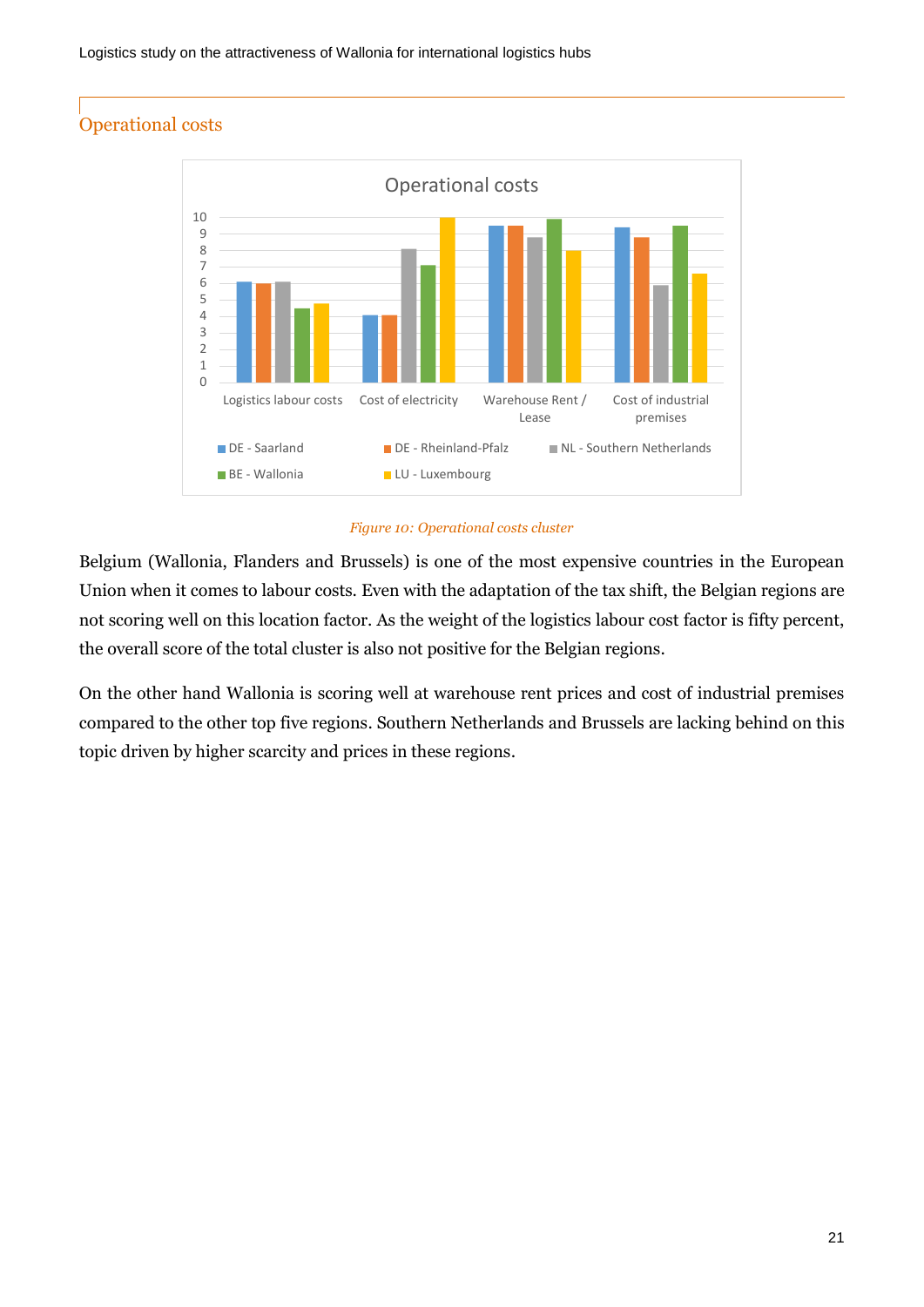## <span id="page-22-0"></span>Availability of warehouses



#### *Figure 11: Availability of warehouses cluster*

<span id="page-22-1"></span>One of the advantages of Wallonia is the high availability of warehouse space and industrial areas. It shows a great contrast with the availability in Flanders and Brussels. The main logistics regions in Belgium are on the Brussels-Antwerp and Mons-Charleroi-Liège axis. A total of 215,000 square meters is taken up in 2016, which is the highest volume since 2013. (JLL). The prime rent for logistics property varies across the different regions. The Brussels-Antwerp region covers a rent between 48 and 55 euro per square meters, whereas the rent in Wallonia is significantly lower, reaching a maximum of  $\epsilon_{43}$  per square meter (JLL). These low rent prices create opportunities to attract new businesses to the region. In addition, Belgian cities offers less expensive real estate than neighbouring European cities, like London, Paris, Luxembourg and Munich (Cushman & Wakefield, 2013).

Wallonia, in cooperation with the eight intercommunal economic development agencies, manages more than 230 business parks with a total surface area of around 12,100 hectares with links to Europe's main communication and transport networks. These business parks are characterised by the generous availability of land at fair prices (Invest in Wallonia).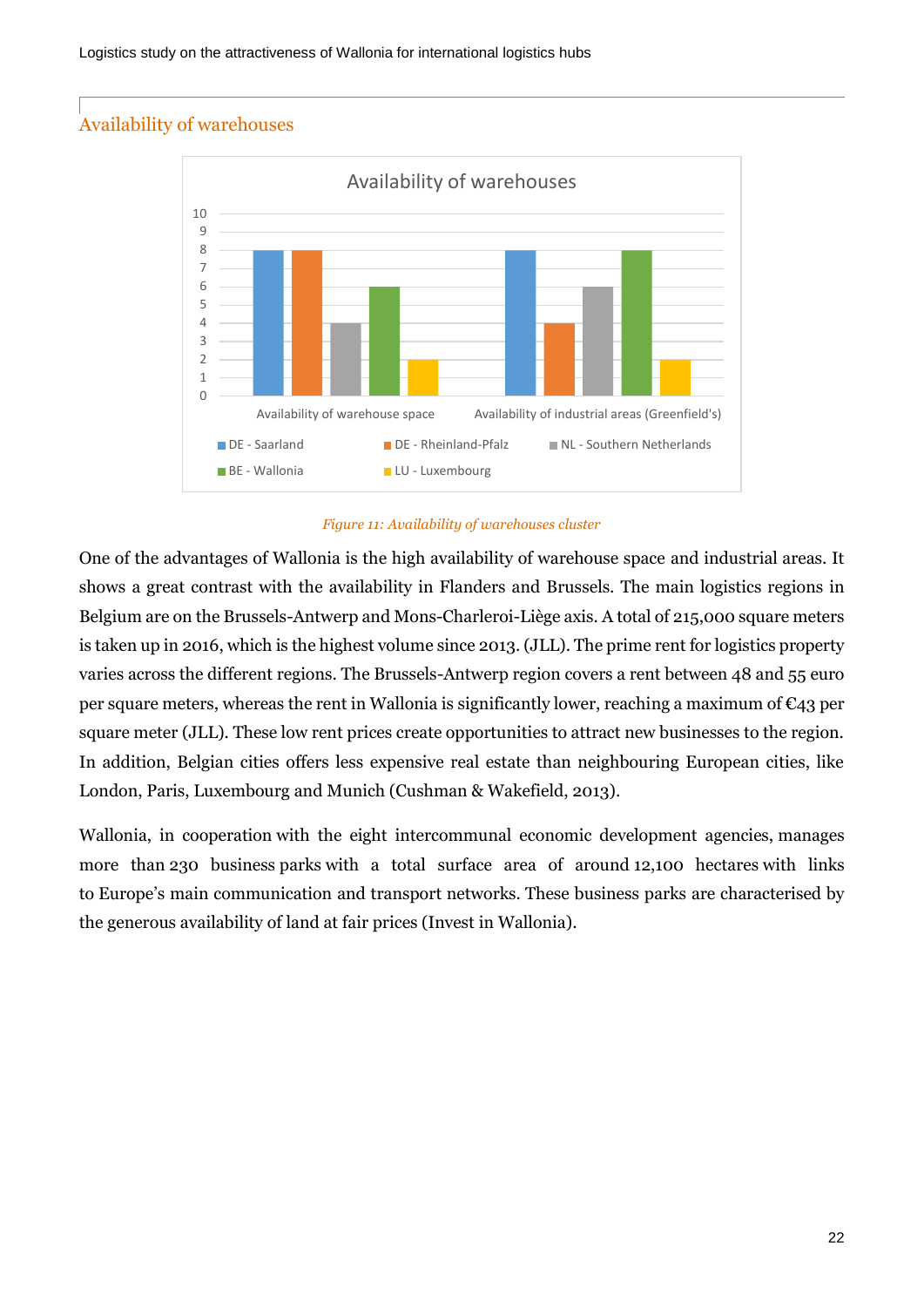## <span id="page-23-0"></span>Regulation & Taxes



*Figure 12: Regulations & taxes cluster*

<span id="page-23-1"></span>According the KOF Index of Globalization Belgium has one of the most open economies in the world, ending third in the ranking (2016). This index measures the economic, political and social globalization of a country taking into account the effective cross-border flows of goods and services and the restrictions that can prevent import and export.

The federal government provides a lot of ways to stimulate companies in setting up a businesses or distribution centres. First, the Belgian corporate tax level stands at 33.99%, however, a SME whose profit does not exceed  $\epsilon$  322,500 is eligible for a reduced rate of 24.98% (Invest in Wallonia). Second, Belgium has settled multiple tax agreements with numerous countries to avoid the problem of double taxation, which is positive for companies with activities on a global level. Furthermore, the notional interest deduction has been introduced. All companies subject to Belgian corporate tax can subtract a fictitious interest based on the amount of shareholder's equity. This encourages companies to invest in self-financing or equity financing<sup>4</sup> .

Other advantages that create incentives for a company are the tax deduction for research and development, deduction for patent income and stimulation for expat managers. Besides all this, Belgium applies the system of customs warehousing. This system makes it possible for companies to import goods in the EU without immediately having to pay custom duties, which avoids serious prefinancing (Invest in Wallonia).

The Walloon government offers extra incentives to stimulate a comparatively low tax rate. First, the nominal rate of corporation tax has been lowered and is comparable to the major Western European

<sup>-</sup><sup>4</sup>Finance.belgium.be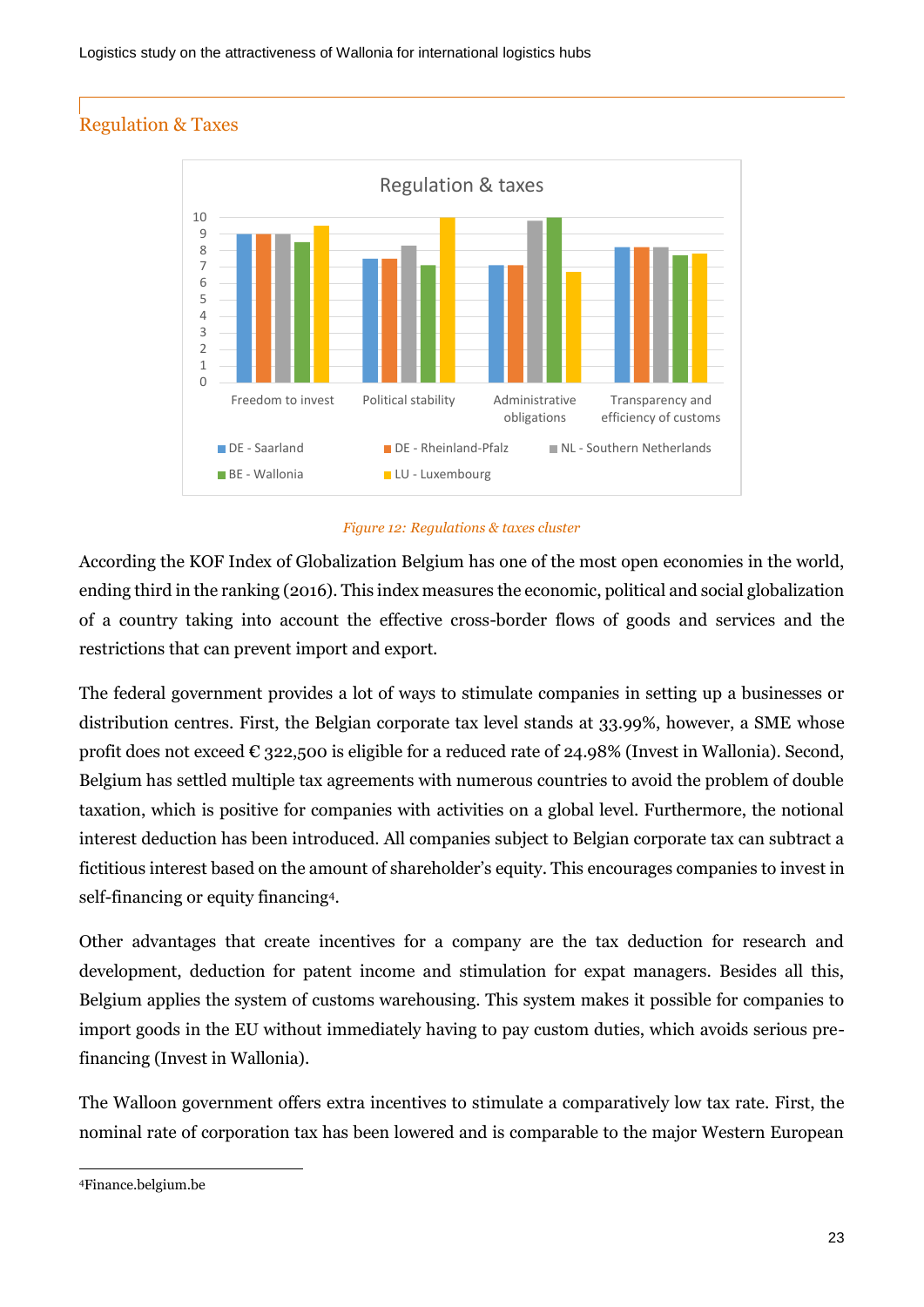countries. Second, the notional interest deduction can be reduced even more to 25 percent. Third, the Walloon government has removed any uneconomical taxations like property taxes, etc. Last, multiple incentives are created for non-residents and foreign workers or researchers temporarily based in Belgium (Invest in Wallonia).

On this overall cluster, the score of Wallonia is not significant. However, compared to the other regions there are no remarkable differences to be found, keeping Wallonia on the same level.



## <span id="page-24-0"></span>**Competences**



<span id="page-24-2"></span>Belgium offers companies a pool of talented human capital. The percentage of qualified workers stands among the highest in the world and the productivity level of Belgian employees is outstanding thanks to its quality of education systems and the ability to speak multiple languages, e.g. Dutch, French, German and English. This great pool of human capital can help a company in its development.

Taking every region into account, Wallonia is scoring at the same level as the other top five regions. Only minor differences can be distinguished between the specific regions, insufficient to create a competitive difference between the regions.

## <span id="page-24-1"></span>Cost versus quality

The model is taking into account both quality and cost factors. In the above evaluation of the factors we highlighted both. Depending on the strategy of the company, costs and/or quality may be of higher importance. Cost factors are the "operational costs", whereas quality factors are all other clusters. An overview of how the regions are scoring on both type of factors is provided in the figure 15.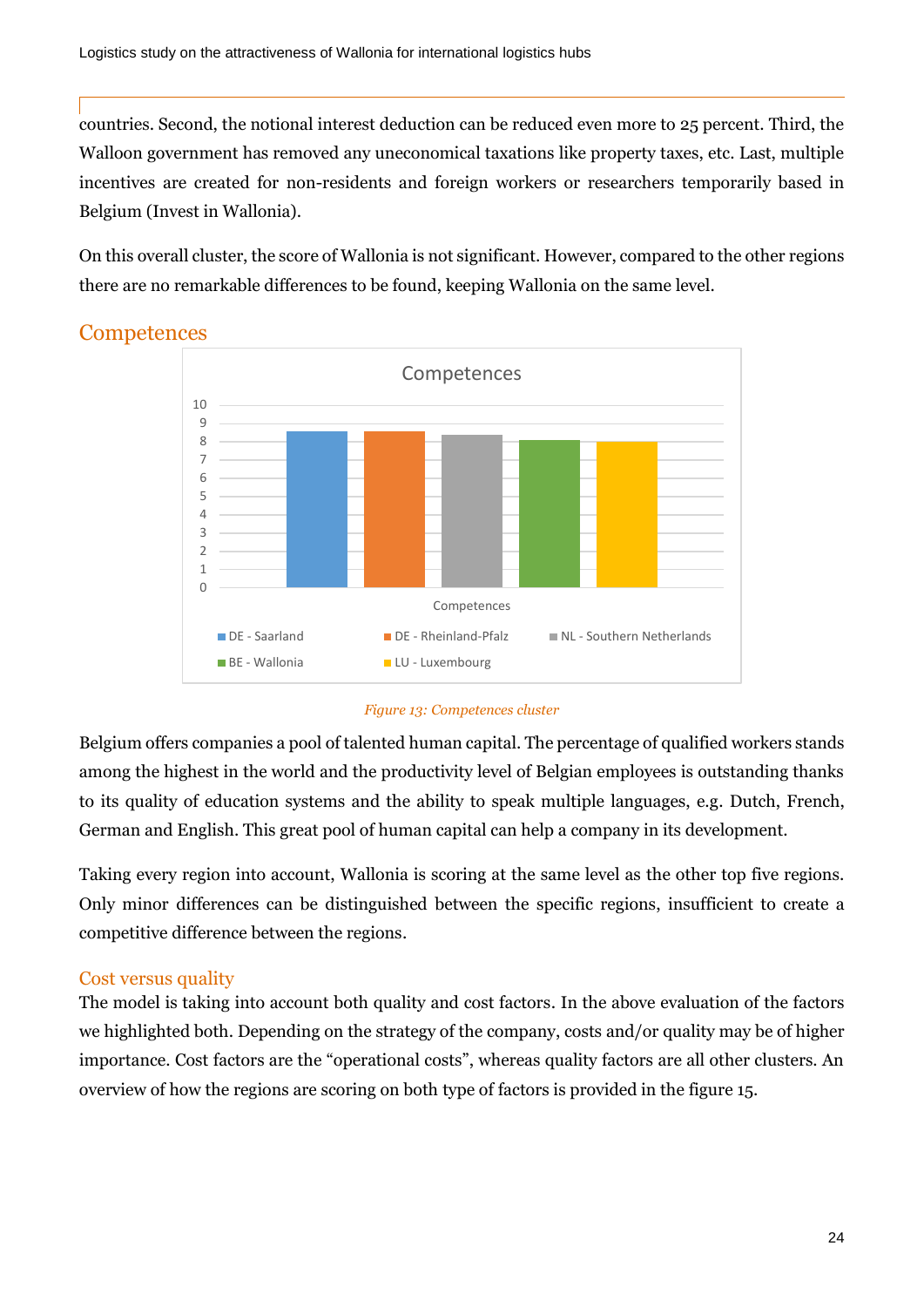

#### *Figure 14: Cost versus Quality factors*

<span id="page-25-2"></span>Separating the two evaluation dimensions shows that Wallonia is a top performing region from a qualitative point of view. There are however still certain cost elements where the competing regions are better than Wallonia resulting in the overall 4<sup>th</sup> position. It shows that improvements can still be found in flexibility whereas improving the cost elements are the main drivers to improve the competitive position.

## <span id="page-25-0"></span>*Sensitivity analysis*

A sensitivity analysis is performed to verify the model. It shows how strong the results vary when adapting the assumptions and weights assigned. Three different scenarios are defined: operational cost versus transport cost, rent versus build decision and European sourcing and market.

#### <span id="page-25-1"></span>Operational cost versus transport cost

The first scenario considers both transportation cost and operational cost as equally important for a company. In this case, both 'market proximity' and 'operational costs' are evenly weighed on 30% instead of 45% and 15% respectively. The final weighing can be found in annex, table 5.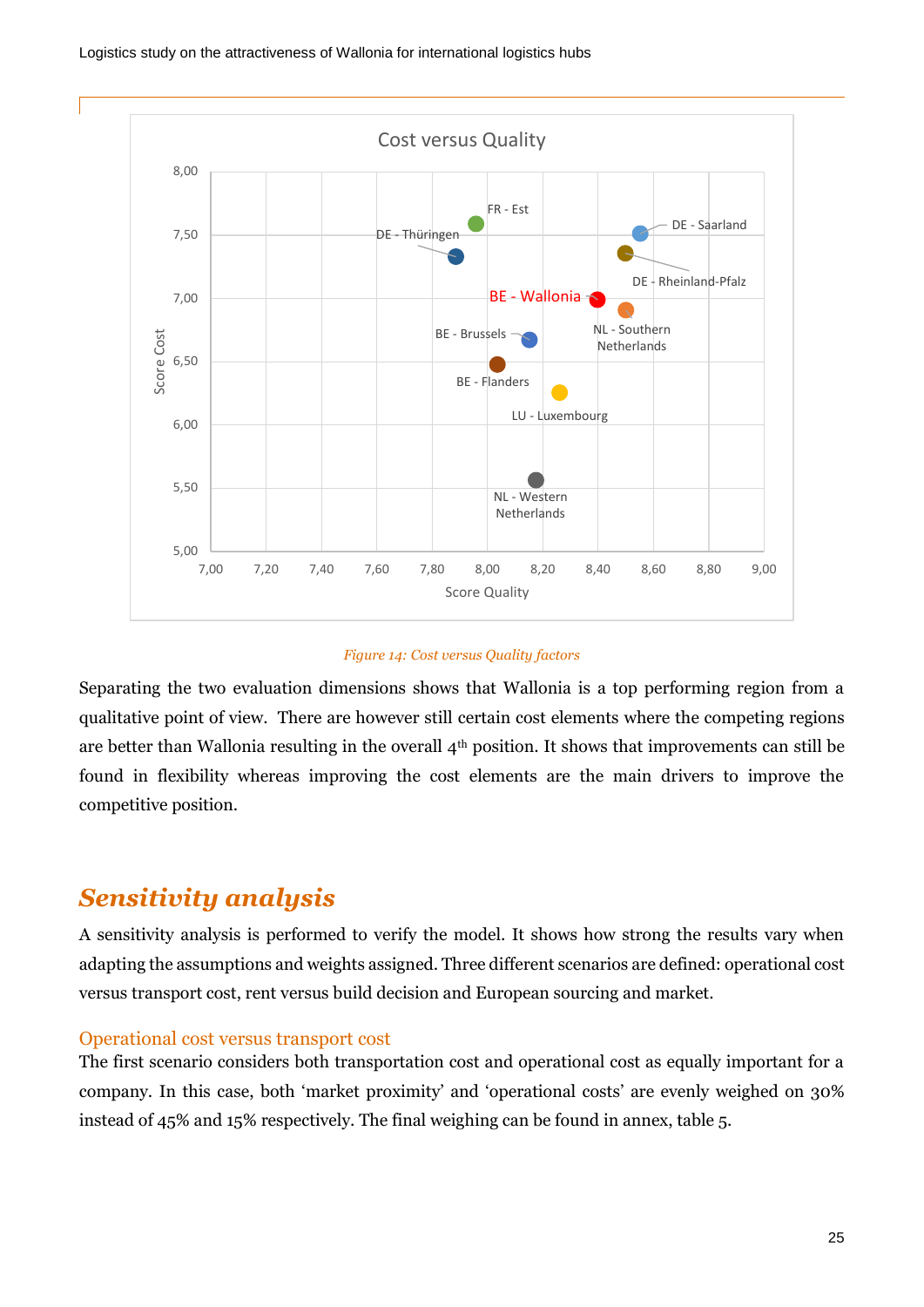The top 10 countries change a lot with the adaptation of the operational costs, however, the top 5 remains practically the same, safeguarding the favourable position of Wallonia. Brussels and Flanders fell out of the ranking. Czech Republic is the only new region within the top 5 and replaced Luxembourg. Table 6 shows the new ranking when operational costs are equally important.

### <span id="page-26-0"></span>Rent versus build decision

A company will have to make the decision to build or rent a warehouse. In order to investigate the difference between the two possible options, the weights of the relevant location factors associated to buying or renting a warehouse are put on zero. For the "warehouse rent/lease" or renting scenario, the weights have been increased to 45%, the same has been done in the other case. The results can be found in table 7 and table 8.

For both renting and building, the top 4 countries remain the same, nonetheless in a slightly different order. Saarland and Rheinland-Pfalz continue to keep their high ranking in both scenarios. The building decision is definitely in favour of the Walloon region, since Wallonia covers the third place in this scenario and ends up fourth in the renting scenario.

### <span id="page-26-1"></span>European sourcing and market

If the company would decide to only deliver the European market, a lot of location factors would have less or more impact. Proximity to air cargo ports and proximity to sea ports would become obsolete, since every country is reachable with road transport. Thus, density of road network would have a greater impact and its weight would go from 15% to 40%. Proximity to logistics providers would also have a greater impact, so the weight is doubled for this location factor. The weights of other relevant location factors have also been adapted. A total overview of this scenario's weighing can be found in figure 9.

The top ten of this scenario contains almost entirely the same regions as the original scenario. Again, the top 4 consists of the same regions, but in a different order. Saarland falls back to the third place, leaving the second place for Southern Netherlands. Wallonia keeps it ultimate fourth position, followed by Luxembourg and Brussels. The full ranking can be found in table 10.

## <span id="page-26-2"></span>Sensitivity Conclusion

Wallonia is an attractive region for a company's logistics activities when considering the sensitivity analysis. Wallonia's position changes only slightly when adapting the weights of different location factors. However, some of the neighbouring regions are scoring even better. Saarland, Rheinland-Pfalz and Southern Netherlands occupy the highest positions. Between the different sensitivity analyses, the top 5 countries do not change a lot, only switch places in some cases, thus the outcome of the model can be confirmed with these analyses as well as the strong position of Wallonia in the top performing regions.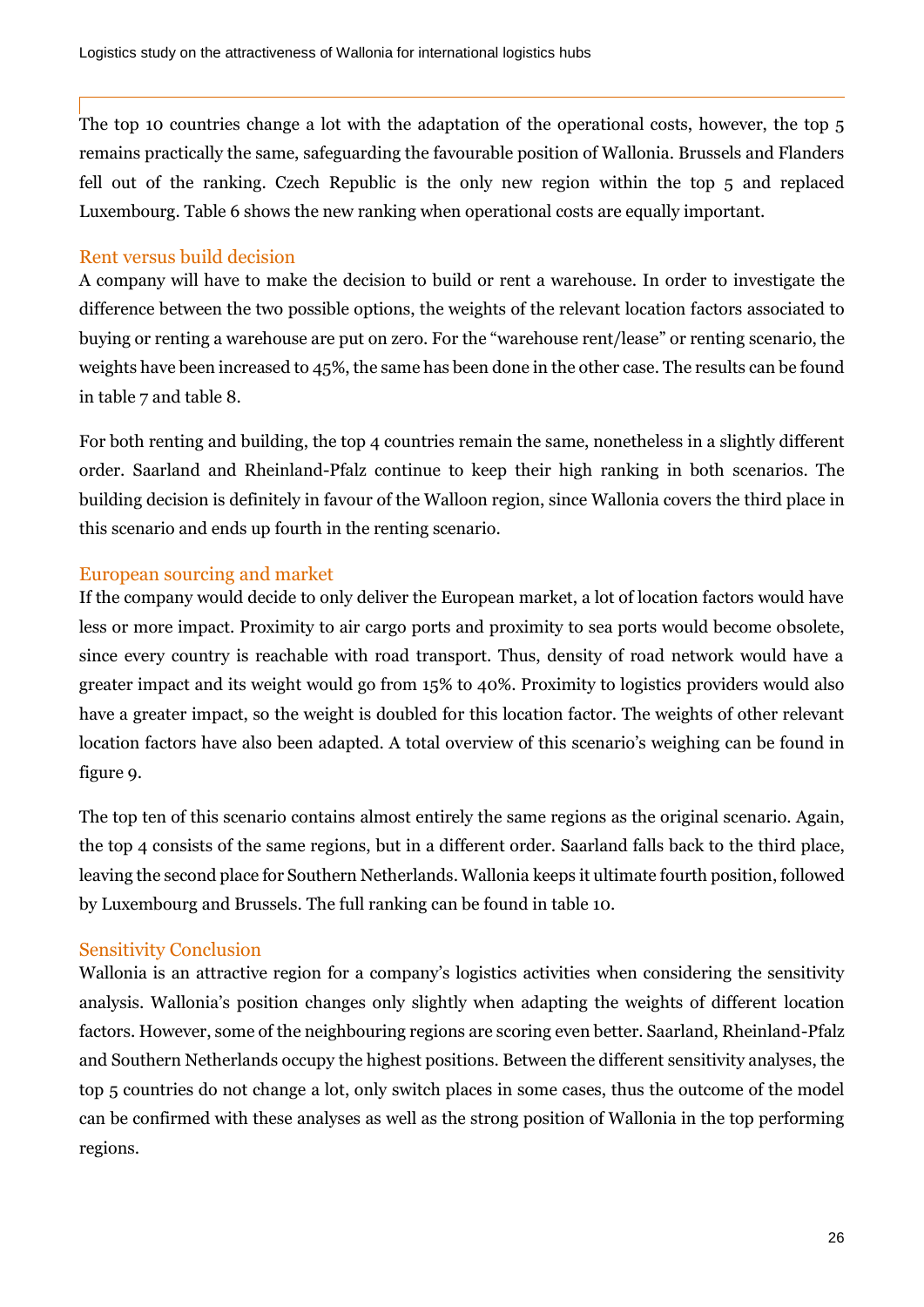# <span id="page-27-0"></span>*Interviews with logistics leaders*

## <span id="page-27-1"></span>*Validation of the model*

A number of interviews with logistic leaders are conducted to validate the model and to create a clear view on what businesses value in a specific region. A heterogeneous group of contact persons has been composed, taking into account the background and the main activities of the company. All of these enterprises listed, have a distribution centre somewhere in Wallonia.

The main purpose of these interviews is to validate the weights assigned to each location factor and to obtain extra information on what the driving factors are when one choses an optimal location for a distribution centre. This gives a clearer view on what the pros and cons of setting up a distribution centre in Wallonia are and what other relevant location factors are that companies take into account and that haven't been touched upon in this report.

The location factors used in this model are validated by the interviews with the logistics leaders. The main factors mentioned were: proximity to market, distribution infrastructure (proximity to sea ports, proximity to logistics providers, road congestion etc.), availability of warehouses, availability of logistics employees, logistics labour cost, warehouse rent/lease, investment freedom and expertise in logistics.

Besides the quantifiable location factors, the logistics experts pointed out some other company specific factors that can have an important impact on the choice of the desired location for a company. E.g. family owned businesses want to stay within a certain region, acquired firms need to create synergies with their distribution centres, etc. These of course cannot be measured nor processed within this study. A combination of all these factors can determine the ideal location for a specific company.

One of the most important elements mentioned is the history of the company. Some companies are rooted within a certain region in such a way that it is not easy to leave or set up a new distribution centre in a different region. When opening a new distribution centre, the building should not be far away from the present one in order to keep the current employees. Discharging and hiring employees is a costly activity, which most likely implies trouble with labour unions. Moreover, discharging employees entails loss of expertise and related image damage to the company.

Second, when closing an old warehouse and setting up a new one, government support and incentives is very important. For example, the sale of the old site can be included in the deal for the new one, reconversion measures ... However, government support varies largely by region.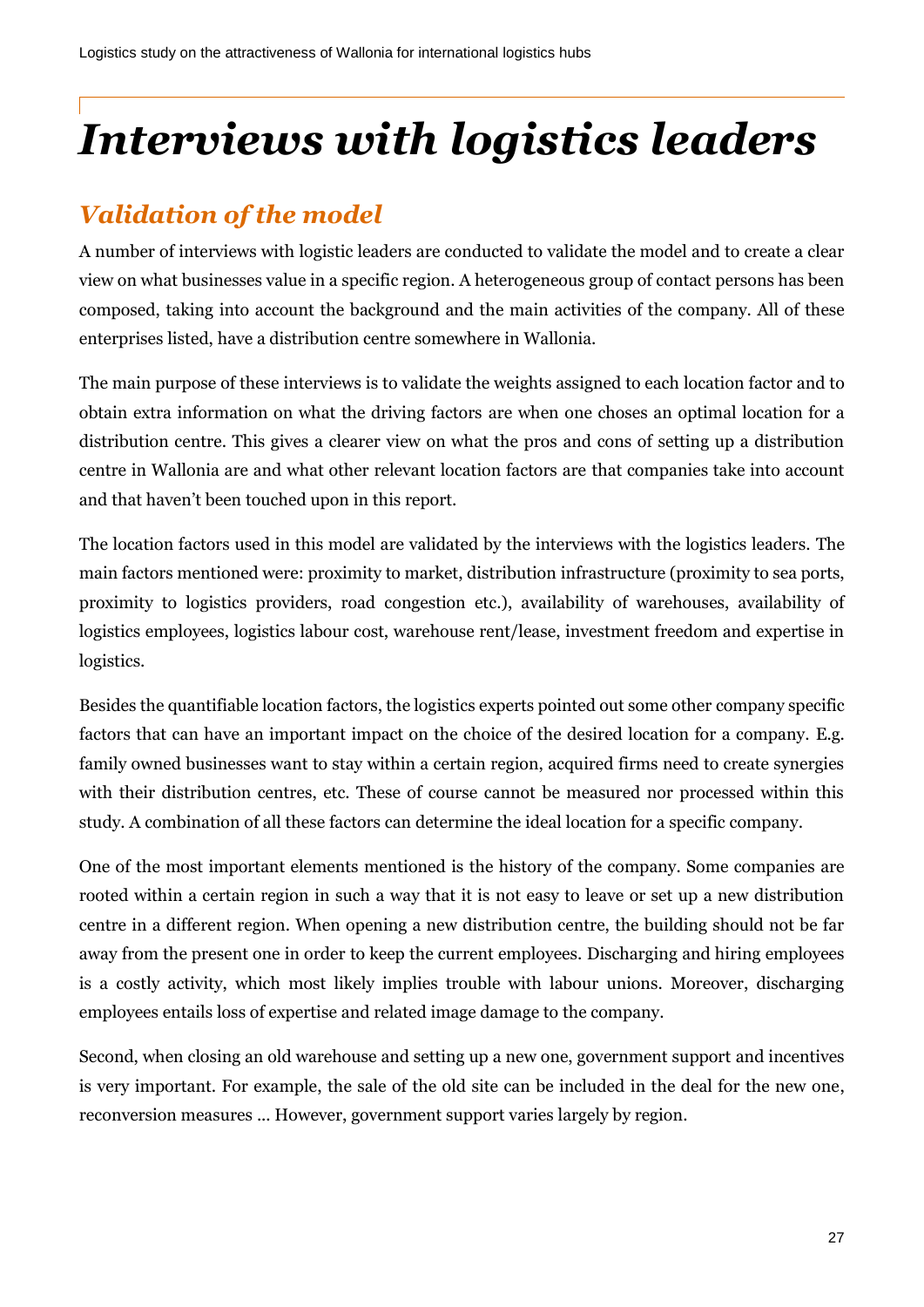The proximity to major motorways is another location factor that can have an impact on the decision of the optimal location. However, this is more related to the exact location within a region than choosing the desired region itself, e.g. a company choses to be in Wallonia and after makes the decision to be in a particular city close to the highway.

Last, for companies that have made the choice to outsource their warehouse operations the choice of a specific logistics partner can be a decisive element. The network of the logistics partner and its accumulated experience with regard to warehousing are more important than the choice of the location.

Besides the additional location factors, there are some other elements that are considered as important 'best practices'.

Road congestion is increasing in importance. Driving before and after working hours, including at night, can help solve this problem. Neighbouring regions are ahead of Wallonia on this aspect. While Belgian government has adopted measures to facilitate night shifts in distribution centres this is not seen as levelling the odds yet.

Other aspects that are addressed by the logistics experts of the interviewed companies are the high labour costs, the power of unions, fiscal regulations, political instability, the complexity of administrative processes and the new tax per kilometres cost. During the interviews, these points were mentioned as factors which make Belgium, and in particularly Wallonia, less attractive to companies than a few neighbouring regions. One can debate the impact of certain elements, it is clear that Wallonia has a challenge to create a positive, dynamic perception throughout the described criteria.

## <span id="page-28-0"></span>Internal logistics experts survey

The assigned weights have also been verified internally. A survey is composed to validate the weights used within the quantitative analysis. Internal logistics experts with a lot of experience in this field (e.g. warehouse design, network optimization and distribution network redesign) are asked to fill out the questionnaire and give their opinion. The questions varied from "ranking by importance" to "assigning percentages" to location factors. With this survey the importance of each location factor is validated and in line with our metric. Depending on the variance of these results the weights are adapted as a sensitivity analysis and then reviewed.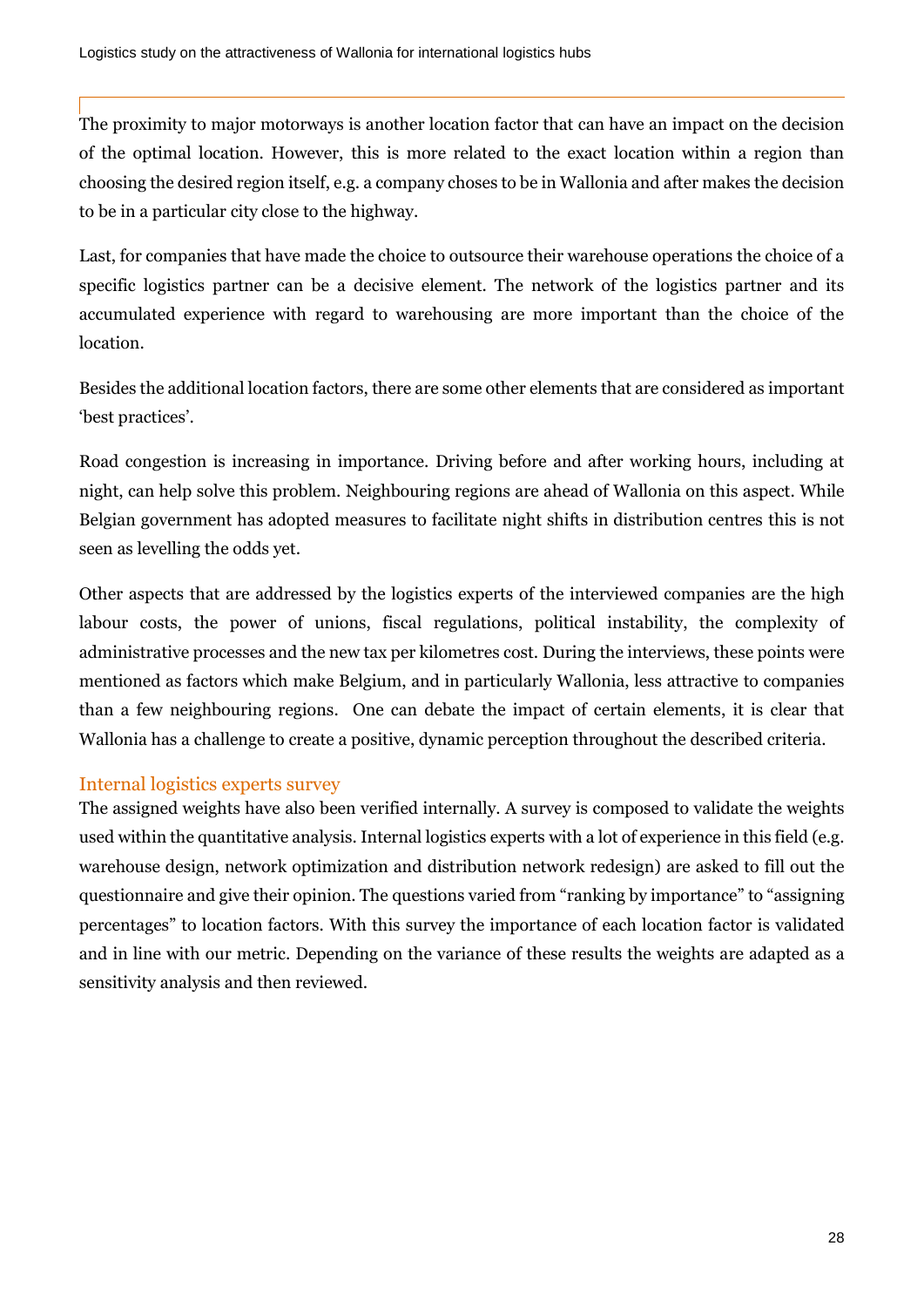# <span id="page-29-0"></span>*Conclusion*

## <span id="page-29-1"></span>*Conclusion of the study*

For most companies, the decision to open a new distribution centre is driven by the different objectives, cost reduction, service improvement to the clients, enabling growth, improve competitive position. Finding the ideal location which will allow these companies to achieve their ambitions is a difficult and balanced exercise given the amount of parameters to be considered. It will never be a 100 percent mathematical exercise based on objective criteria, qualitative and emotional elements always play a role. This exercise is nevertheless crucial as it will impact the overall performance of the firm on long term.

The quantitative analysis of this study is based on criteria for which data is available for all the regions in scope. We understand that the list of these criteria will vary from case to case. The objective of the study is not to provide a framework to be applied to particular cases but to understand the attractiveness of regions when it comes to setup a European distribution centre. From this perspective, only generic criteria are retained.

Since not all criteria have the same importance in this decision, different weights are assigned to each location factor. The weights have been validated by internal and external logistics experts and a sensitivity analyses is performed to verify the outcome of the model. This analysis shows that the top four countries remain in the top positions when adapting the weights of the location factors. This indicates that the conclusion of the study is robust.

Wallonia is scoring well compared to the other regions, ending in fourth place with a total score of 8.1 on 10. Wallonia also receives a high score compared to the neighbouring regions. The four main competing regions, Saarland, Southern-Netherlands and Rheinland-Pfalz all have very close scorings of respectively 8.2, 8.15 and 8.14 on 10. This fourth position in the ranking is mainly driven by the strategic location of Wallonia which offers excellent accessibility to the main European markets.

Wallonia has definite strength to offer to companies, the available distribution infrastructure cluster, ranked 7th position, thanks to its proximity to air cargos and sea ports. Wallonia has a good location with direct water and motorways linking them to Rotterdam, Antwerp and the Rein area. Furthermore, Wallonia has a very good level of available industrial areas and warehousing space offering sufficient expansion possibilities. Logistic competencies and needed workforce are available.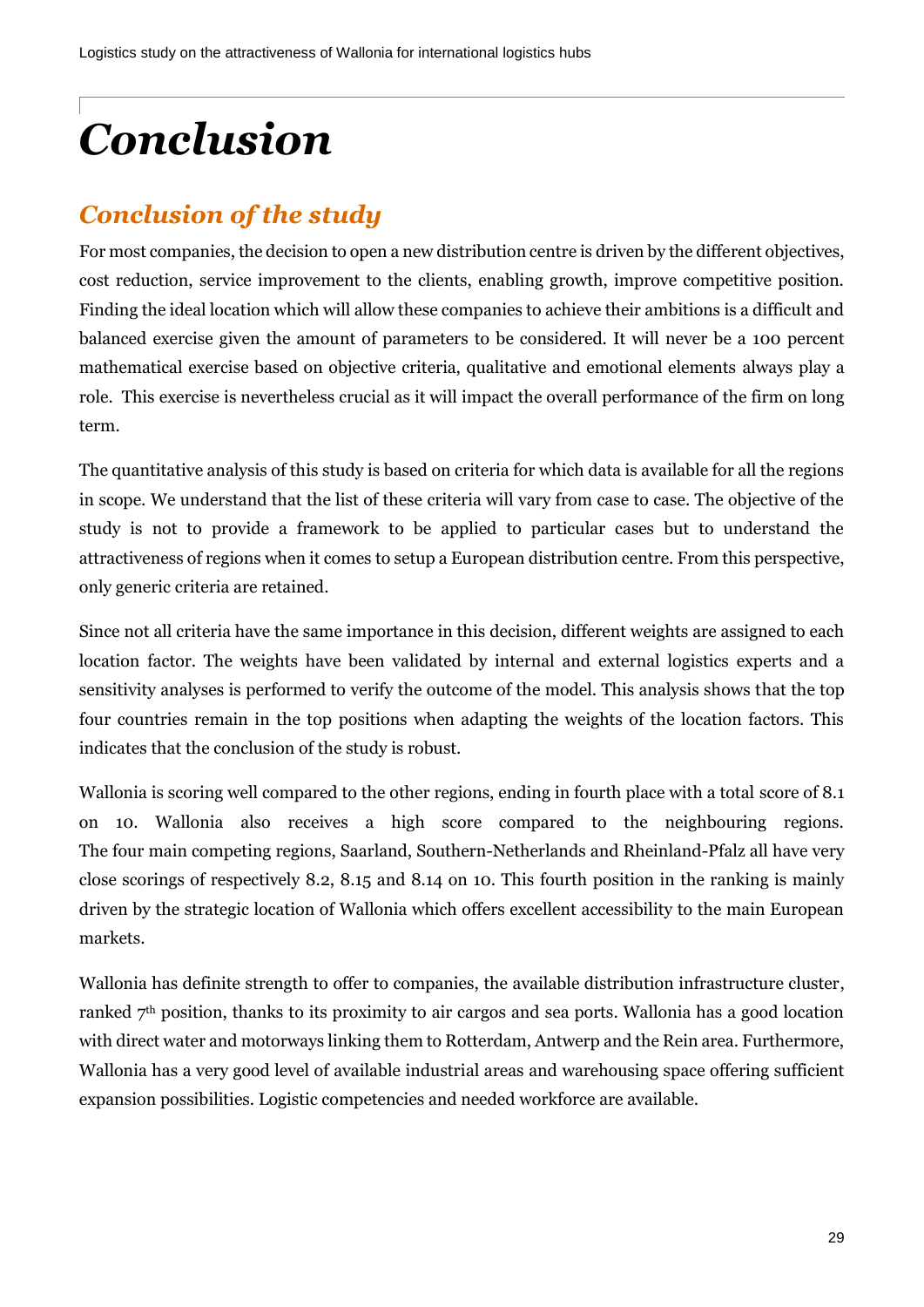The logistics performance of the region is threatened by high operational costs of which labour cost is the main driver. The tax burden in Belgium is high but initiatives like the tax shift that where included in this study have a positive impact. Nevertheless it is not sufficient to improve and lift the position of Wallonia more in line with the neighbouring regions. As this component counts for 50 percent of the operational costs cluster, the impact on the overall attractiveness of Wallonia is significant.

The Labour cluster, where Wallonia is ranked  $20<sup>th</sup>$ , is also a point of attention where the competitiveness of Wallonia is affected. The lower flexibility of employees compared to other regions and more difficult employer-employee relationships are causing this low score. Besides the quantitative result Wallonia is also facing an image and perception issue when attracting new businesses.

Overall, the model shows that the top five logistics regions are positioned very close to one another, showing the central position of the European market. Wallonia takes up the fourth place in the ranking, proving the attractiveness of the region as well as the working points to improve the competitiveness.

We must however not forget that decision process in companies is not only based on ranking of regions. It will be based both on financial and quantitative elements as well as on cultural fit, strategic compliance, support provided by regions, etc. that affect company leaders decision process.

## <span id="page-30-0"></span>*Remarks on the study*

This model is fully generic, meaning that this will not give the optimal nor ideal location for a distribution centre for every single enterprise but provides companies with an idea of what the different interesting regions within the European Union are and what differentiates them from one another.

## <span id="page-30-1"></span>Future view

The environment in which DC's are operating, is changing at a high pace. PwC identifies five key trends that will reorganise the way of how business, as well as logistics, will be done in the future: demographic changes, shift in economic power, rapid urbanisation, climate change and technological changes (PwC, 2013). Below a few examples are described that can possibly change the logistics attractiveness of regions in the future. Note that the list is not exhaustive and that there are other factors that can change the logistics attractiveness in the future as well. It is impossible to predict the direction in which this trend will impact the logistics attractiveness of a region, nonetheless it is useful to monitor these trends carefully in order to be prepared and act proactively.

A shift in the economic power and the accelerating urbanisation will rebalance the economic dominance within Europe and the world. In the case of Europe, Central and Eastern Europe (CEE) will gain economic importance compared to the current dominant Western European countries. CEE is getting wealthier and starts consuming more and more. This could shift the centre of gravity for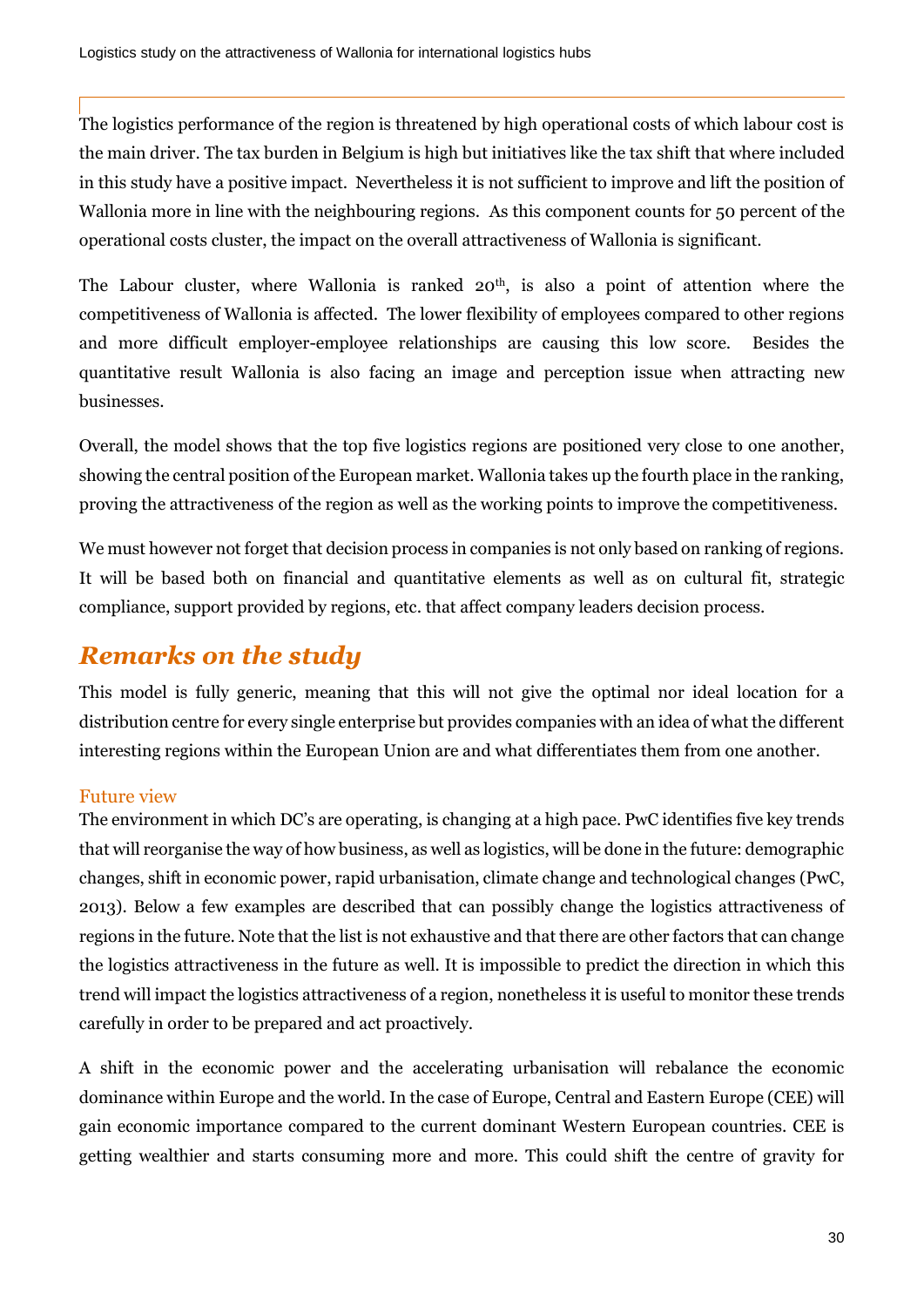consumption (proximity to market) further eastwards into the European continent. Besides the increasing consumption in these countries, Prologis reveals that the Central and Eastern Europe will dominate the top ranking of most desirable logistics locations, due to their cost advantage. The cost of labour and the real estate costs are significantly lower than in Western European countries.

Given the climate change and resource scarcity, consumers and manufacturers are paying more attention to sustainable alternatives (DHL Trend radar, 2016). Logistics is a large oil consumer and is a large contributor to the  $CO<sub>2</sub>$  emissions. By choosing for an optimal combination of intermodal transport, costs and services can be improved. The choice for a particular combination of modes of transport will as well have a solid impact on the sustainable image of a company towards their customers. Due to costs and the rising sustainable awareness, the choice between different modes of transport will play an important role for companies. If one compares for example air with sea transport, the cost per kg and the pollution is much higher for air transport compared to sea transport.

The way logistics is performed is heavily influenced by technological breakthroughs. Technological disruptions arise at an increasing and pace, changing both the world of manufacturing and logistics. Examples like 3D printing, autonomous driving trucks, drones, share-economy logistics, robotics & automation and internet of things will probably influence the supply chain of many companies and consequently the optimal location of a company's DC (DHL Trend radar, 2016).

Currently, the political landscape is changing in Europe. This political environment is an important factor that could have an effect on the optimal location to position one's DC. Recent events like the Brexit and the rise of nationalism within Europe hinder the efficient working of a global, open economy. This can have an impact on where products are sourced and how they are finally delivered to the customer. A rise in the degree of protectionism in Europe will disfavour Wallonia, as the region is strongly dependable on the high volume of exported goods and services at this moment.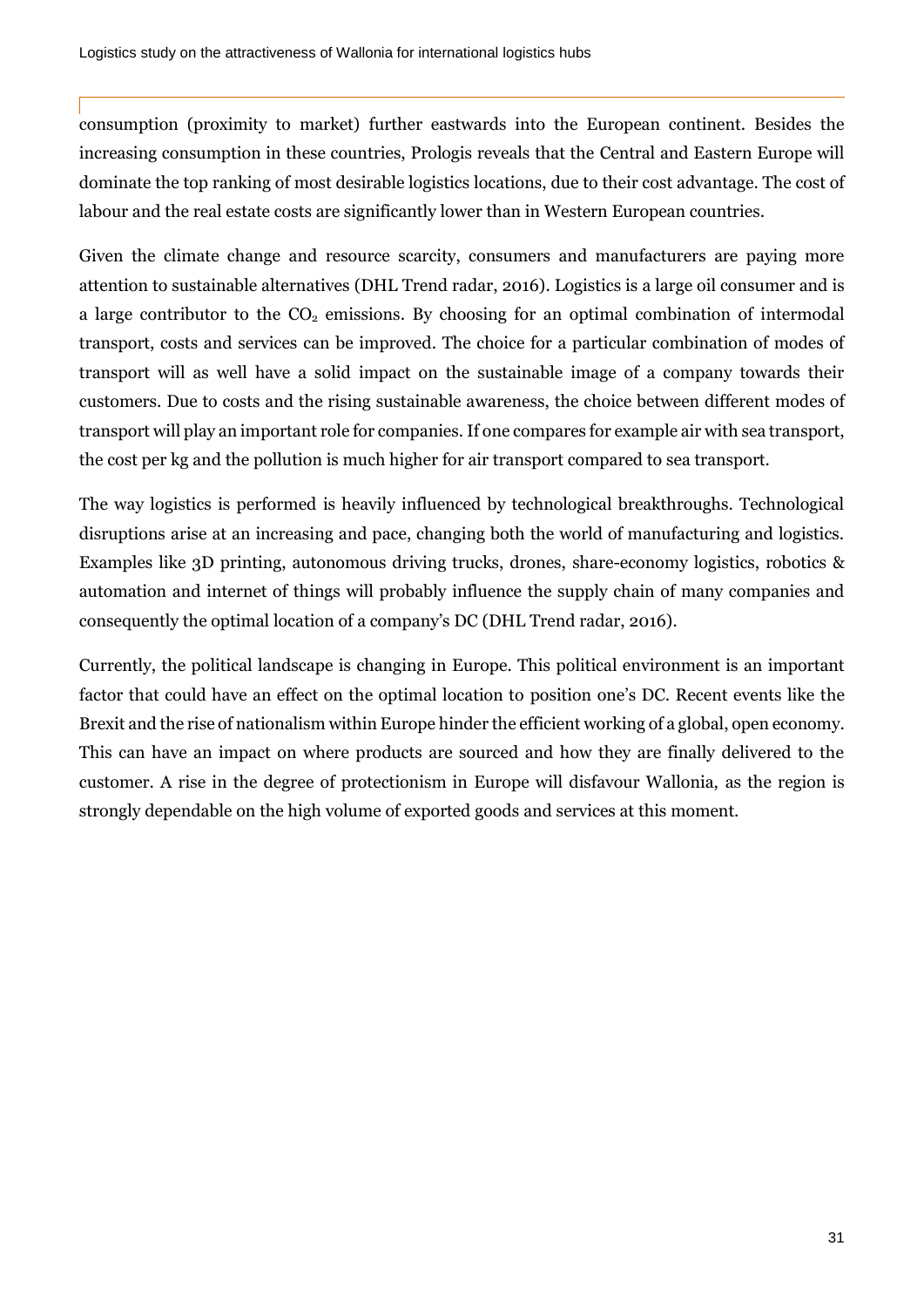# <span id="page-32-0"></span> $\overline{\phantom{a}}$ *Annex*

#### <span id="page-32-1"></span>*Table 1 NUTS-1 regions*

| <b>Nuts-1 code</b> | <b>Region</b>                 |
|--------------------|-------------------------------|
| BE1                | <b>Brussels</b>               |
| BE <sub>2</sub>    | Flanders                      |
| BE3                | Wallonia                      |
| <b>ATo</b>         | Austria                       |
| <b>CZo</b>         | Czech-Republic                |
| DE <sub>1</sub>    | Baden-Württemberg             |
| DE <sub>2</sub>    | Bayern                        |
| DE3                | <b>Berlin</b>                 |
| DE <sub>4</sub>    | Brandenburg                   |
| DE <sub>5</sub>    | <b>Bremen</b>                 |
| DE6                | Hamburg                       |
| DE7                | Hessen                        |
| DE8                | Mecklenburg-Vorpommern        |
| DE <sub>9</sub>    | Niedersachsen                 |
| <b>DEA</b>         | Nordrhein-Westfalen           |
| <b>DEB</b>         | Rheinland-Pfalz               |
| <b>DEC</b>         | Saarland                      |
| <b>DED</b>         | Sachsen                       |
| <b>DEE</b>         | Sachsen-Anhalt                |
| <b>DEF</b>         | Schleswig-Holstein            |
| <b>DEG</b>         | Thüringen                     |
| PLo                | Poland                        |
| <b>ROO</b>         | Romania                       |
| FR <sub>1</sub>    | Île de France                 |
| FR <sub>2</sub>    | <b>Bassin Parisien</b>        |
| FR <sub>3</sub>    | Nord-Pas-de Calais            |
| FR4                | Est                           |
| FR <sub>5</sub>    | Ouest                         |
| FR <sub>6</sub>    | Sud-Ouest                     |
| FR <sub>7</sub>    | Centre-Est                    |
| FR8                | Méditerranée                  |
| NL <sub>1</sub>    | Northern Netherlands          |
| NL <sub>2</sub>    | <b>Eastern Netherlands</b>    |
| NL <sub>3</sub>    | <b>Western Netherlands</b>    |
| NL <sub>4</sub>    | <b>Southern Netherlands</b>   |
| <b>SKo</b>         | Slovakia                      |
| <b>UKC</b>         | North East (England)          |
| <b>UKD</b>         | North West (England)          |
| <b>UKE</b>         | Yorkshire and the Humber      |
| <b>UKF</b>         | East Midlands (England)       |
| <b>UKG</b>         | West Midlands (England)       |
| <b>UKH</b>         | East of England<br>London     |
| <b>UKI</b>         |                               |
| <b>UKJ</b>         | South East (England)          |
| <b>UKK</b>         | South West (England)<br>Wales |
| <b>UKL</b>         |                               |
| <b>UKM</b>         | Scotland                      |
| <b>UKN</b>         | Northern Ireland              |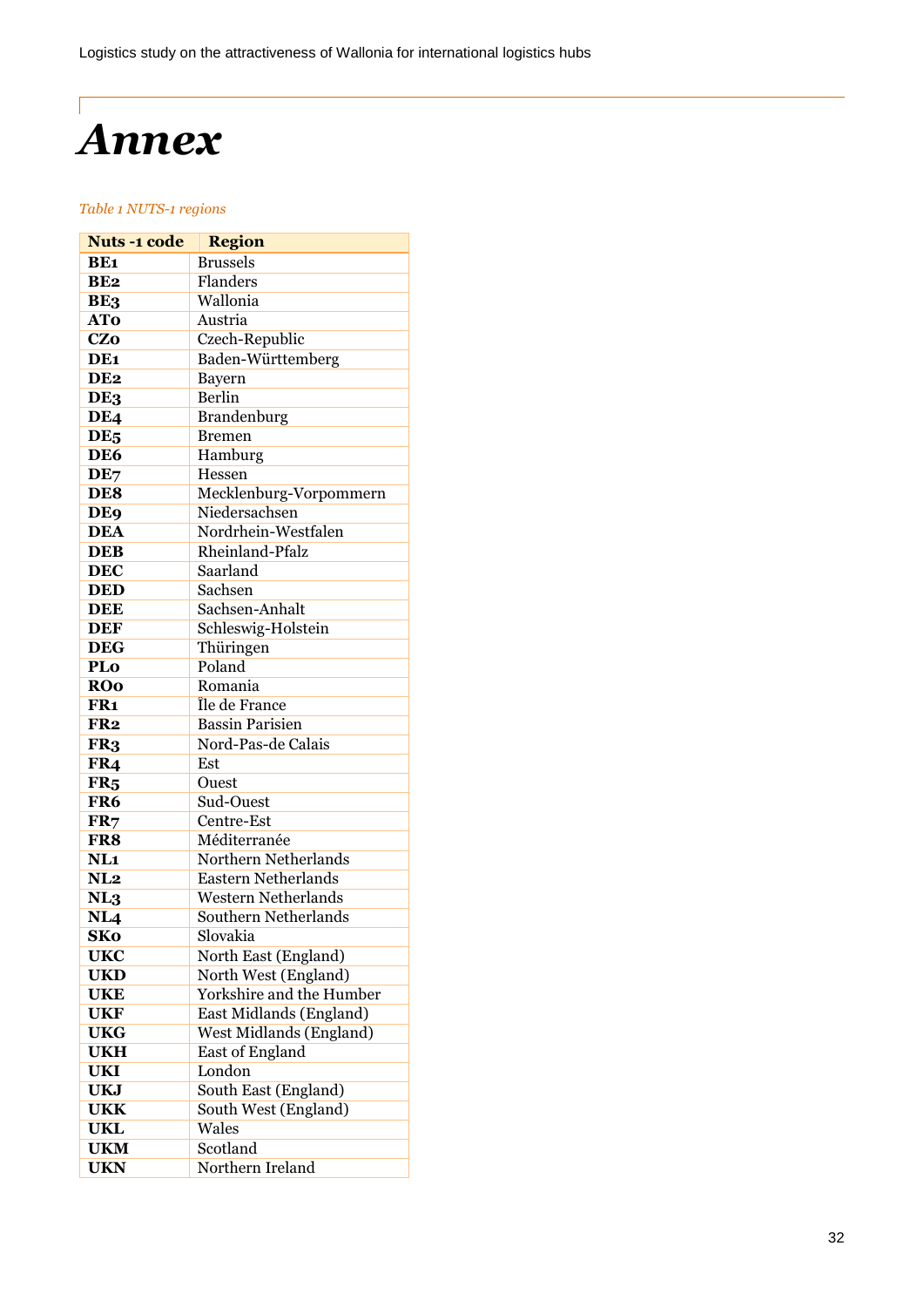## <span id="page-33-0"></span>*Table 2: Weights per cluster and location factor*

| <b>Cluster/location factor</b>         | Weight |
|----------------------------------------|--------|
| <b>Market proximity</b>                | 45%    |
| Proximity to purchasing power          | 50%    |
| Proximity to economic activities       | 50%    |
| <b>Distribution infrastructure</b>     | 15%    |
| Density of road network                | 15%    |
| Traffic congestion                     | 10%    |
| Density of railway network             | 5%     |
| Proximity to air cargo ports           | 15%    |
| Proximity to sea ports                 | 20%    |
| Proximity to logistics providers       | 20%    |
| Density inland waterways               | 10%    |
| IT infrastructure                      | 5%     |
| Labour                                 | 15%    |
| Availability of logistics employees    | 40%    |
| Flexibility of logistics employees     | 20%    |
| Productivity of logistics labour       | 10%    |
| Relationship employer-employee         | 30%    |
| <b>Operational costs</b>               | 15%    |
| Logistics labour costs                 | 50%    |
| Cost of electricity                    | 5%     |
| Warehouse rent/lease                   | 27,5%  |
| Cost of industrial premises            | 17,5%  |
| <b>Availability of land</b>            | 4%     |
| Availability of warehouse space        | 70%    |
| Availability of industrial areas       | 30%    |
| Competences                            | 4%     |
| Language skills and expertise          | 100%   |
| <b>Regulations &amp; Taxes</b>         | 4%     |
| <b>Investment</b> freedom              | 20%    |
| Political stability                    | 20%    |
| Administrative obligations             | 20%    |
| Transparency and efficiency of customs | 40%    |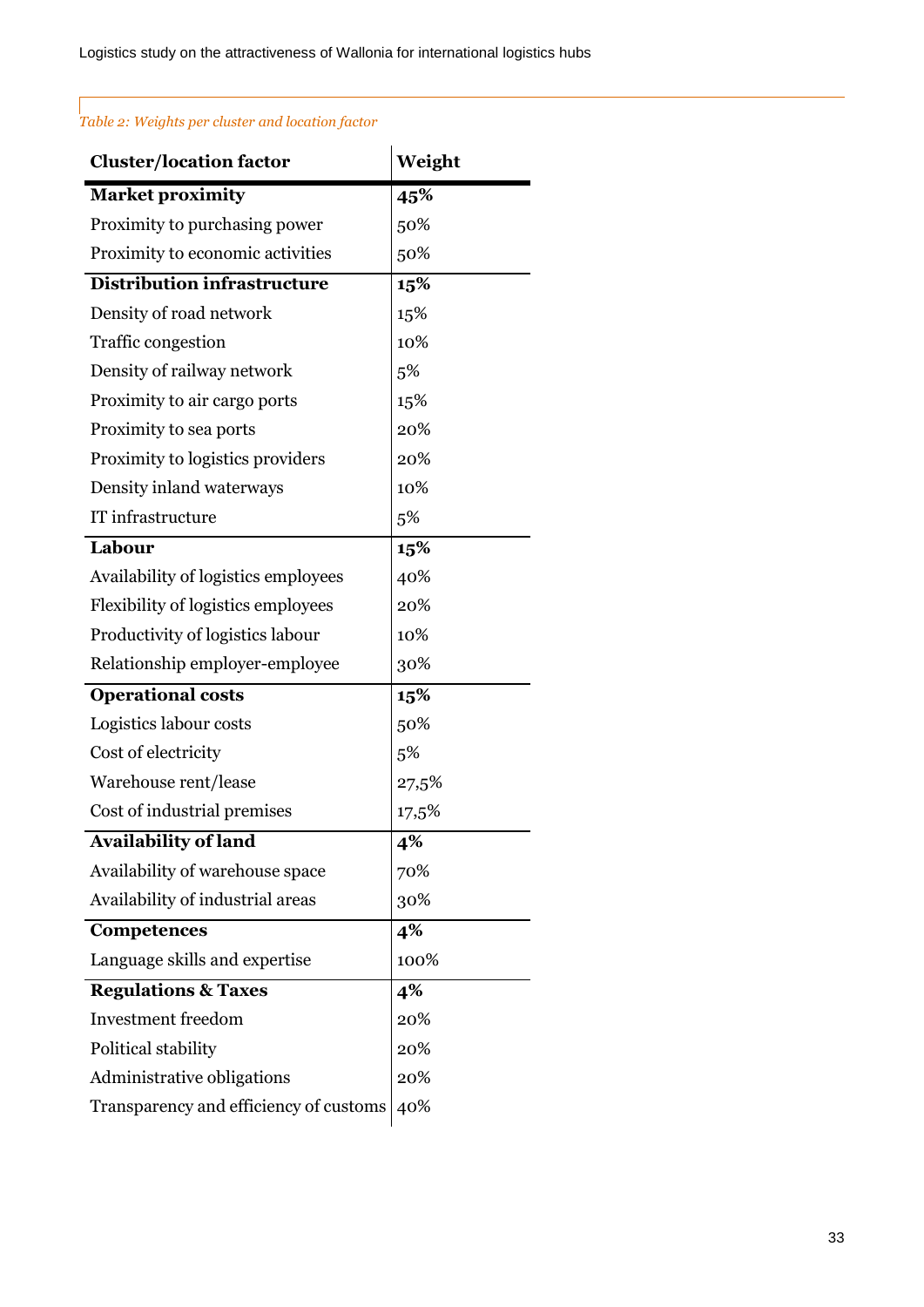## <span id="page-34-0"></span>*Table 3: Final ranking and scoring of the regions*

| <b>Region</b>                   | Rank        | <b>Score</b> |
|---------------------------------|-------------|--------------|
| DE - Saarland                   | 1           | 8,40         |
| DE - Rheinland-Pfalz            | $\mathbf 2$ | 8,33         |
| NL - Southern Netherlands       | 3           | 8,26         |
| <b>BE</b> - Wallonia            | 4           | 8,19         |
| LU - Luxembourg                 | 5           | 7,96         |
| <b>BE</b> - Brussels            | 6           | 7,93         |
| FR-Est                          | 7           | 7,90         |
| DE - Thüringen                  | 8           | 7,80         |
| <b>BE</b> - Flanders            | 9           | 7,80         |
| NL - Western Netherlands        | 10          | 7,78         |
| <b>NL</b> - Eastern Netherlands | 11          | 7,72         |
| DE - Hessen                     | 12          | 7,71         |
| FR - Nord-Pas-de-Calais         | 13          | 7,69         |
| DE - Baden-Württemberg          | 14          | 7,67         |
| DE - Niedersachsen              | 15          | 7,60         |
| NL - Northern Netherlands       | 16          | 7,60         |
| DE - Nordrhein-Westfalen        | 17          | 7,52         |
| DE - Sachsen-Anhalt             | 18          | 7,51         |
| DE - Bayern                     | 19          | 7,49         |
| DE - Bremen                     | 20          | 7,40         |
| CZ - Czech Republic             | 21          | 7,27         |
| DE - Sachsen                    | 22          | 7,21         |
| FR - Île de France              | 23          | 7,11         |
| DE - Hamburg                    | 24          | 7,00         |
| DE - Berlin                     | 25          | 6,99         |
| DE - Brandenburg                | 26          | 6,97         |
| DE - Schleswig-Holstein         | 27          | 6,96         |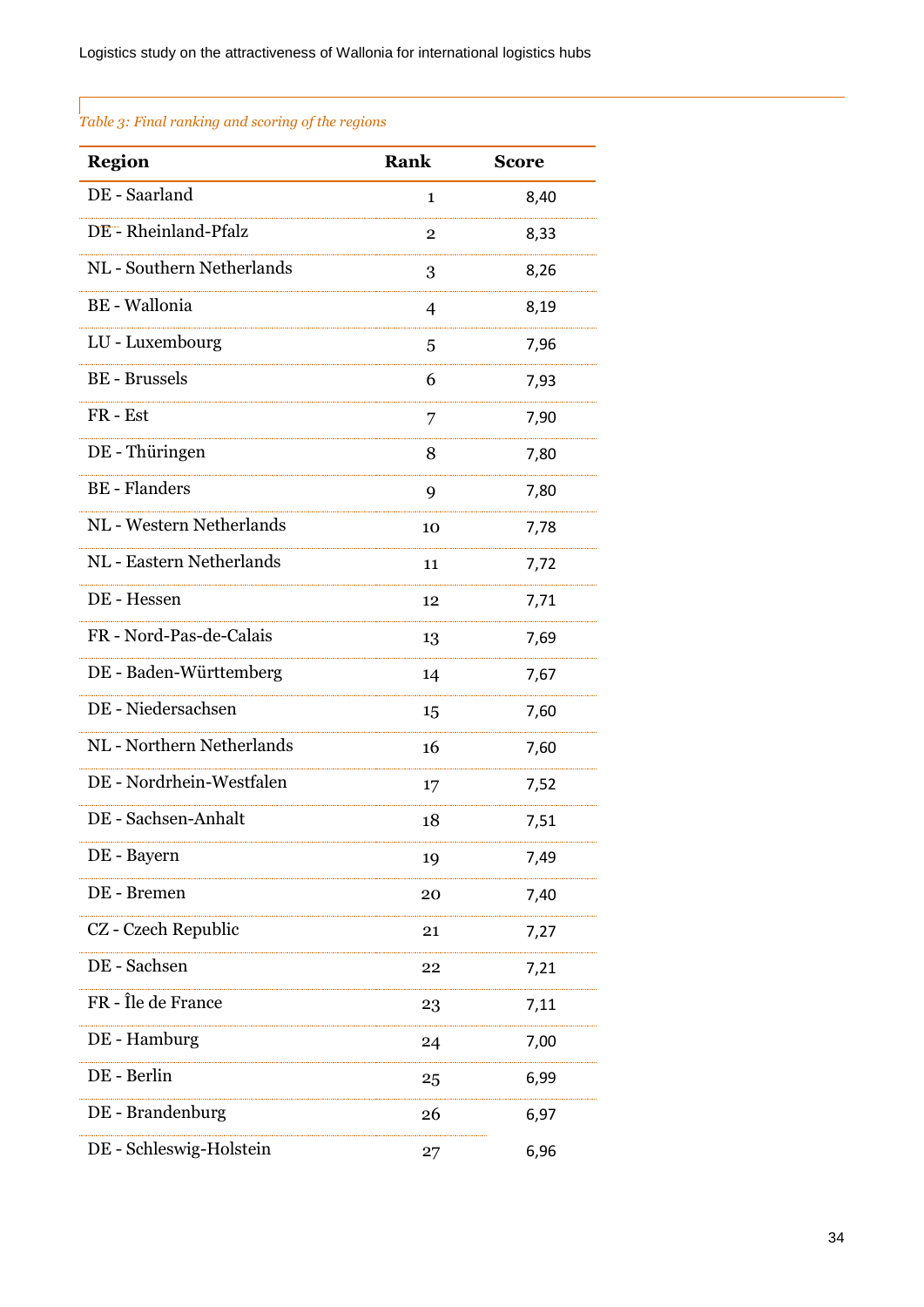Logistics study on the attractiveness of Wallonia for international logistics hubs

**F** 

| AT - Austria                  | 28 | 6,89 |
|-------------------------------|----|------|
| DE - Mecklenburg-Vorpommern   | 29 | 6,75 |
| FR - Centre-Est               | 30 | 6,70 |
| FR - Bassin Parisien          | 31 | 6,63 |
| UK - East of England          | 32 | 6,21 |
| FR - Méditerranée             | 33 | 6,02 |
| PL - Poland                   | 34 | 5,85 |
| <b>UK</b> - South East        | 35 | 5,85 |
| FR-Ouest                      | 36 | 5,83 |
| <b>UK</b> - East Midlands     | 37 | 5,75 |
| UK - Yorkshire and The Humber | 38 | 5,72 |
| <b>UK</b> - North East        | 39 | 5,70 |
| <b>UK</b> - North West        | 40 | 5,69 |
| FR - Sud-Ouest                | 41 | 5,68 |
| UK - Wales                    | 42 | 5,67 |
| <b>UK</b> - West Midlands     | 43 | 5,64 |
| UK - London                   | 44 | 5,64 |
| <b>UK</b> - South West        | 45 | 5,58 |
| SK - Slovakia                 | 46 | 5,53 |
| UK - Northern Ireland         | 47 | 5,32 |
| UK - Scotland                 | 48 | 5,14 |
| RO - Romania                  | 49 | 4,66 |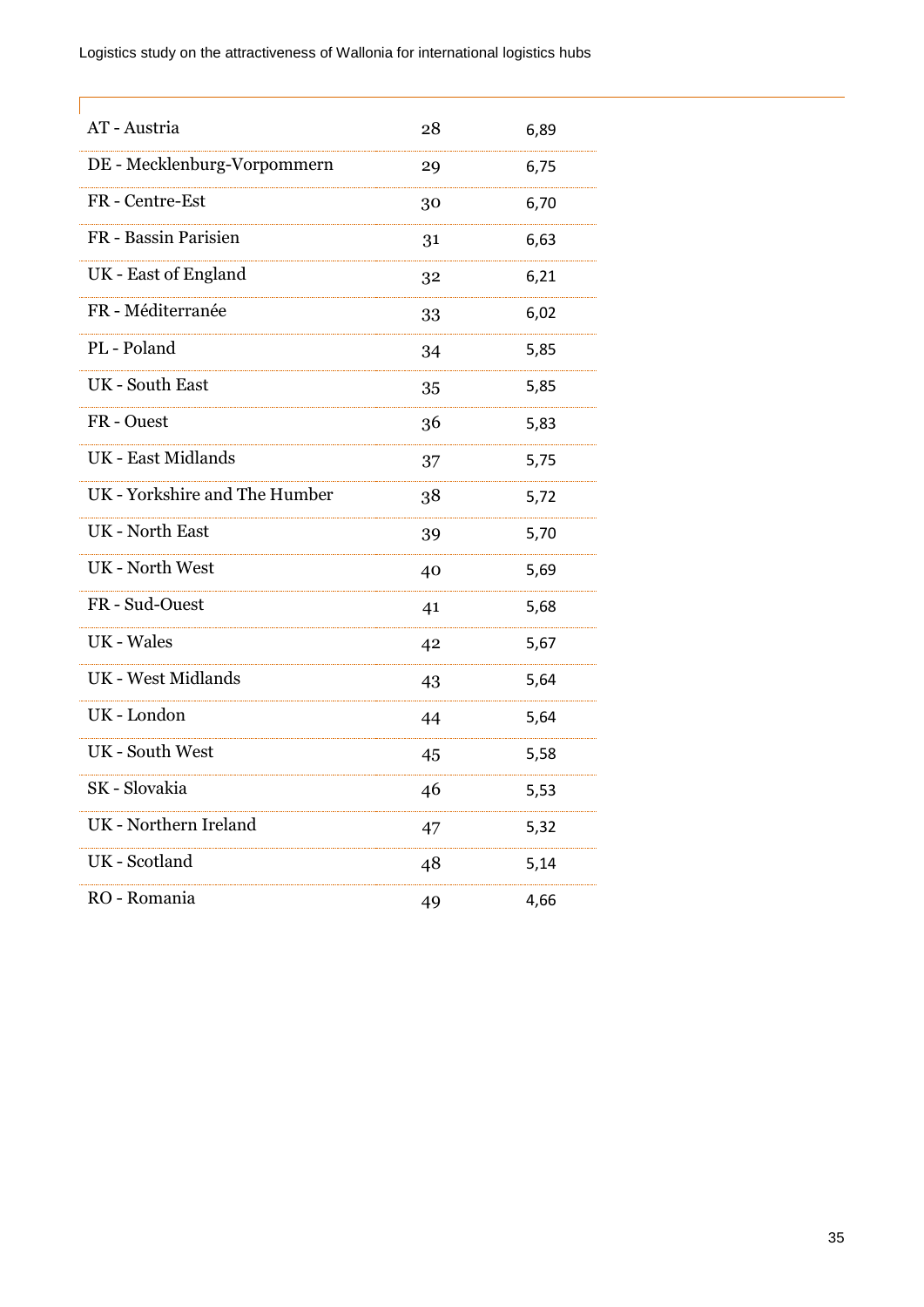## <span id="page-36-0"></span>Sensitivity analysis outcomes

<span id="page-36-1"></span>*Table 4: Weights of the operational cost versus transport cost scenario*

| <b>Cluster</b>                 | <b>Factor</b>                                   | Original<br>weight | <b>Scenario 1</b> |
|--------------------------------|-------------------------------------------------|--------------------|-------------------|
|                                | Proximity to purchasing power                   | 50%                | 50%               |
| Market<br>proximity            | Proximity to economic activites                 | 50%                | 50%               |
|                                | <b>Cluster weight</b>                           | 45%                | 30%               |
|                                | Availability of logistics employees             | 40%                | 40%               |
|                                | Flexibility of logistics employees              | 20%                | 20%               |
| Labour                         | Productivity of logistics labour                | 10%                | 10%               |
|                                | Relationship employer - employee                | 30%                | 30%               |
|                                | <b>Cluster weight</b>                           | 15%                | 15%               |
|                                | Logistics labour costs                          | 50%                | 50%               |
|                                | Cost of electricity                             | 5%                 | 5%                |
| Operational<br>costs           | Warehouse Rent / Lease                          | 28%                | 28%               |
|                                | Cost of industrial premises                     | 18%                | 18%               |
|                                | <b>Cluster weight</b>                           | 15%                | 30%               |
|                                | Density of road network                         | 15%                | 15%               |
|                                | Traffic congestion                              | 10%                | 10%               |
|                                | Density of railway network                      | 5%                 | 5%                |
|                                | Proximity to air cargo ports                    | 15%                | 15%               |
| Distribution<br>infrastructure | Proximity to logistics providers                | 20%                | 20%               |
|                                | Proximity to sea ports                          | 20%                | 20%               |
|                                | Density inland waterways                        | 10%                | 10%               |
|                                | IT infrastructure                               | 5%                 | 5%                |
|                                | <b>Cluster weight</b>                           | 13%                | 13%               |
| Availability of                | Availability of warehouse space                 | 70%                | 70%               |
| warehouses                     | Availability of industrial areas (Greenfield's) | 30%                | 30%               |
|                                | <b>Cluster weight</b>                           | 4%                 | 4%                |
|                                | Freedom to invest                               | 20%                | 20%               |
|                                | Political stability                             | 20%                | 20%               |
| Regulation &<br>taxes          | Administrative obligations                      | 20%                | 20%               |
|                                | Transparency and efficiency of customs          | 40%                | 40%               |
|                                | <b>Cluster weight</b>                           | 4%                 | 4%                |
| Competences                    | Language skills and expertise in logistics      | 100%               | 100%              |
|                                | <b>Cluster weight</b>                           | 4%                 | 4%                |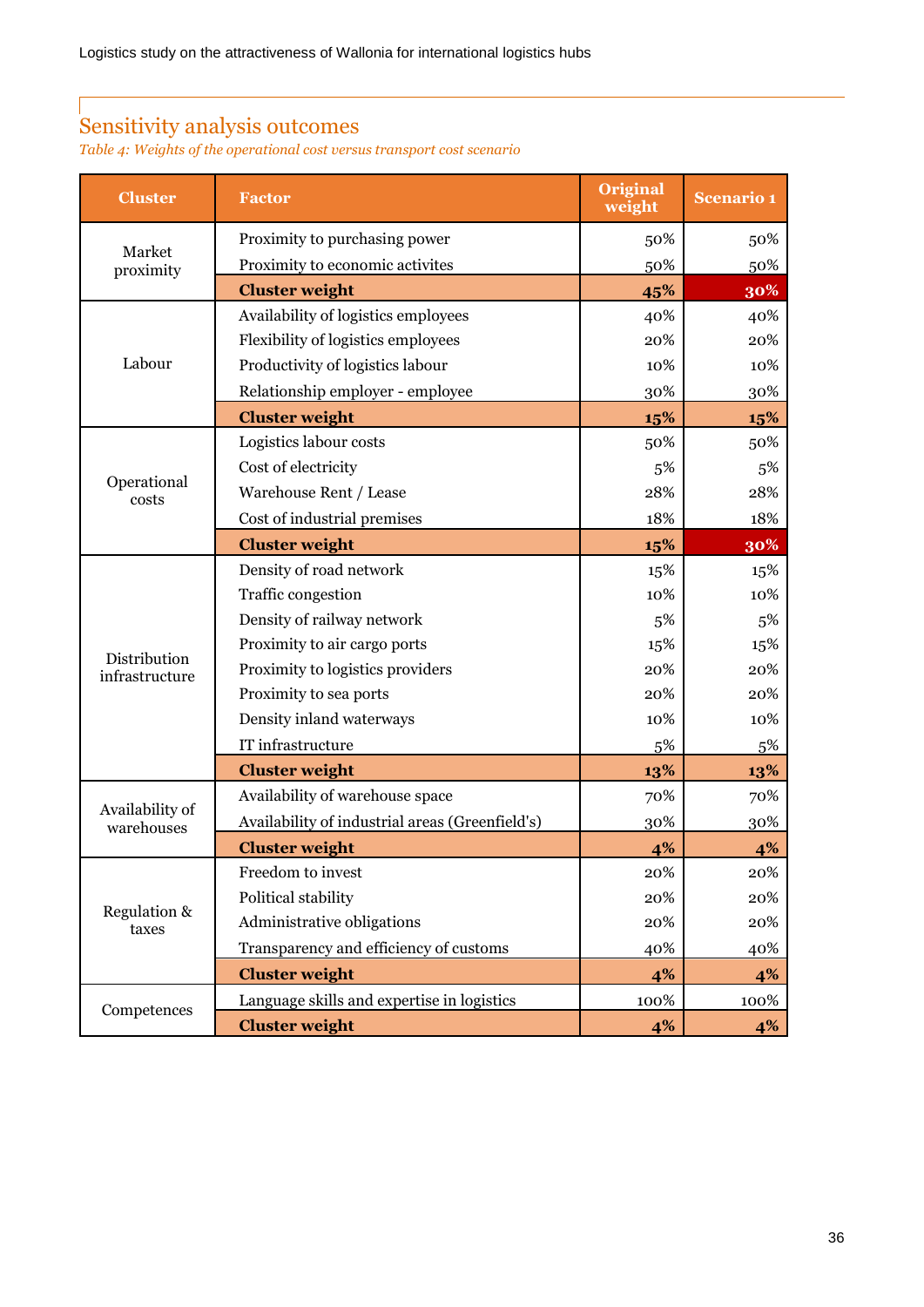## <span id="page-37-0"></span>*Table 5: Ranking of the operational cost versus transport cost scenario*

| <b>Ranking</b> | <b>Original</b>           | <b>Operational costs</b>         |
|----------------|---------------------------|----------------------------------|
| 1              | DE - Saarland             | DE - Saarland                    |
| $\overline{2}$ | DE - Rheinland-Pfalz      | DE - Rheinland-Pfalz             |
| 3              | NL - Southern Netherlands | NL - Southern Netherlands        |
| $\overline{4}$ | <b>BE</b> - Wallonia      | CZ - Czech Republic              |
| 5              | LU - Luxembourg           | BE - Wallonia                    |
| 6              | <b>BE</b> - Brussels      | <b>NL - Northern Netherlands</b> |
| 7              | FR - Est                  | DE - Thüringen                   |
| 8              | DE - Thüringen            | FR - Est                         |
| 9              | <b>BE</b> - Flanders      | NL - Eastern Netherlands         |
| 10             | NL - Western Netherlands  | DE - Sachsen-Anhalt              |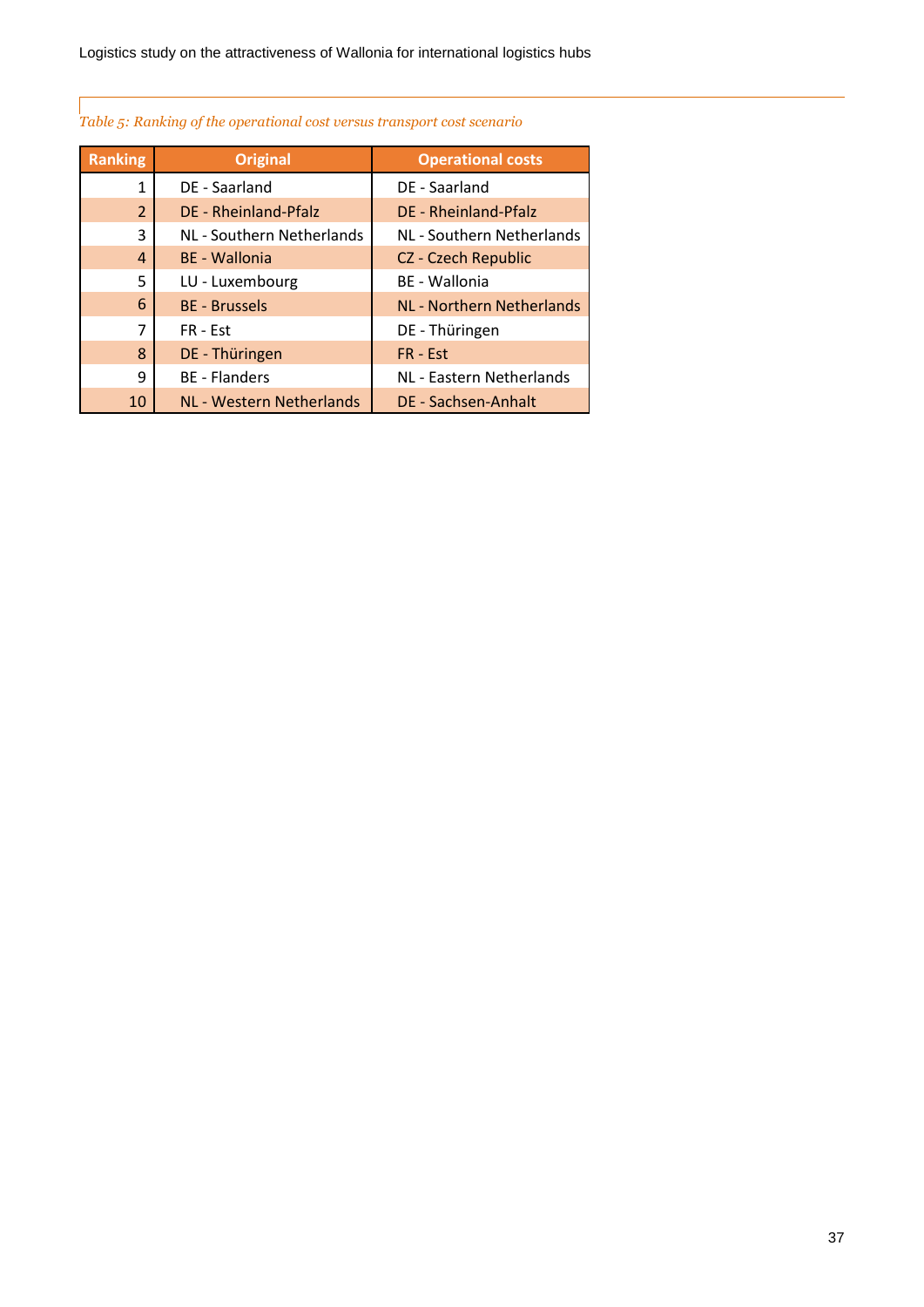| <b>Cluster</b>        | <b>Factor</b>                                   | Rent      | <b>Build</b> |
|-----------------------|-------------------------------------------------|-----------|--------------|
|                       | Proximity to purchasing power                   | 50%       | 50%          |
| Market<br>proximity   | Proximity to economic activites                 | 50%       | 50%          |
|                       | <b>Cluster weight</b>                           | 45%       | 45%          |
|                       | Availability of logistics employees             | 40%       | 40%          |
|                       | Flexibility of logistics employees              | 20%       | 20%          |
| Labour                | Productivity of logistics labour                | 10%       | 10%          |
|                       | Relationship employer - employee                | 30%       | 30%          |
|                       | <b>Cluster weight</b>                           | 15%       | 15%          |
|                       | Logistics labour costs                          | 50%       | 50%          |
|                       | Cost of electricity                             | 5%        | 5%           |
| Operational<br>costs  | Warehouse Rent / Lease                          | 45%       | <b>0%</b>    |
|                       | Cost of industrial premises                     | <b>0%</b> | 45%          |
|                       | <b>Cluster weight</b>                           | 15%       | 15%          |
|                       | Density of road network                         | 15%       | 15%          |
|                       | Traffic congestion                              | 10%       | 10%          |
|                       | Density of railway network                      | 5%        | 5%           |
| Distribution          | Proximity to air cargo ports                    | 15%       | 15%          |
| infrastructure        | Proximity to logistics providers                | 20%       | 20%          |
|                       | Proximity to sea ports                          | 20%       | 20%          |
|                       | Density inland waterways                        | 10%       | 10%          |
|                       | IT infrastructure                               | 5%        | 5%           |
|                       | <b>Cluster weight</b>                           | 13%       | 13%          |
| Availability of       | Availability of warehouse space                 | 100%      | 0%           |
| warehouses            | Availability of industrial areas (Greenfield's) | 0%        | 100%         |
|                       | <b>Cluster weight</b>                           | 4%        | 4%           |
|                       | Freedom to invest                               | 20%       | 20%          |
|                       | Political stability                             | 20%       | 20%          |
| Regulation &<br>taxes | Administrative obligations                      | 20%       | 20%          |
|                       | Transparency and efficiency of customs          | 40%       | 40%          |
|                       | <b>Cluster weight</b>                           | 4%        | 4%           |
| Competences           | Language skills and expertise in logistics      | 100%      | 100%         |
|                       | <b>Cluster weight</b>                           | 4%        | $4\%$        |

## <span id="page-38-0"></span>*Table 6: Weights of the rent versus build scenario*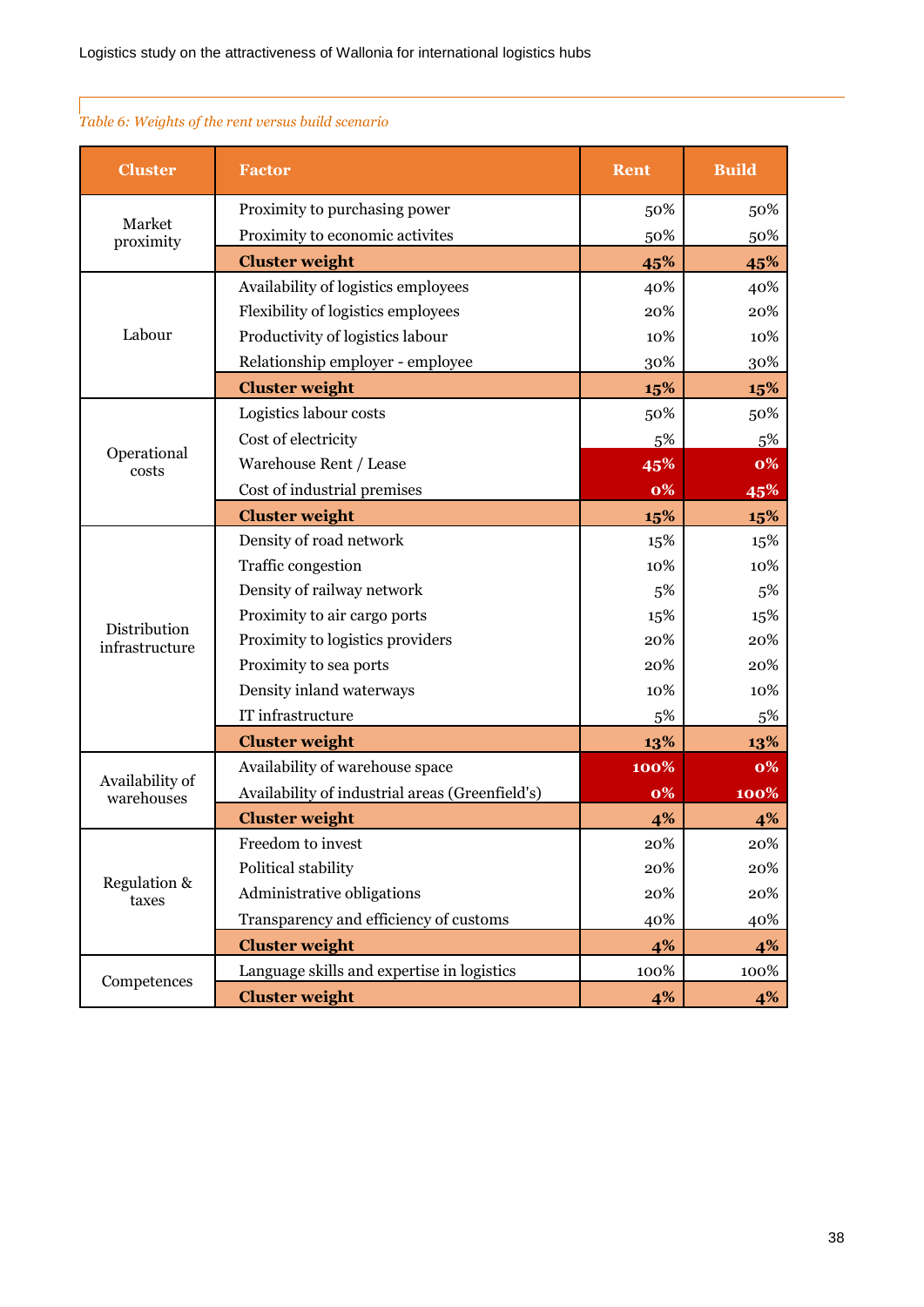## <span id="page-39-0"></span>*Table 7: Ranking of the rent versus build scenario*

| <b>Ranking</b> | <b>Rent</b>               | <b>Buy</b>                       |
|----------------|---------------------------|----------------------------------|
| 1              | DE - Rheinland-Pfalz      | DE - Saarland                    |
| $\overline{2}$ | <b>DE</b> - Saarland      | DE - Rheinland-Pfalz             |
| 3              | NL - Southern Netherlands | BE - Wallonia                    |
| $\overline{4}$ | <b>BE</b> - Wallonia      | <b>NL - Southern Netherlands</b> |
| 5              | LU - Luxembourg           | FR - Est                         |
| 6              | $FR - Est$                | DE - Thüringen                   |
| 7              | <b>BE</b> - Brussels      | LU - Luxembourg                  |
| 8              | DE - Thüringen            | FR - Nord-Pas-de-Calais          |
| 9              | DE - Baden-Württemberg    | <b>BE</b> - Brussels             |
| 10             | DE - Hessen               | DE - Hessen                      |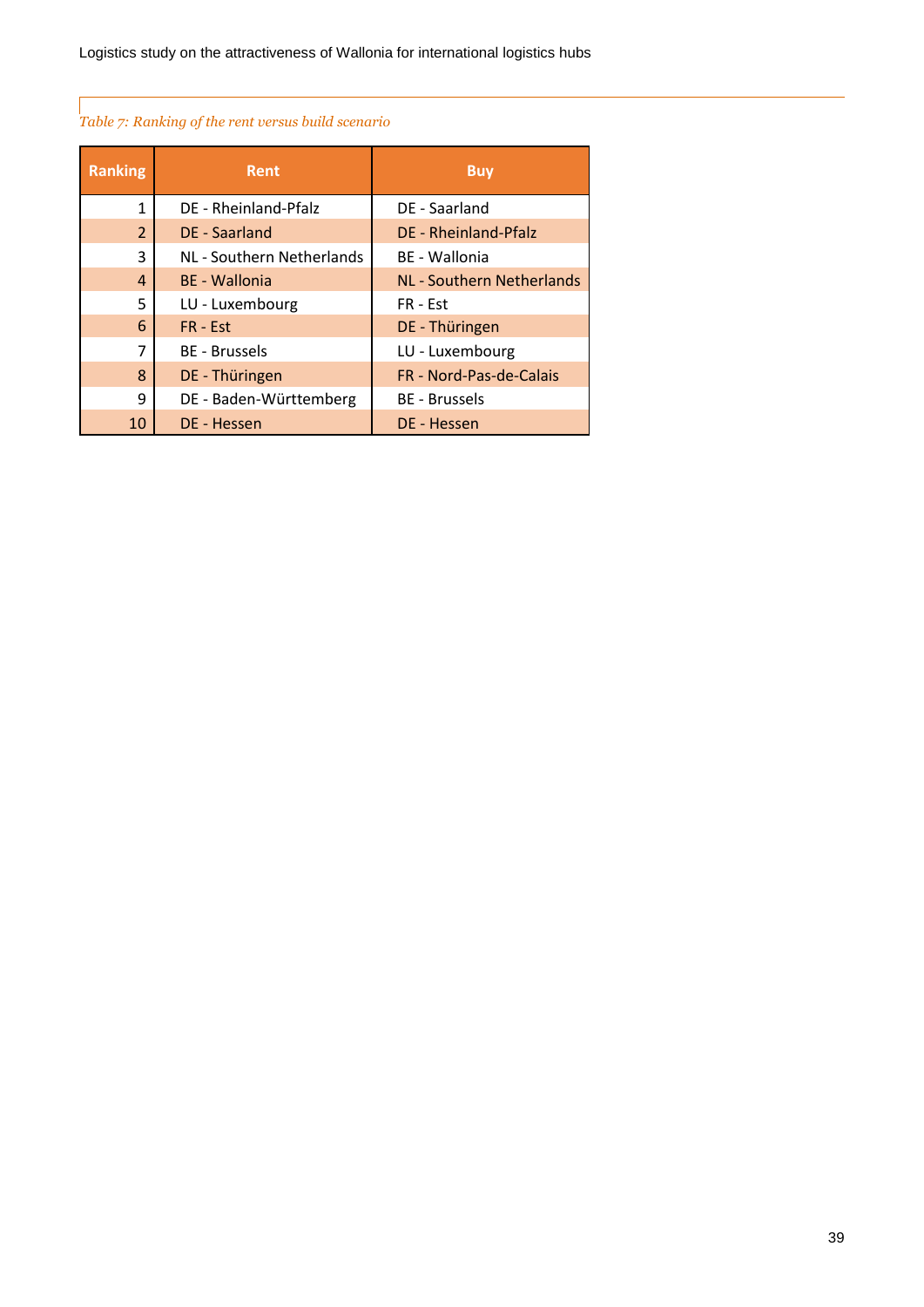| <b>Cluster</b>                | <b>Factor</b>                                   | Global | <b>Europe</b> |
|-------------------------------|-------------------------------------------------|--------|---------------|
|                               | Proximity to purchasing power                   | 50%    | 50%           |
| Market<br>proximity           | Proximity to economic activites                 | 50%    | 50%           |
|                               | <b>Cluster weight</b>                           | 45%    | 45%           |
|                               | Availability of logistics employees             | 40%    | 40%           |
|                               | Flexibility of logistics employees              | 20%    | 20%           |
| Labour                        | Productivity of logistics labour                | 10%    | 10%           |
|                               | Relationship employer - employee                | 30%    | 30%           |
|                               | <b>Cluster weight</b>                           | 15%    | 15%           |
|                               | Logistics labour costs                          | 50%    | 50%           |
|                               | Cost of electricity                             | 5%     | 5%            |
| Operational<br>costs          | Warehouse Rent / Lease                          | 28%    | 28%           |
|                               | Cost of industrial premises                     | 18%    | 18%           |
|                               | <b>Cluster weight</b>                           | 15%    | 15%           |
|                               | Density of road network                         | 15%    | 35%           |
|                               | Traffic congestion                              | 10%    | 10%           |
|                               | Density of railway network                      | 5%     | 5%            |
| Distribution                  | Proximity to air cargo ports                    | 15%    | 0%            |
| infrastructure                | Proximity to logistics providers                | 20%    | 35%           |
|                               | Proximity to sea ports                          | 20%    | 0%            |
|                               | Density inland waterways                        | 10%    | 10%           |
|                               | IT infrastructure                               | 5%     | 5%            |
|                               | <b>Cluster weight</b>                           | 13%    | 13%           |
|                               | Availability of warehouse space                 | 70%    | 70%           |
| Availability of<br>warehouses | Availability of industrial areas (Greenfield's) | 30%    | 30%           |
|                               | <b>Cluster weight</b>                           | 4%     | 4%            |
|                               | Freedom to invest                               | 20%    | 33%           |
|                               | Political stability                             | 20%    | 33%           |
| Regulation &<br>taxes         | Administrative obligations                      | 20%    | 33%           |
|                               | Transparency and efficiency of customs          | 40%    | 0%            |
|                               | <b>Cluster weight</b>                           | 4%     | 4%            |
|                               | Language skills and expertise in logistics      | 100%   | 100%          |
| Competences                   | <b>Cluster weight</b>                           | 4%     | 4%            |

## <span id="page-40-0"></span>*Table 8: Weights of the European sourcing and market scenario*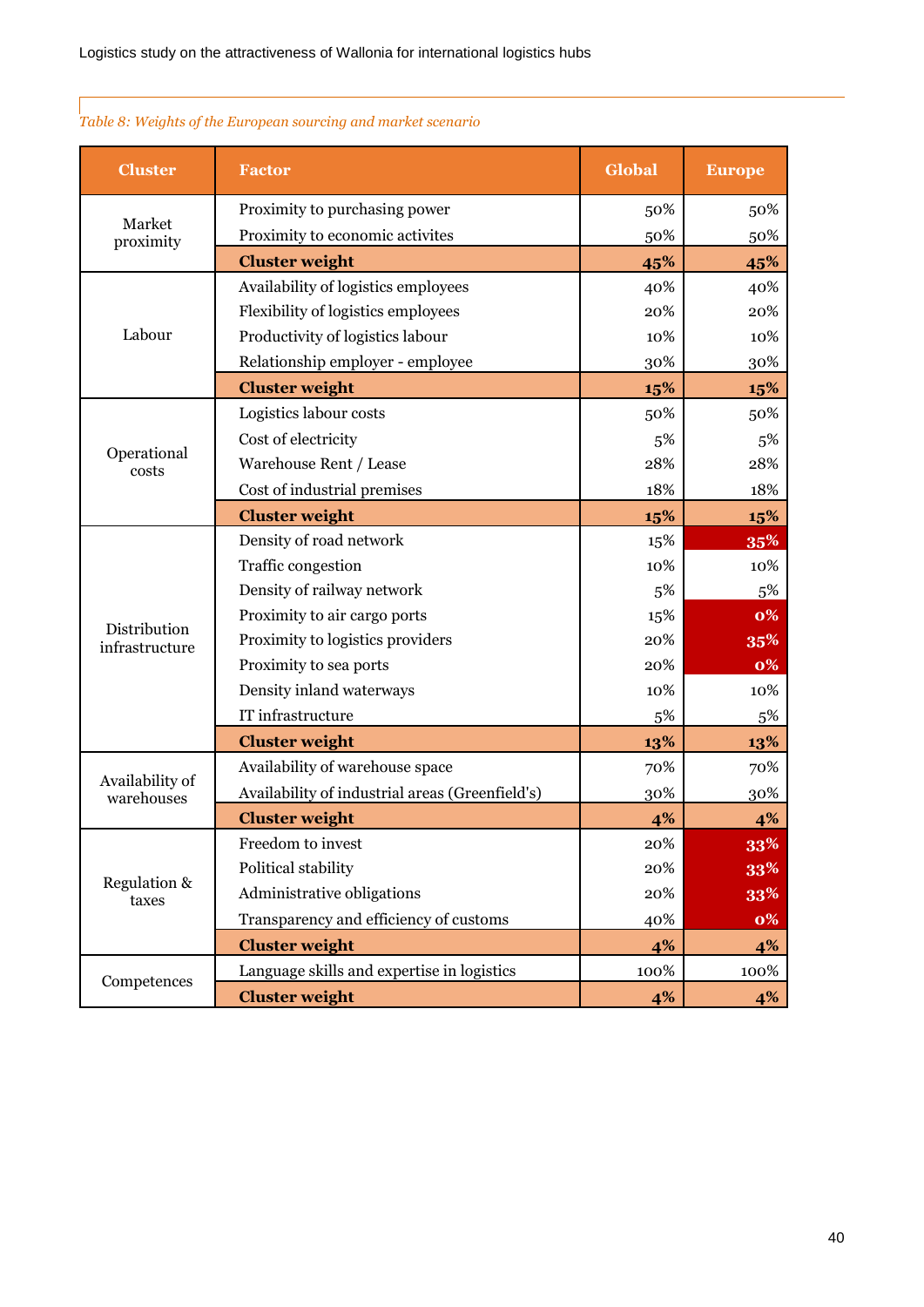## <span id="page-41-0"></span>*Table 9: Ranking of the European sourcing and market scenario*

| <b>Ranking</b> | <b>Global</b>             | <b>Europe</b>                    |
|----------------|---------------------------|----------------------------------|
| 1              | DE - Saarland             | DE - Saarland                    |
| $\overline{2}$ | DE - Rheinland-Pfalz      | <b>NL - Southern Netherlands</b> |
| 3              | NL - Southern Netherlands | DE - Rheinland-Pfalz             |
| $\overline{4}$ | <b>BE</b> - Wallonia      | <b>BE</b> - Wallonia             |
| 5              | LU - Luxembourg           | LU - Luxembourg                  |
| 6              | <b>BE</b> - Brussels      | <b>BE</b> - Brussels             |
| 7              | FR - Est                  | NL - Western Netherlands         |
| 8              | DE - Thüringen            | DE - Thüringen                   |
| 9              | <b>BE</b> - Flanders      | NL - Eastern Netherlands         |
| 10             | NL - Western Netherlands  | $FR - Est$                       |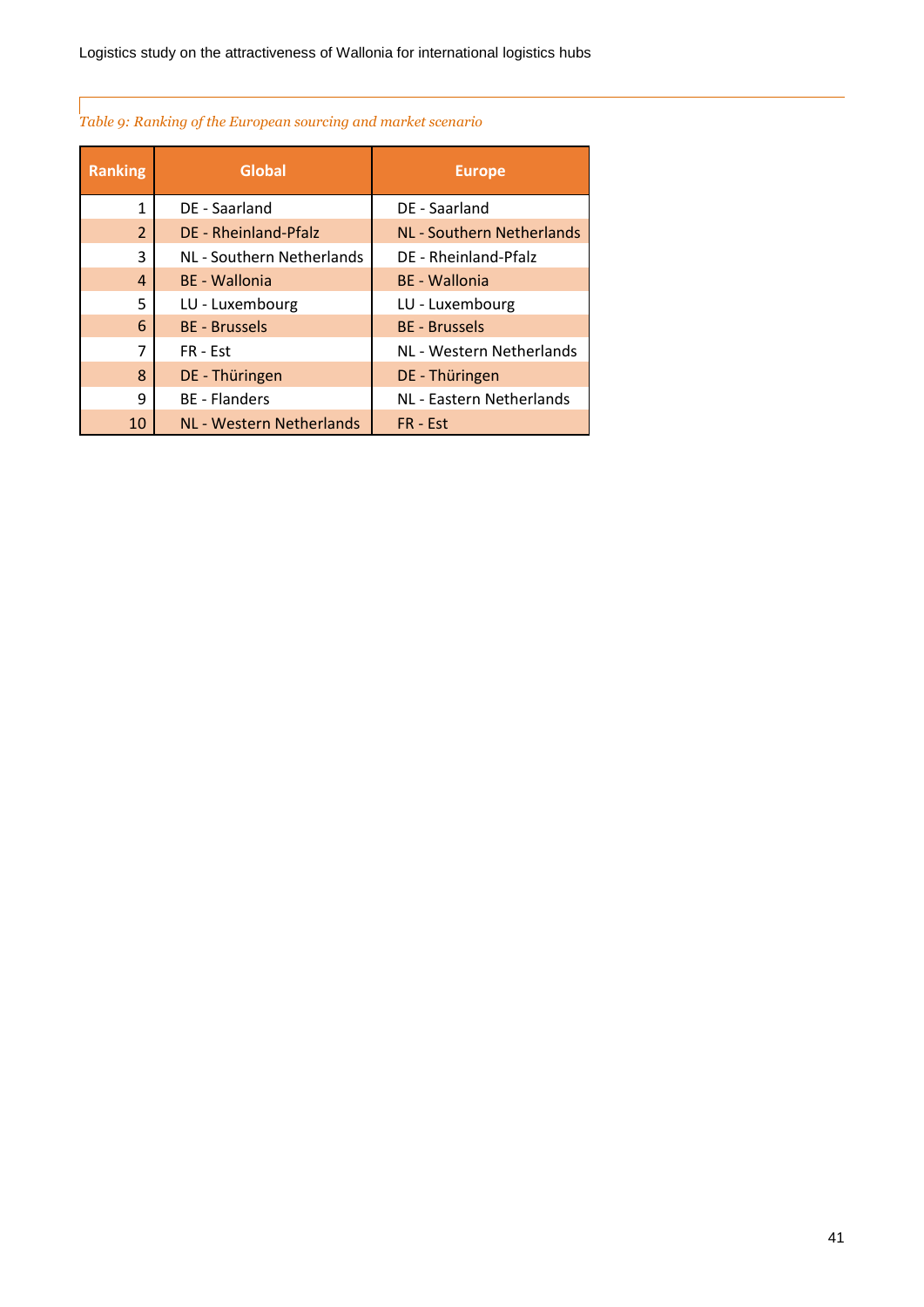# <span id="page-42-0"></span>*List of tables and figures*

## <span id="page-42-1"></span>*Tables*

## <span id="page-42-2"></span>*Figures*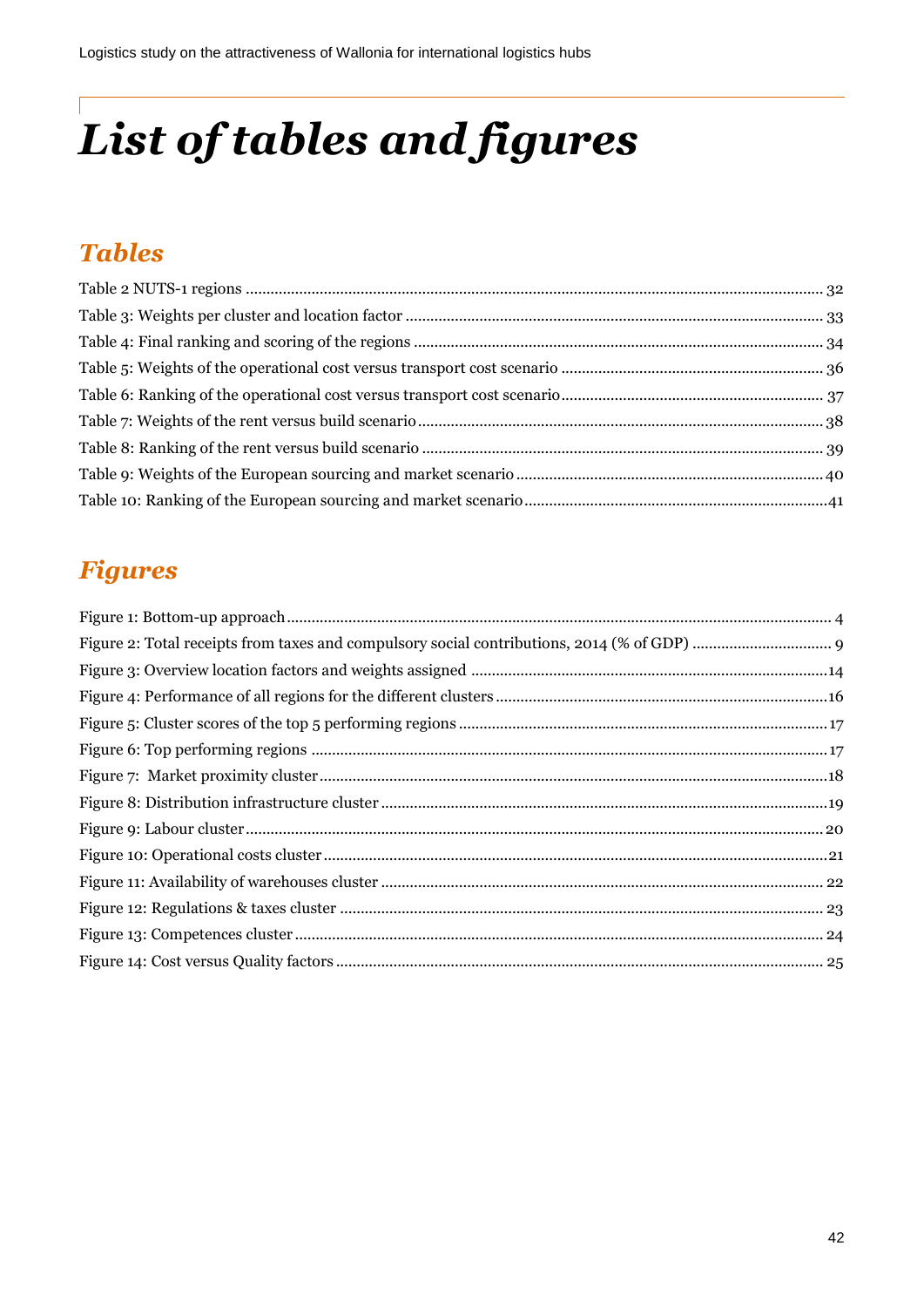# <span id="page-43-0"></span>*References*

ACERTA. (2015). 1 op de 3 werknemers krijgt geen opleiding. Belgium.

Akamai. (2016). *Average internet speed*. Opgehaald van https://www.akamai.com/

AWEX. (sd). *Investing in Wallonia/Belgium: How to optimise your presence at the heart of Europe.*

Belga. (2015). *La Wallonie a attiré 113 investissements étrangers en 2014 pour 1.951 emplois créés.* Opgehaald van DHnet.be: http://www.dhnet.be/actu/economie/la-wallonie-a-attire-113-investissementsetrangers-en-2014-pour-1-951-emplois-crees-54c258353570af82d508a389

Central Intelligence Agency. (2016). Opgehaald van https://www.cia.gov/index.html

Cushman & Wakefield. (2009). *Comparison of prime locations for European distribution and logistics.*

Cushman & Wakefield. (2016). *European logistics gaining momentum.*

DHL. (sd). *Logistics insights*. Opgehaald van http://www.dhl.com/content/dam/downloads/g0/about\_us/logistics\_insights/dhl\_logistics\_trend\_r adar\_2016.pdf

European Comission. (2016). *Country Report Belgium.*

Eurostat. (sd). Opgehaald van European statistics: http://ec.europa.eu/eurostat

Federal Public Service Economy. (sd). *10 good reasons to invest in Belgium.*

FOD Economie, S. B. (2016). *Kerncijfers (Statistisch overzicht van België).*

Goodman. (2013). Input data on availability of warehouse space and industrial areas.

INRIX. (2015). *Global Traffic Scorecard*. Opgehaald van http://inrix.com/scorecard/

International Union of Railways. (2014). Opgehaald van http://www.uic.org/

Invest in Wallonia. (2016). Opgehaald van http://www.investinwallonia.be/

Jones Lang Lasalle. (2016). *Logistics Property in Belgium.*

*Notionele interestaftrek*. (2016). Opgehaald van Federal Public Service Finance: www.finance.belgium.be

OECD. (2015). Opgehaald van https://www.oecd.org/

Prologis. (2013). *Europe's most desirable logistics locations.*

Prologis. (2016). *Prologis Research Reveals Top Logistics Locations in CEE.*

Prologis. (2016). *Prologis Research Reveals Top Logistics Locations in Europe.*

PwC. (2013). Five megatrends and possible implications.

The Heritage Foundation. (2016). *Index of Economic Freedom*. Opgehaald van http://www.heritage.org

The World Bank. (2016). *Global Rankings* . Opgehaald van http://lpi.worldbank.org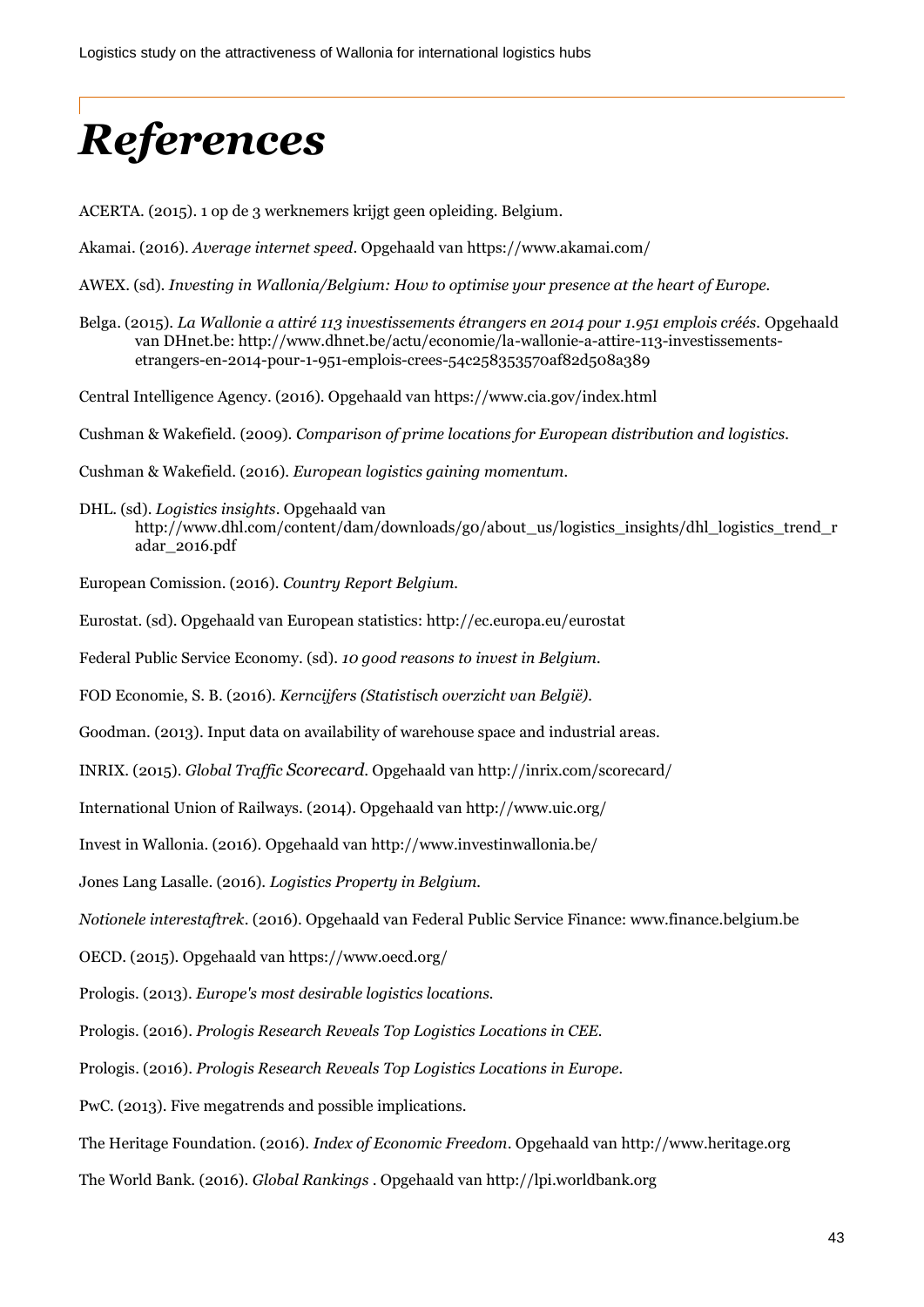World Economic Forum. (2015-2016). *The Global Competitiveness Report*. Opgehaald van http://reports.weforum.org/global-competitiveness-report-2015-2016/